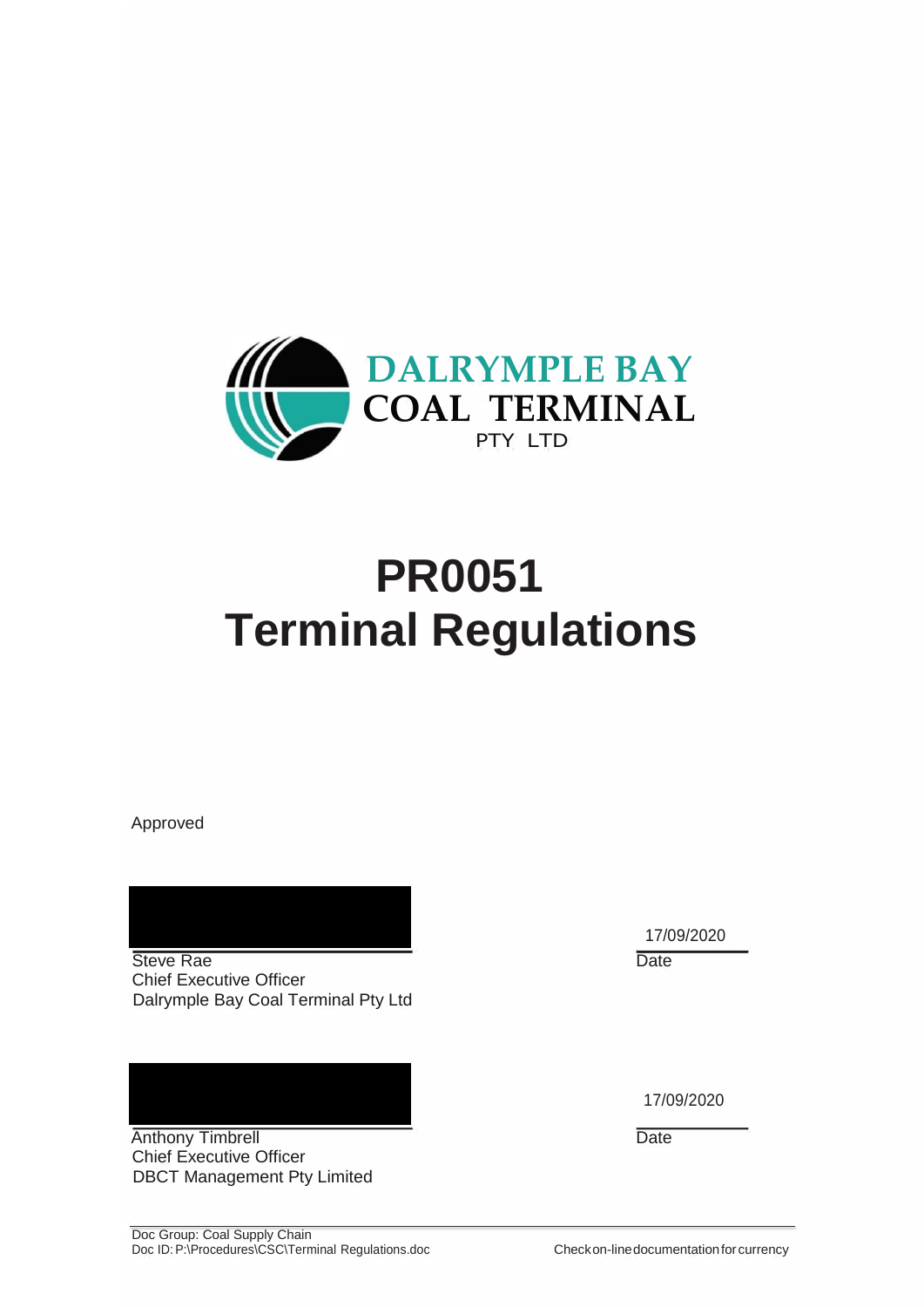

PR0051 Terminal Regulations

Page 2 of 50 Edition 5 Rev 01: 17/09/20 Authorised by: EXE Mgr Ops

# **TABLE OF CONTENTS**

| 1.           |                                                              |  |
|--------------|--------------------------------------------------------------|--|
| 1.1          |                                                              |  |
| 1.2<br>1.3   |                                                              |  |
| 1.4          |                                                              |  |
|              |                                                              |  |
|              |                                                              |  |
| 2.1          |                                                              |  |
| 2.2          |                                                              |  |
| 2.3          |                                                              |  |
| 2.4          |                                                              |  |
| 2.5<br>2.6   |                                                              |  |
| 2.7          |                                                              |  |
|              |                                                              |  |
|              |                                                              |  |
| 3.1          |                                                              |  |
| 3.2          |                                                              |  |
| 3.3          | ACCESS HOLDERS TO COMPLY WITH PRE-LOADING REQUIREMENTS 18    |  |
| 3.4          |                                                              |  |
| 3.5          |                                                              |  |
| 3.6          |                                                              |  |
| 3.7          |                                                              |  |
| 3.8          |                                                              |  |
| 3.9          |                                                              |  |
| 3.10         |                                                              |  |
| 3.11         |                                                              |  |
| 3.12         | OPERATOR TO RECEIVE A CONFORMING WEEKLY RAILING SCHEDULE  25 |  |
| 3.13<br>3.14 |                                                              |  |
|              |                                                              |  |
| 4.           |                                                              |  |
| 4.1          |                                                              |  |
| 4.2          |                                                              |  |
| 4.3          |                                                              |  |
| 4.4          |                                                              |  |
| 4.5          |                                                              |  |
| 4.6          |                                                              |  |
|              |                                                              |  |
| 5.1          |                                                              |  |
| 5.2          |                                                              |  |
| 5.3          |                                                              |  |
| 5.4          |                                                              |  |
| 5.5          |                                                              |  |
| 5.6          |                                                              |  |
| 5.7          |                                                              |  |
| 5.8          |                                                              |  |
| 5.9          |                                                              |  |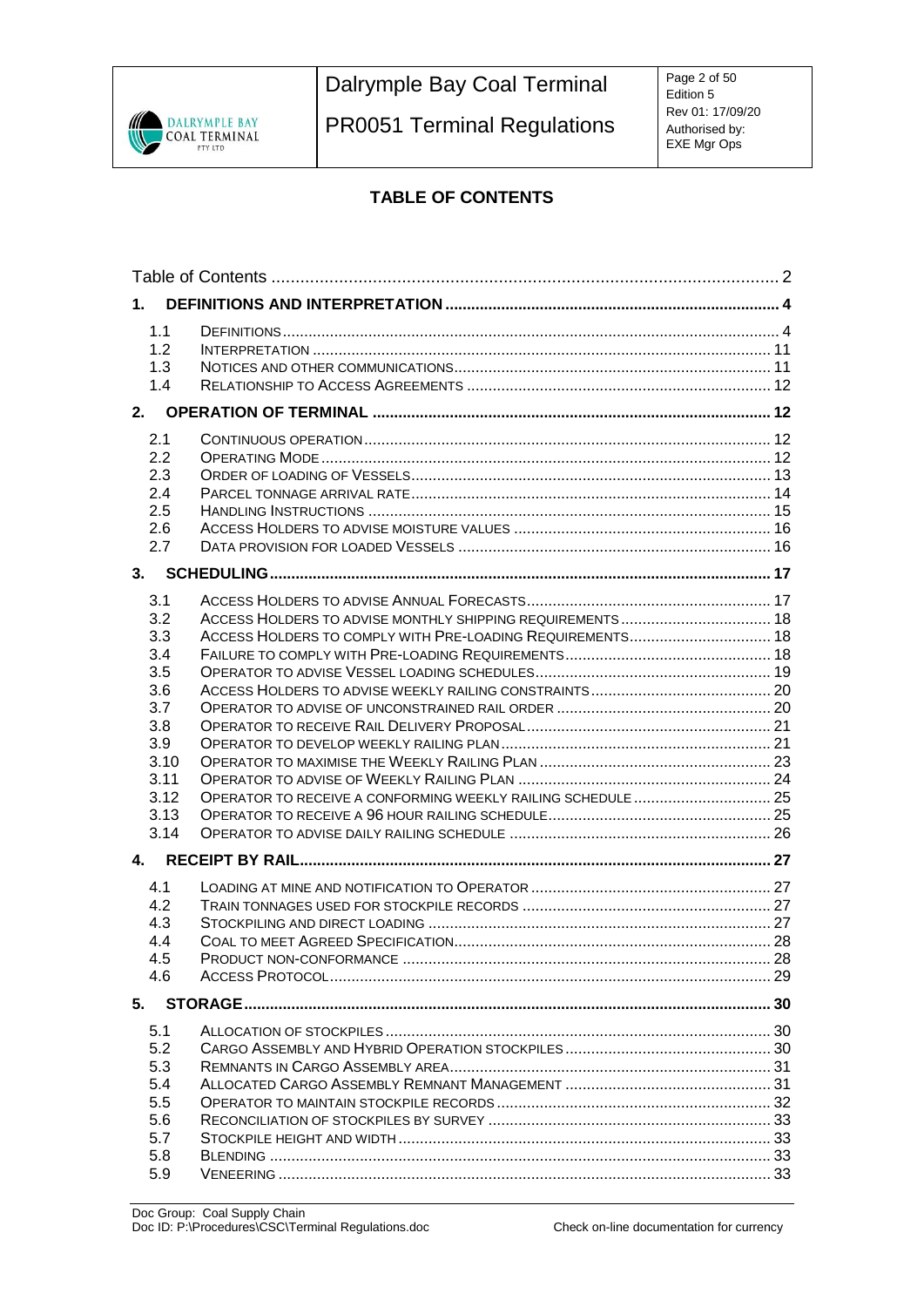

PR0051 Terminal Regulations

Page 3 of 50 Edition 5 Rev 01: 17/09/20 Authorised by: EXE Mgr Ops

| 6.           |                                                                         |  |
|--------------|-------------------------------------------------------------------------|--|
| 6.1          |                                                                         |  |
| 6.2          |                                                                         |  |
| 6.3          |                                                                         |  |
| 6.4          |                                                                         |  |
| 6.5          |                                                                         |  |
| 6.6          |                                                                         |  |
| 6.7          |                                                                         |  |
| 6.8          |                                                                         |  |
| 6.9          |                                                                         |  |
| 6.10         |                                                                         |  |
| 6.11         |                                                                         |  |
| 6.12         | ACCESS HOLDER RESPONSIBLE FOR SATISFYING ALL LEGAL REQUIREMENTS  38     |  |
| 6.13<br>6.14 |                                                                         |  |
| 6.15         |                                                                         |  |
| 6.16         |                                                                         |  |
| 6.17         | CODE OF PRACTICE FOR THE SAFE LOADING AND UNLOADING OF BULK CARRIERS 39 |  |
| 6.18         |                                                                         |  |
|              |                                                                         |  |
|              |                                                                         |  |
| 7.1          |                                                                         |  |
|              |                                                                         |  |
| 8.1          |                                                                         |  |
| 8.2          | INDEMNITY FOR BREACH, NEGLIGENCE OR INTENTIONALLY WRONG ACT  40         |  |
| 8.3          |                                                                         |  |
| 9.           |                                                                         |  |
| 10.          |                                                                         |  |
| 10.1         |                                                                         |  |
| 10.2         |                                                                         |  |
| 11.          | OPERATOR DISCRETIONS, PROTECTIONS AND GENERAL POWERS 41                 |  |
| 11.1         |                                                                         |  |
| 11.2         |                                                                         |  |
| 11.3         |                                                                         |  |
|              | SCHEDULE 1 - EXTRACT "DBCT STANDARD ACCESS AGREEMENT: 2016 ACCESS       |  |
|              |                                                                         |  |
|              |                                                                         |  |
|              |                                                                         |  |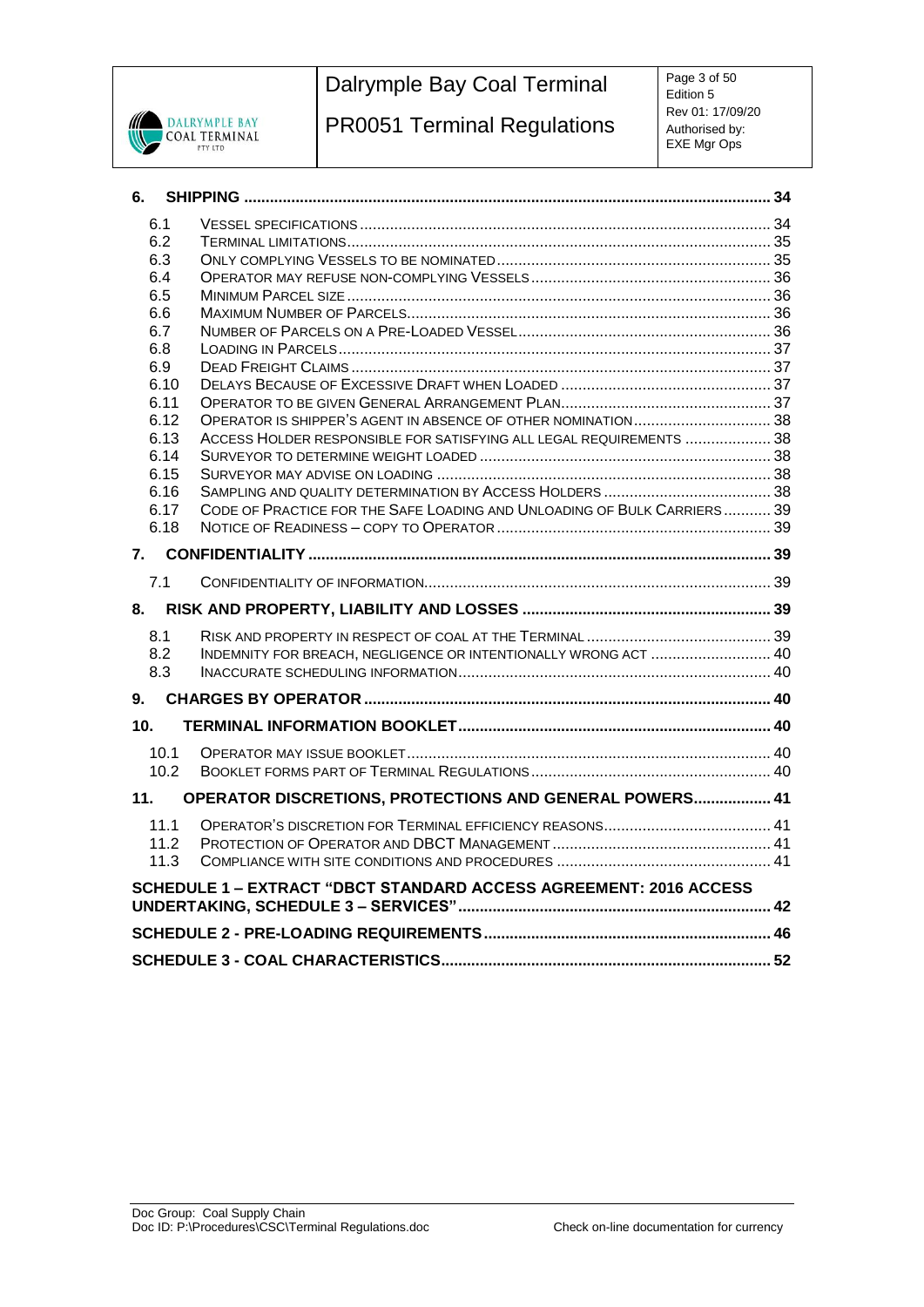

## <span id="page-3-1"></span><span id="page-3-0"></span>**1. DEFINITIONS AND INTERPRETATION**

#### **1.1 Definitions**

In these Regulations, the following terms have the meanings specified below:

"*Access*" means access under an Access Agreement to Terminal Services.

"*Access Agreement*" means an agreement between DBCT Management and an Access Holder entitling the Access Holder to the Handling of coal at the Terminal.

"*Access Holder*" means a person who has an entitlement to Access pursuant to an Access Agreement. Where the context allows, in respect of any communication to be given by or to an Access Holder, it means a person authorised, or related through control or ownership, (such as a company within the Access Holder's corporate group or a manager of a joint venture) by the Access Holder to give or receive that communication on its behalf.

"*Access Protocol*" means the agreement named *Access Protocol for Coal Unloading Facilities* dated 31 May 2013 relating to the Terminal, as updated and acceded to from time to time.

"*Ad Hoc Handling Instructions*" means instructions for Handling coal, of the kind contemplated in Regulation [2.5\(a\)\(ii\).](#page-14-1)

"*Agreed Specification*" means coal in a form which is free flowing from the Access Holder's chosen Rail Freight Provider trains and:

- (a) is capable of passing through a 300 mm grizzly; and
- (b) meets the parameters outlined in Schedule 3 (Coal Characteristics) of these Terminal Regulations.

"*Annual Contract Tonnage*" means, for an Access Holder in relation to a Financial Year, the number of tonnes of coal in that Financial Year that the Access Holder is entitled to have Handled through the Terminal under its Access Agreement:

- (a) including tonnage which the Access Holder is entitled to have Handled but which may not, at a practical level, be able to be Handled due to circumstances such as a force majeure event or relevant provisions of these Terminal Regulations; but
- (b) excluding ad-hoc over shipments which may be permitted under an Access Agreement subject to available capacity.

"*Annualised Contract Tonnage Rate*" has the meaning given in Regulation [2.4\(a\).](#page-13-1)

"*Annual Railing Entitlement*" means, for an Access Holder in relation to a Financial Year, the aggregate number of tonnes of coal which the Access Holder is entitled to have railed to the Terminal in that Financial Year under a rail haulage agreement with a Rail Freight Provider: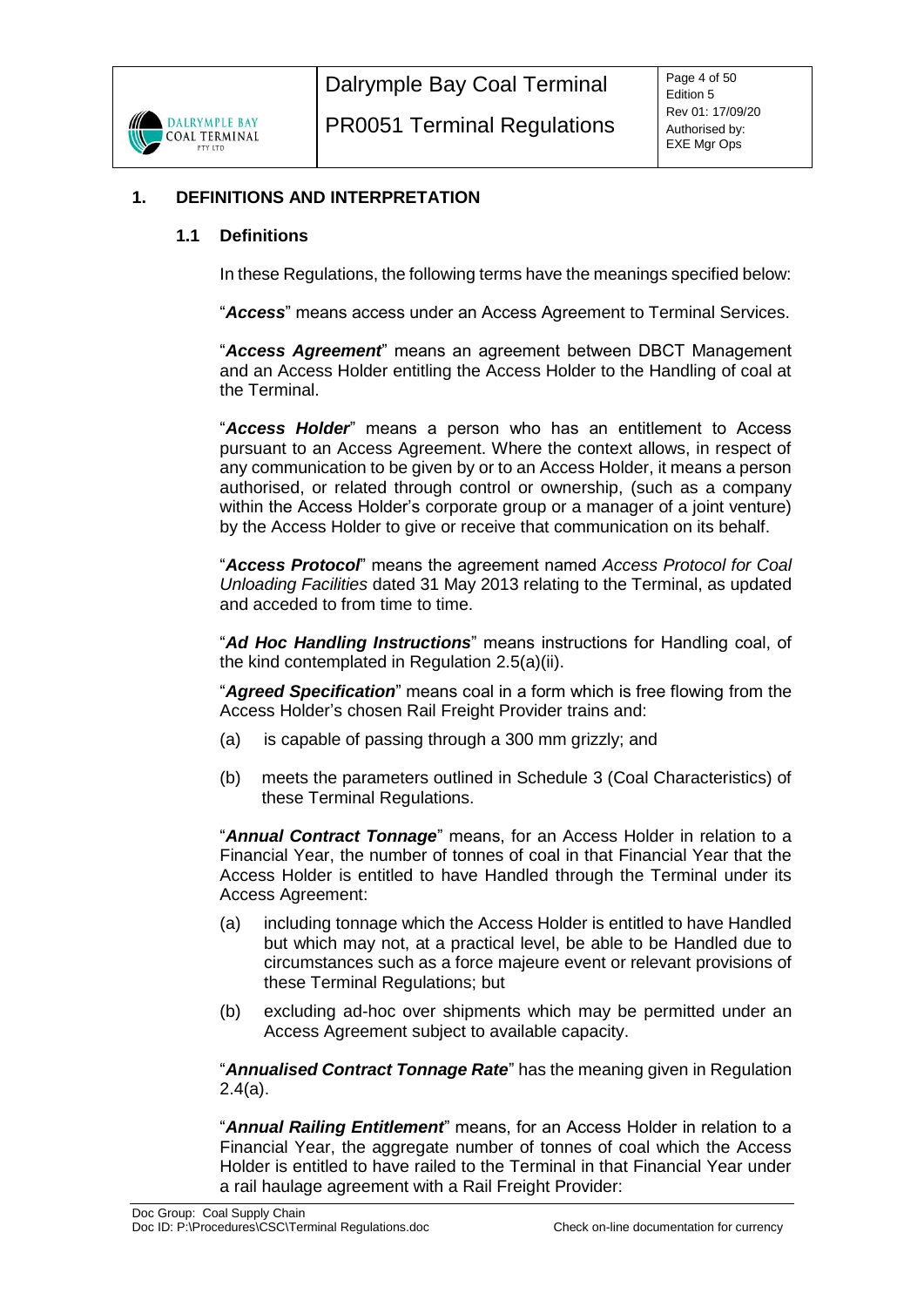

- (a) including tonnage which the Access Holder is entitled to have hauled but which may not, at a practical level, be able to be hauled due to circumstances such as a force majeure event, DBCT Coal Chain constraint or relevant provisions of the relevant rail haulage agreement; but,
- (b) excluding ad-hoc tonnages which may be permitted to be railed under the relevant rail haulage agreement subject to available capacity.

If the rail entitlement of an Access Holder under its rail haulage agreement is different from its entitlement under a relevant rail access agreement in respect of a period, the Annual Railing Entitlement for that period will be taken to be the lesser of those tonnages.

"*Approved Handling Instructions*", in respect of an Access Holder means Standing Handling Instructions or Ad Hoc Handling Instructions which have been approved by the Operator in respect of that Access Holder.

"*Actual Time of Arrival or ATA*" means, in respect of a relevant arrival of a Vessel, the time when the last of the following occurs:

- (a) the Vessel has reached the "commercial area of the port" or the "normal waiting place" identified by the Hay Point Harbour Master,
- (b) the Vessel is ready in all respects to be towed, berthed, deballasted and loaded without delay; and
- (c) a copy of the Notice of Readiness to load (such notice is customarily presented to an Access Holder or their agent by the Master or the ship's agent) has been tendered to the Operator by the Master or ship's agent, confirming the readiness of the arrived Vessel to undertake the operations in (b) above.

ATA will take priority over the estimated time of arrival (ETA).

"*Business Day*" means a day other than a Saturday, Sunday or public holiday in Mackay, Queensland.

"*Cargo Assembly*" means scheduling the delivery of coal to the Terminal with the principal objective of it being Handled in an order and way which facilitates and is in alignment with the loading of Vessels in their order of entitlement to load pursuant to these Regulations.

"*Coal Availability Date* or **CAVD**" means the date on which all coal called for by the Master for a nominated Parcel is available at the respective mine Train Load-Out (TLO) for immediate and continuous railing to the Terminal.

"*Certificate of Weight*" means a certificate of weight issued by an independent, qualified marine surveyor, certifying the weight of coal loaded on board a Vessel.

"*Code of Practice for the Safe Loading and Unloading of Bulk Carriers*" means the *Code of Practice for the Safe Loading and Unloading of Bulk Carriers* promulgated by the International Maritime Organisation pursuant to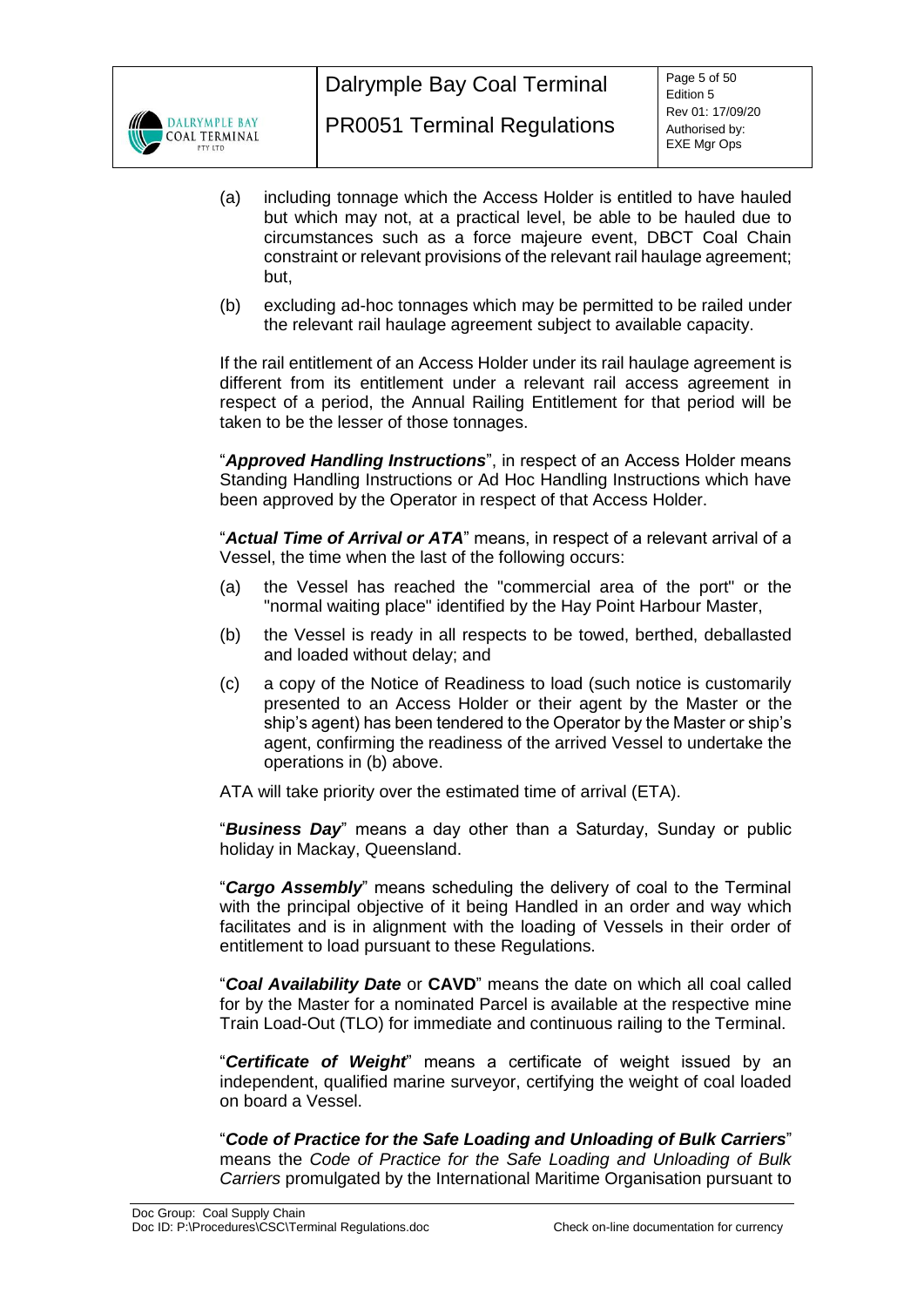

IMO Resolution A.862(20), as amended or replaced from time to time and incorporated into the International Maritime Solid Bulk Cargos (IMSBC) Code as a supplement.

"*Consignment Note*" means a delivery docket issued by Rail Freight Providers in respect of a train delivering coal to the Receiving Point.

"*Contamination"* means, in the context of coal, any substance or object that is not coal and causes, or has the propensity to cause, a Material delay to the unloading of trains or the loading of Vessels.

"*DBCT Coal Chain*" means all infrastructure between, and including, the respective rail loading facilities at mines which rail coal to the Terminal and the Delivery Point at the Terminal, required for the transportation of coal relating to the Terminal – from commencement of loading at a mine site to the departure of a loaded Vessel from the Terminal (and, for clarification, includes locomotives and rolling stock, as well as loading, unloading, stacking, reclaiming and rail and Terminal infrastructure).

"*DBCT Holdings*" means DBCT Holdings Pty Ltd (ACN 096 395 783) and its successors as long-term head-lessee of the Terminal.

"*DBCT Management*" means (DBCT) Management Pty Ltd (ACN 097 698 916), and any successor of it as the long-term sub-lessee of the Terminal, responsible for the provision of Terminal Services.

"*DBCT Standard Access Agreement*" means the standard access agreement for the Terminal from time to time pursuant to an access undertaking given by DBCT Management to the Queensland Competition Authority.

"*Delivery Point*" means the end of the shiploader spout over a Vessel's rail at the Terminal.

*"Delivery Window"* means the period between the start and the end of the nominated time for trains to be delivered to the Receiving Point, as required by the Operator in order to assemble a Parcel.

"*Estimated Time of Arrival or ETA*" means, in respect of a relevant arrival of a Vessel, the date and time which the Operator is advised by the Access Holder, Vessel's Master or his representative, that a Vessel is expected to arrive at the "commercial area of the port" or the "normal waiting place" identified by the Hay Point Harbour Master."*Financial Year*" means each period of 12 months beginning on 1 July and ending on the next 30 June.

"*Good Operating and Maintenance Practice*" means, with respect to the operation and maintenance of the Terminal, adherence to a standard of practice which includes the exercise of that degree of skill, diligence, prudence and foresight which would reasonably be expected from a competent, experienced and qualified operator of a facility comparable with the Terminal.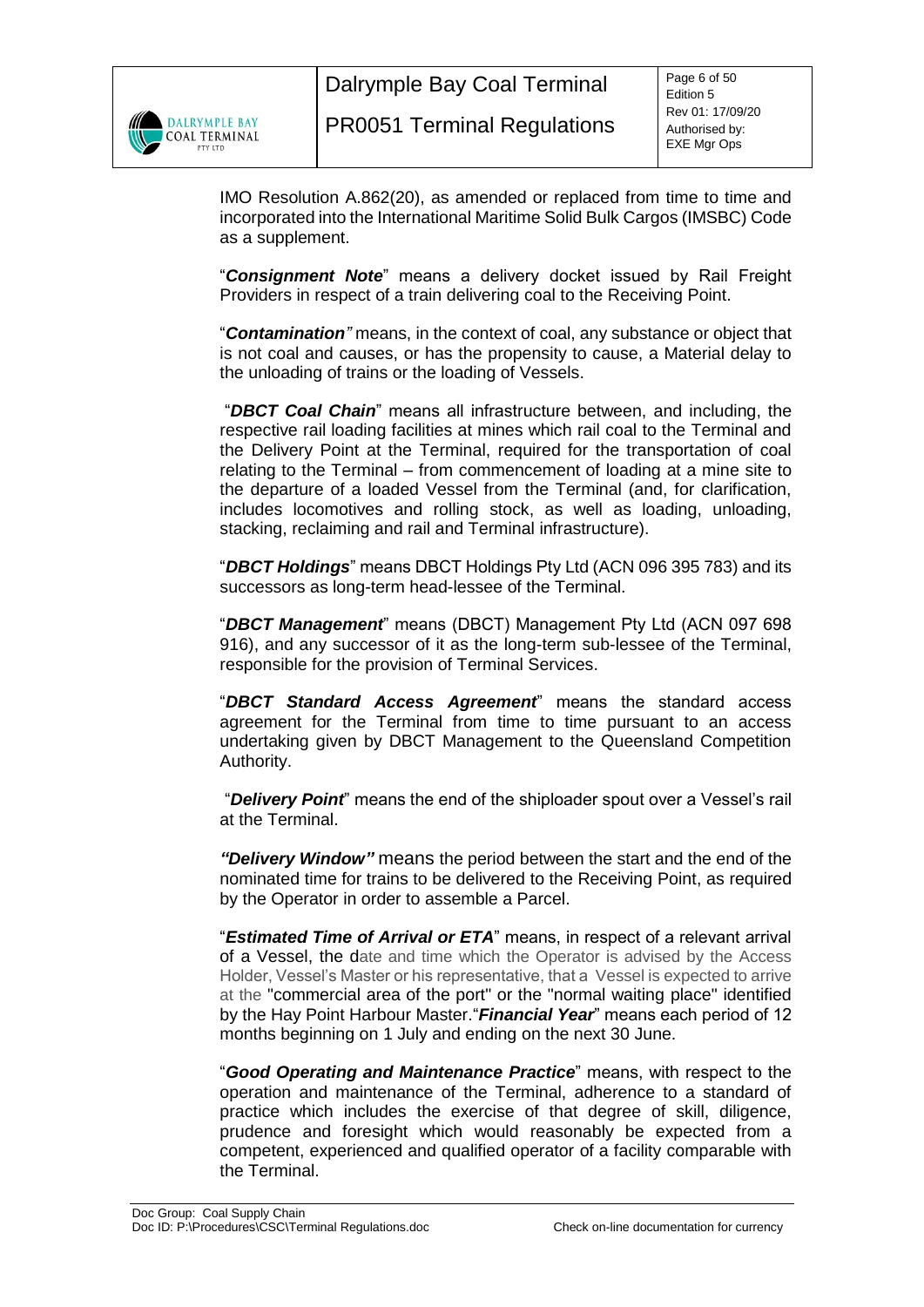

"*Handle*" means the receiving by rail, unloading, stacking, storing, reclaiming and loading of Vessels with coal, including any other relevant Terminal Services.

"*Handling Instructions*" means Standing Handling Instructions or Ad Hoc Handling Instructions.

"*Hay Point*" means the port of Hay Point (near Mackay), Queensland.

*"Hybrid or Hybrid Operation"* means the utilisation of Hybrid Stockpiles by any Access Holder at the same time as Cargo Assembly at the Terminal.

"*Hybrid Stockpile*" means a stockpile of uniform grade coal intended to be used for the loading or part-loading of a number of Vessels over a period of time, in circumstances where a queue of Vessels for the same Access Holder has formed off the Terminal.

"*Master*" means the captain, master or ship's master whatever they are called who is in ultimate charge of a Vessel. Where context allows it includes a person carrying out the functions of a captain, master or ship's master.

"*Material*", in the context of a change or impact, means a change or impact resulting in, or having the propensity to result in an alteration or delay to a rail or berthing schedule.

## "*Miscellaneous Services*" means:

- (a) those Terminal Service/s described as such in Schedule 3 (Services) of the DBCT Standard Access Agreement; and
- (b) Terminal Service/s provided to an Access Holder to the extent that they are materially different (in nature, extent or cost) to the Terminal Service/s provided to other Access Holders including as a result of a particular Access Holder's coal (or any contaminants in it) or requirements in respect of its handling, storage, blending, unloading or loading which result in materially additional costs or delays

"*Month*" means a calendar month.

"*Mtpa*" means million tonnes per annum.

*"Nominated Parcel Tonnag***e"** means the tonnage, and subsequent changes, as advised and made by the Access Holders. This excludes changes to tonnes as requested by the Master or required by the Operator that occur within minimum and maximum nominated tonnage.

"*Notice of Readiness*" or "*NOR*" means a notice given by or on behalf of the Master of a Vessel to the Access Holder or their agent, that the Vessel has arrived for loading at DBCT at the "commercial area of the Port", "normal waiting place" or similar term used from time to time by the Hay Point Harbour Master in respect of Hay Point, and that the Vessel is ready to be loaded in all respects without delay. If the Operator, considers that there is evidence that the Vessel at the time a notice of readiness purports to be given: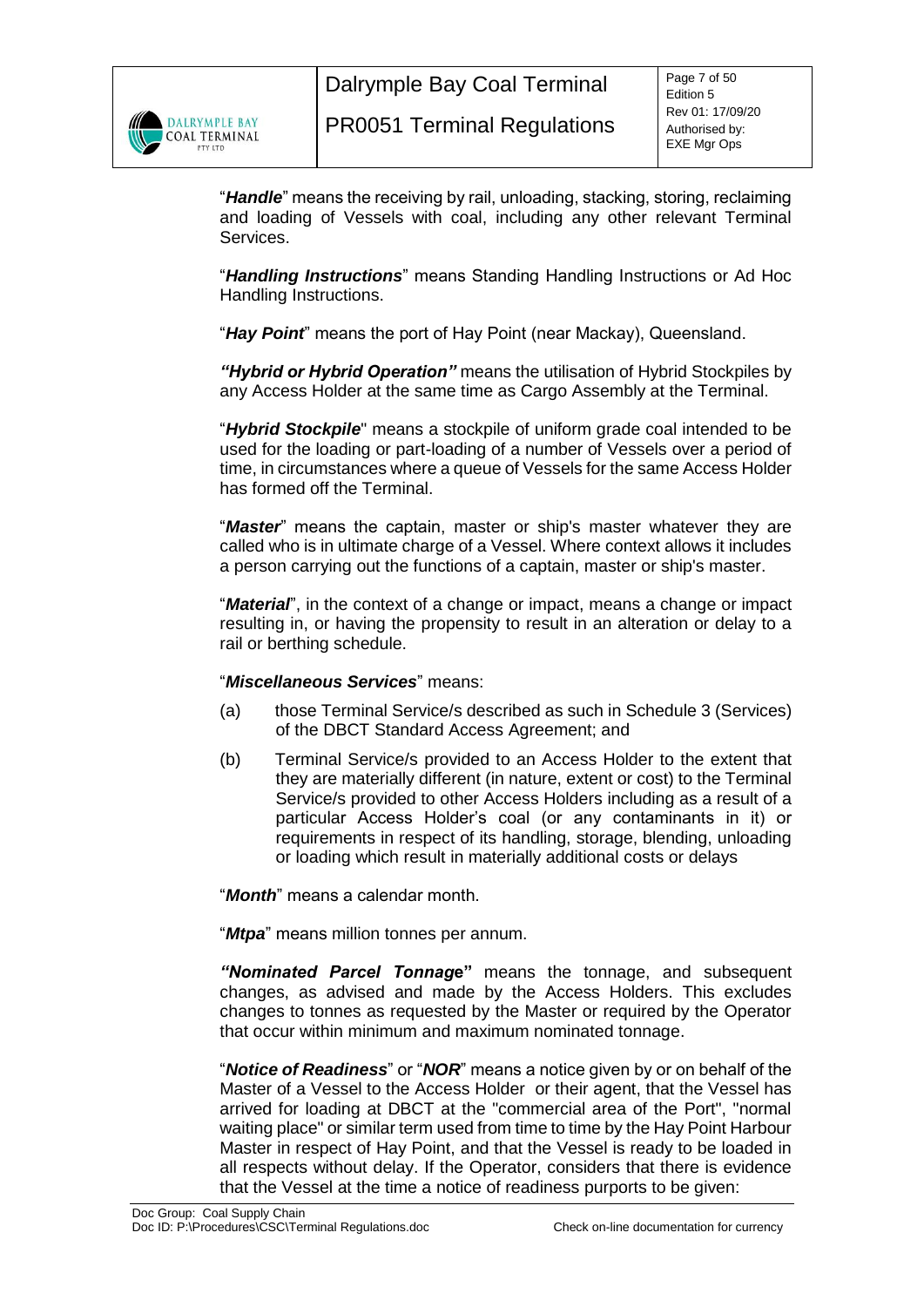

- (a) has not so arrived;
- (b) is not so ready; or
- (c) is unlikely to continuously remain in that state until towing of it to the Terminal commences,

or if it subsequently departs Hay Point, (except solely for bunkering and/or replenishing fresh water and/or if the Vessel's Master is advised by the Regional Harbour Master to vacate its original mooring in response to impending adverse weather conditions and returns immediate to a mooring at Hay Point when it is safe to do so), or ceases to be ready to load, then, for the purposes of these Regulations there will be deemed to be no Notice of Readiness.

"*NQBP*" means North Queensland Bulk Ports Limited (ACN 136 880 218).

*"***Operating Mode***"* means the mode in which the Terminal (as a whole) is operated at a relevant time – for example a Cargo Assembly or a Hybrid Operation.

"*Operation & Maintenance Contract*" means the contract in force between DBCT Management and the Operator under which the Operator is appointed to operate and maintain the Terminal on a day to day basis, and includes any other agreement in substitution for it under which DBCT Management agrees with a person to operate the Terminal.

"*Operator*" means the operator of the Terminal appointed by DBCT Management (currently Dalrymple Bay Coal Terminal Pty Ltd ACN 010 268 167)

"*Parcel*" means a quantity of coal (whether or not it is a full Vessel load) of a single Product Grade or multiple Product Grades (blended) required by an Access Holder to be loaded on one Vessel.

*"Parcel Delivery Plan"* means, any Rail Delivery Proposals that have been accepted by DBCT's Operator for inclusion in the Weekly Railing Plan.

"*Parcel Stem Change*" means the making of a Material change to quantity or source location for all or part of an original or previously changed nominated Parcel.

"*Planning Period*" means the period of 7 days commencing on the Monday 7 days after the issue of the Unconstrained Rail Order.

"*Pre-loading Requirements*" means the notices and other requirements specified in Schedule 2.

"*Product Grade*" means, in respect of relevant coal, the grade (quality) of that coal (including a grade created by blending) in accordance with the Operator's system for differentiating coal by product grades.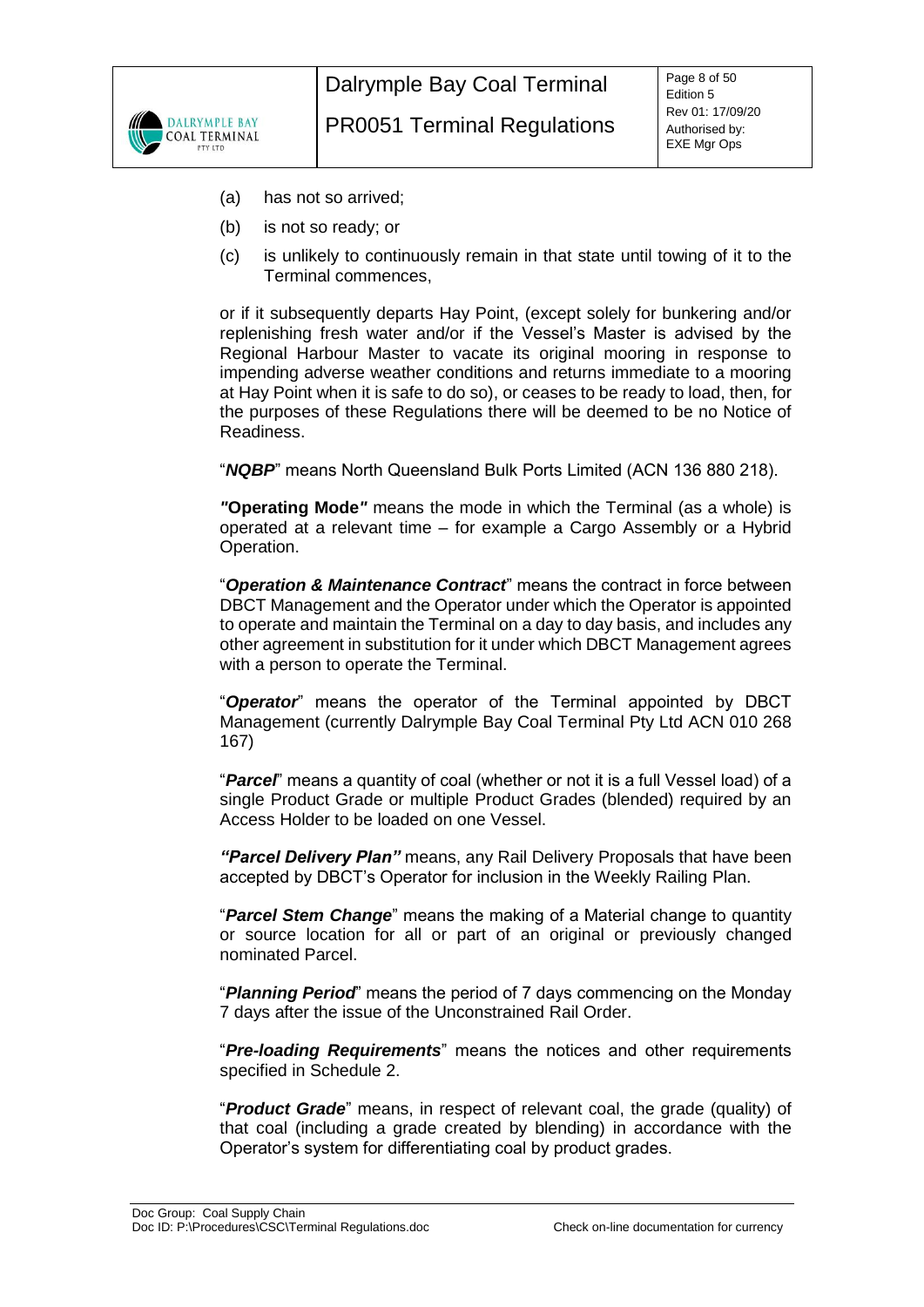

"*Quarter*" means a period of three months beginning on 1 January, 1 April, 1 July or 1 October.

"*Rail Coordinator*" means the Terminal Operator acting in the role described in clause 1 of Schedule 3 – Services, in the DBCT Standard Access Agreement.

**"***Rail Delivery Proposal***"** means, the Rail Freight Provider's proposed trains (or tonnes) by day for providing the necessary rail haulage services to assemble a Parcel.

"*Rail Freight Provider*" means a service provider delivering (or intending to deliver) coal to the Terminal for or in respect of an Access Holder by rail.

"*Railway Manager*" means the person who is an accredited rail infrastructure manager in relation to railway operations relating to the railway which passes through the Terminal.

"*Receiving Point*" means the bottom dump rail receival stations at the Terminal.

"*Regulations*" means these Terminal Regulations, as amended from time to time and a reference to a "*Regulation*" means a clause within these Terminal Regulations.

"*Remnant Management Strategy*" means, at any relevant time, the policy adopted and notified to Access Holders by the Operator at that time to minimise remnant cargos within the Terminal stockyard.

"*Standing Handling Instructions*" means instructions for Handling coal, of the kind contemplated in Regulation [2.5\(a\)\(i\).](#page-14-2)

"*Terminal*" means the land and port infrastructure located at the Port of Hay Point which is owned by DBCT Holdings Pty Ltd or the State of Queensland and subleased by DBCT Management, known as *Dalrymple Bay Coal Terminal* including, where the context permits, all buildings, stockpile areas, industrial water storage areas, unloading and loading facilities, piers, wharves, roads, conveyors, plant, equipment, and apparatus, and the area occupied in relation to such facilities.

"*Terminal Information Booklet*" means, at a relevant time, the then current Dalrymple Bay Terminal Information Booklet (available via the Dalrymple Bay Coal Terminal website).

"*Terminal Capability*" for the purpose of developing the Unconstrained Rail Order, means, for the relevant period, the *"Existing Terminal Capacity Estimates"* as determined in DBCT Management's *"DBCT Capacity Assessments"* provided by DBCTM's independent expert using its *Dynamic Simulation Model* of the Dalrymple Bay Coal Chain. Terminal Capability is to be reassessed if there is a material change to contracted capacity.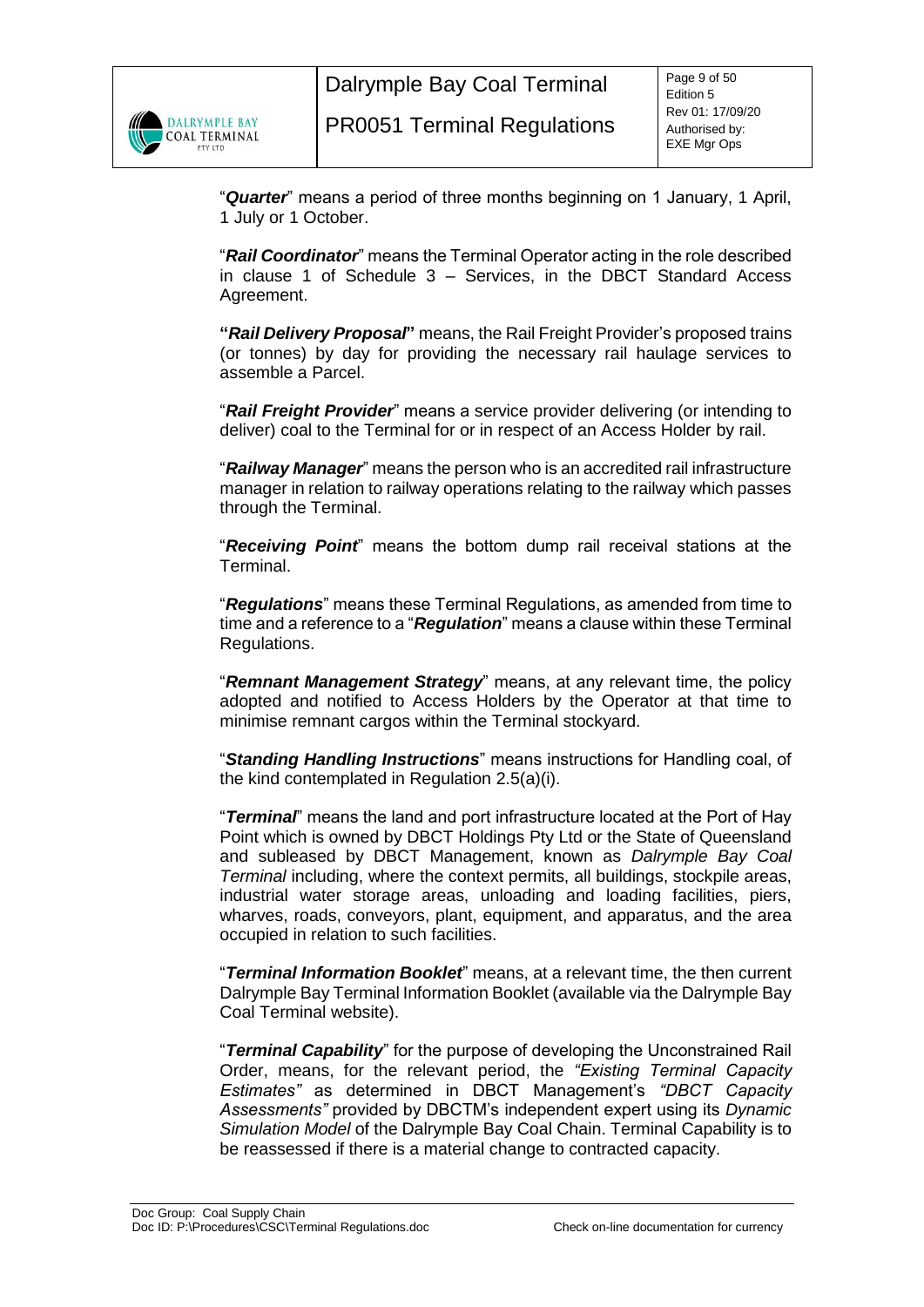

"*Terminal Information System*" means the system from time to time utilised by the Operator for information relating to the operation of the Terminal and associated matters (e.g. train and Vessel scheduling) to be given to and provided by Access Holders and others.

"*Terminal Service*" means each service which DBCT Management agrees to provide at the Terminal under a relevant Access Agreement, which will (in general) comprise the services listed in Schedule 1 of these Regulations.

*"Train Load Out (TLO) Capability"* means the maximum number of Reference Train Services (as defined for the Goonyella System in the Aurizon Network rail access undertaking) that can be loaded to full capacity at the mine load out in a continuous 24 hour period for the relevant Access Holder.

"*Train Consignment*" means a consignment of coal consigned to or for an Access Holder and received at the Receiving Point (whether or not it is a full train load).

"*Utilisation Advice*" means a notice in the form in Schedule 4 of the DBCT Standard Access Agreement, to be given by an Access Holder to DBCT Management and the Operator under the Access Holder's Access Agreement (usually in clause 6.1 of that Access Agreement) or any other form of notice acceptable to the Operator and DBCT Management.

"**Unconstrained Rail Order**" has the meaning given to it in Regulation [3.7\(a\).](#page-19-2)

"*Vessel*" means a ship or other craft capable of transporting bulk coal by sea.

"**Weekly Railing Plan**" has the meaning given to it in Regulation [3.9\(a\).](#page-20-2)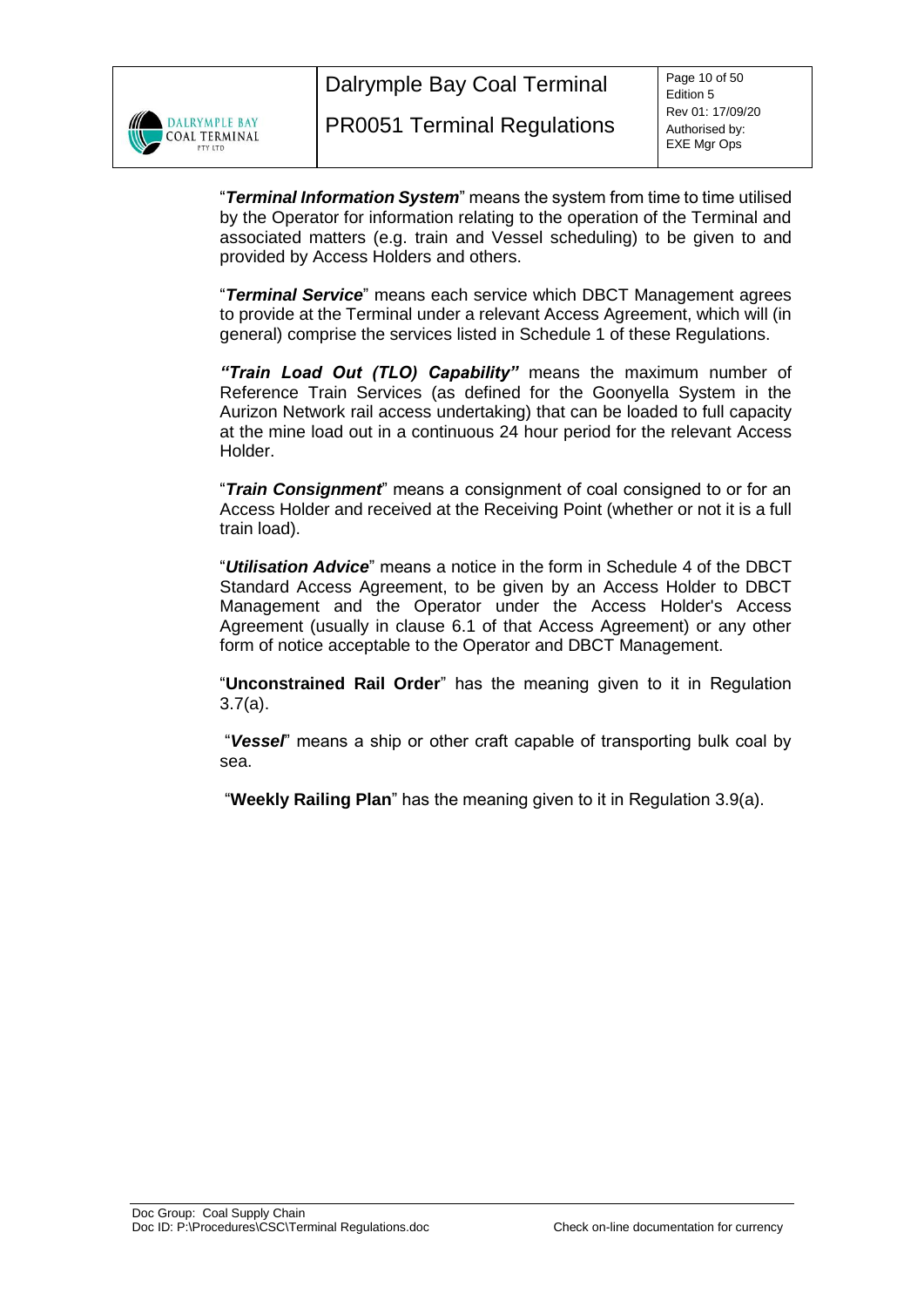

## <span id="page-10-0"></span>**1.2 Interpretation**

In the interpretation of these Regulations, where the context permits:

- (a) singular includes plural and vice versa;
- (b) reference to any gender includes all genders;
- (c) reference to a person includes a body corporate, association of persons, government or governmental authority; and
- (d) reference to "writing" includes printing, typing, email and other means of reproducing words in a visible and tangible form; it also includes electronic communication to and from the Operator under a communication system established by the Operator principally for the operation of the Terminal.

## <span id="page-10-1"></span>**1.3 Notices and other communications**

- (a) Wherever any notice or information required to be provided to or by the Operator can be given by way of input into the Terminal Information System, that notice or information must be given in that way.
- <span id="page-10-2"></span>(b) Any notice or information which cannot practically be given by way of a relevant entry in the Terminal Information System must be in writing and must be given by mail or email transmission as follows:

## **To the Operator**:

- Address: Dalrymple Bay Coal Terminal Pty Ltd, Martin Armstrong Drive, Hay Point, MACKAY Q 4740
- Attention: Executive Manager Operations
- Email: ExecMgrOps@dbct.com.au

## **To DBCT Management:**

- Address: DBCT Management Pty Limited, Level 15, Waterfront Place, 1 Eagle Street, Brisbane Q 4740
- Attention: Chief Executive Officer

Email: [enquiries@dbctm.com.au](mailto:enquiries@dbctm.com.au)

**To an Access Holder** – in the same manner as is provided for notices to an Access Holder in the DBCT Standard Access Agreement for the Terminal.

- (c) All notices or communications given in accordance with Regulation [1.3](#page-10-1)[\(b\)](#page-10-2) will be deemed to have been duly given or made:
	- (i) on the date on which the notice or communication would, in the ordinary course of the post, have been delivered to the address to which it was posted;
	- (ii) when delivered; or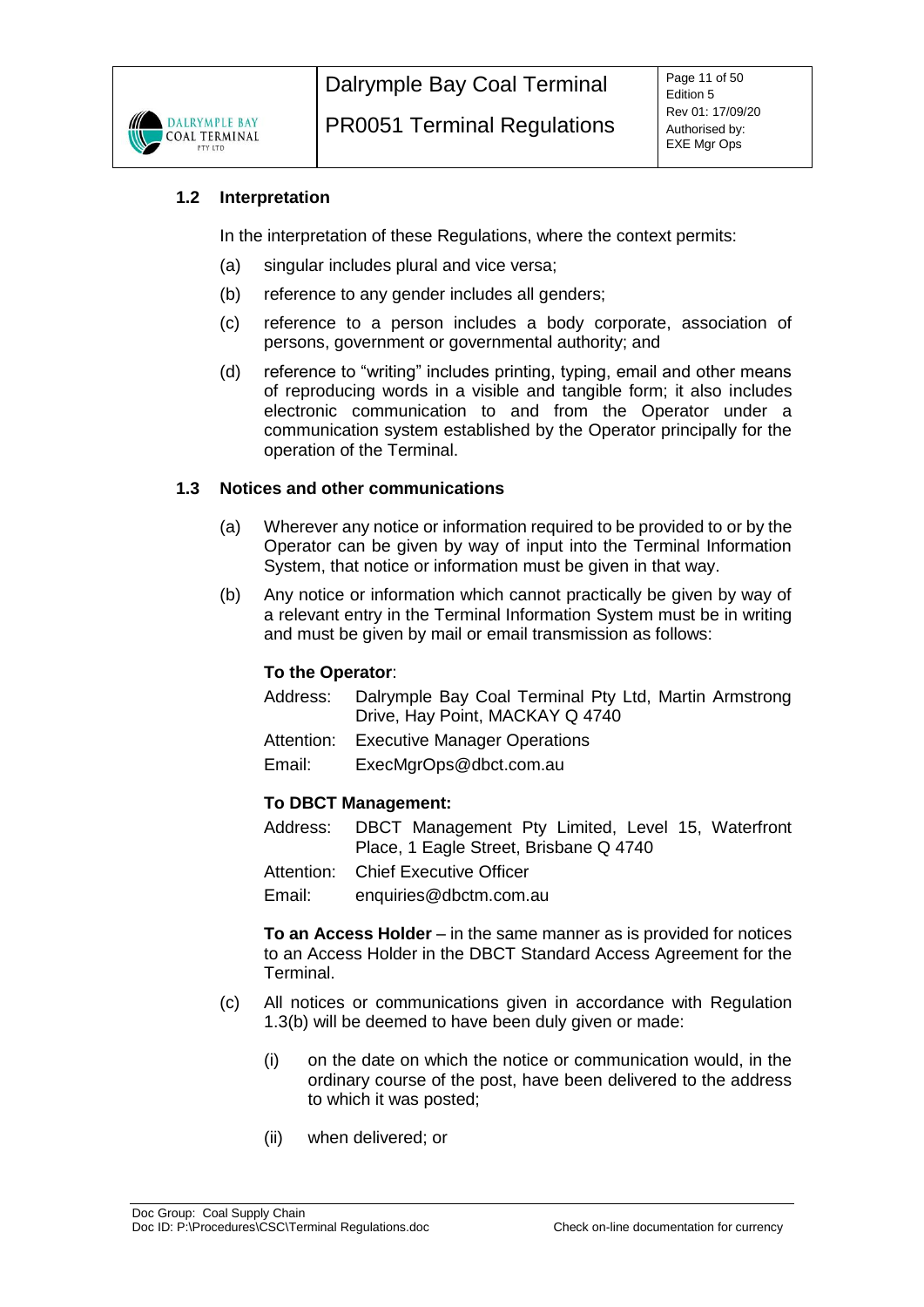

(iii) if sent by email transmission, at the conclusion of an apparently successful transmission,

but, if the delivery or email is effected on a day which is not a Business Day or after 5:00pm in the place of receipt on a Business Day, it will be taken to have been given or made on the next Business Day.

(d) If the Operator, DBCT Management or an Access Holder initiates a communication by email, then an email response to the address of the initiator of the email will be taken as a response to the initiating email.

## <span id="page-11-0"></span>**1.4 Relationship to Access Agreements**

In respect of each Access Holder, these Terminal Regulations are overridden by any expressly contrary term of that Access Holder's Access Agreement.

## <span id="page-11-2"></span><span id="page-11-1"></span>**2. OPERATION OF TERMINAL**

## **2.1 Continuous operation**

The Terminal is intended to operate for 24 hours a day, 7 days a week (except when not operating to full capacity or at all because of repairs, maintenance, adverse weather conditions or other relevant circumstances) to accept:

- (a) Train Consignments for unloading and stockpiling; and
- (b) Vessels for berthing, loading and sailing.

# <span id="page-11-3"></span>**2.2 Operating Mode**

- (a) The Terminal will operate predominantly on a Cargo Assembly basis (subject to any other Regulation or contrary agreement from time to time by all Access Holders, the Operator and DBCT Management), including a limited use of Hybrid Stockpiles from time to time, where agreed with the relevant Access Holders who are to utilise those Hybrid Stockpiles).
- (b) Should there be a constraint in the provision of any Terminal Services, the Operator will direct either train unloading or Vessel loading as a priority, to endeavour to minimise the impact of such constraints, but as far as is practicable and efficient, to maximise Terminal throughput without materially affecting the order of Vessel loading entitlements.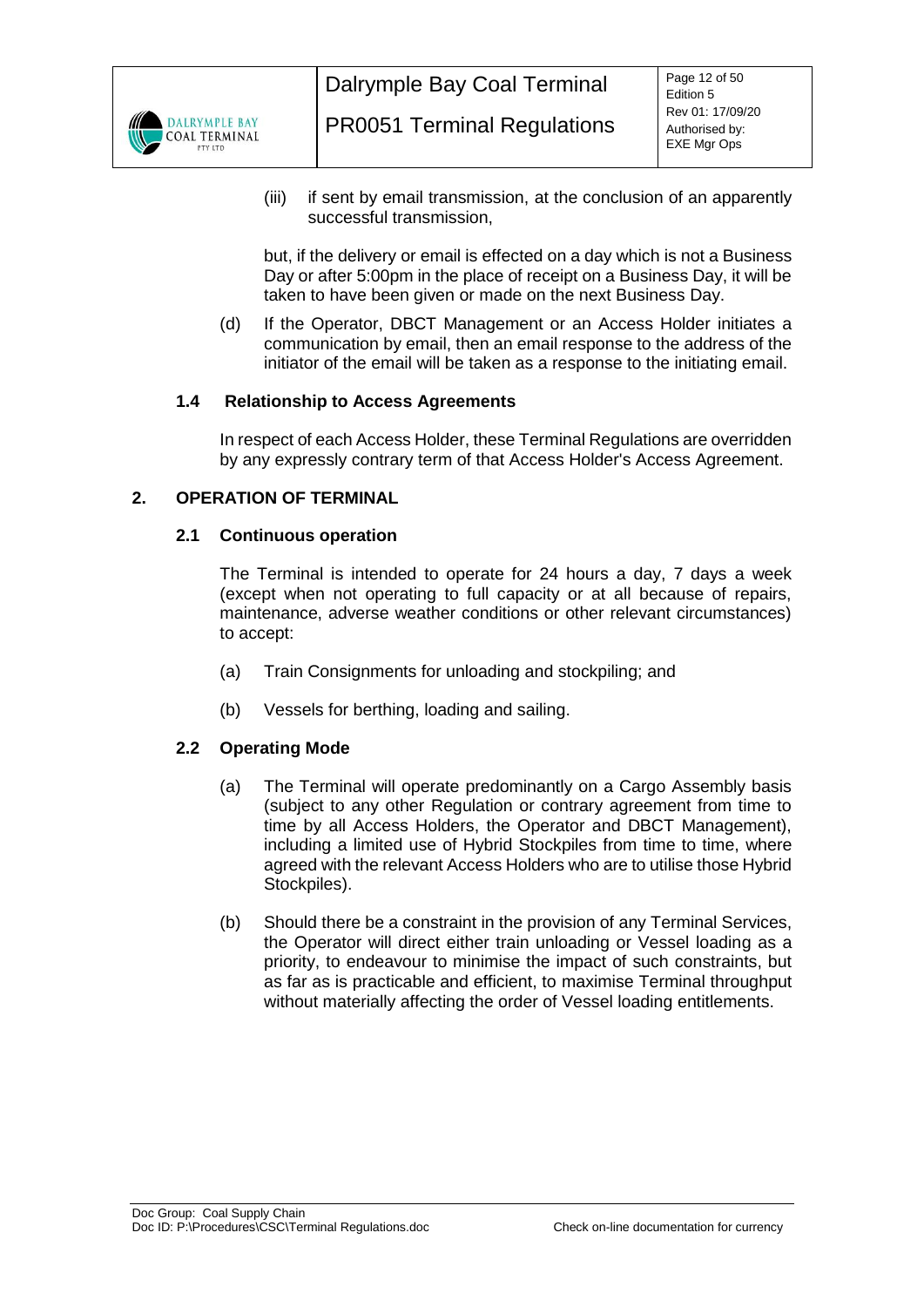

# <span id="page-12-0"></span>**2.3 Order of loading of Vessels**

Vessels will be berthed and loaded in the order of their respective ATAs, except to the extent that the Operator is required to amend that order of entitlement to load, having determined in good faith that any of the following considerations should override that order of priority:

- (a) the terms of a relevant Access Agreement for example:
	- (i) all or part of an Access Holder's Annual Contract Tonnage may be discretionary (i.e. available only subject to spare capacity of the Terminal); or
	- (ii) Access Holders must use all reasonable endeavours to achieve the shipping of coal through the Terminal at an even rate. The even rate will be assessed by the Terminal Operator following the approach outlined in Regulation [2.4;](#page-13-0)
- (b) where the advised CAVD does not support loading Vessels in their order of arrival;
- (c) the advice provided to the Operator by the Rail Freight Provider in accordance with Regulation [3.8](#page-20-0) does not support loading a Vessel in its original order of arrival;
- (d) a requirement of any other Regulation (for example Pre-loading Requirements and Regulation [6.10\)](#page-36-2) has not been or is not expected to be met in respect of a Vessel or Access Holder;
- (e) the Vessel consignment plus 10% (or such other discretionary variance as is allowed under the relevant sale contract) of the tonnage nominated by the Access Holder must be available at the Terminal and/or on a train scheduled to arrive at the Terminal within 24 hours (or such other time as the Operator determines) when berthing commences, unless the Access Holder notifies the Operator in writing before berthing commences that the Access Holder accepts the risk of coal not being available and the Vessel being required to vacate the berth when not fully loaded;
- (f) the Operator must be satisfied that the Vessel is in all respects ready to commence loading, before it is accepted for berthing;
- (g) the Operator may assign a Vessel to load at a particular berth, meaning that its priority will be determined in relation only to other Vessels assigned to load at that berth;
- (h) priority of loading is also subject to alteration by the Operator having regard to:
	- (i) tidal constraints;
	- (ii) loading constraints;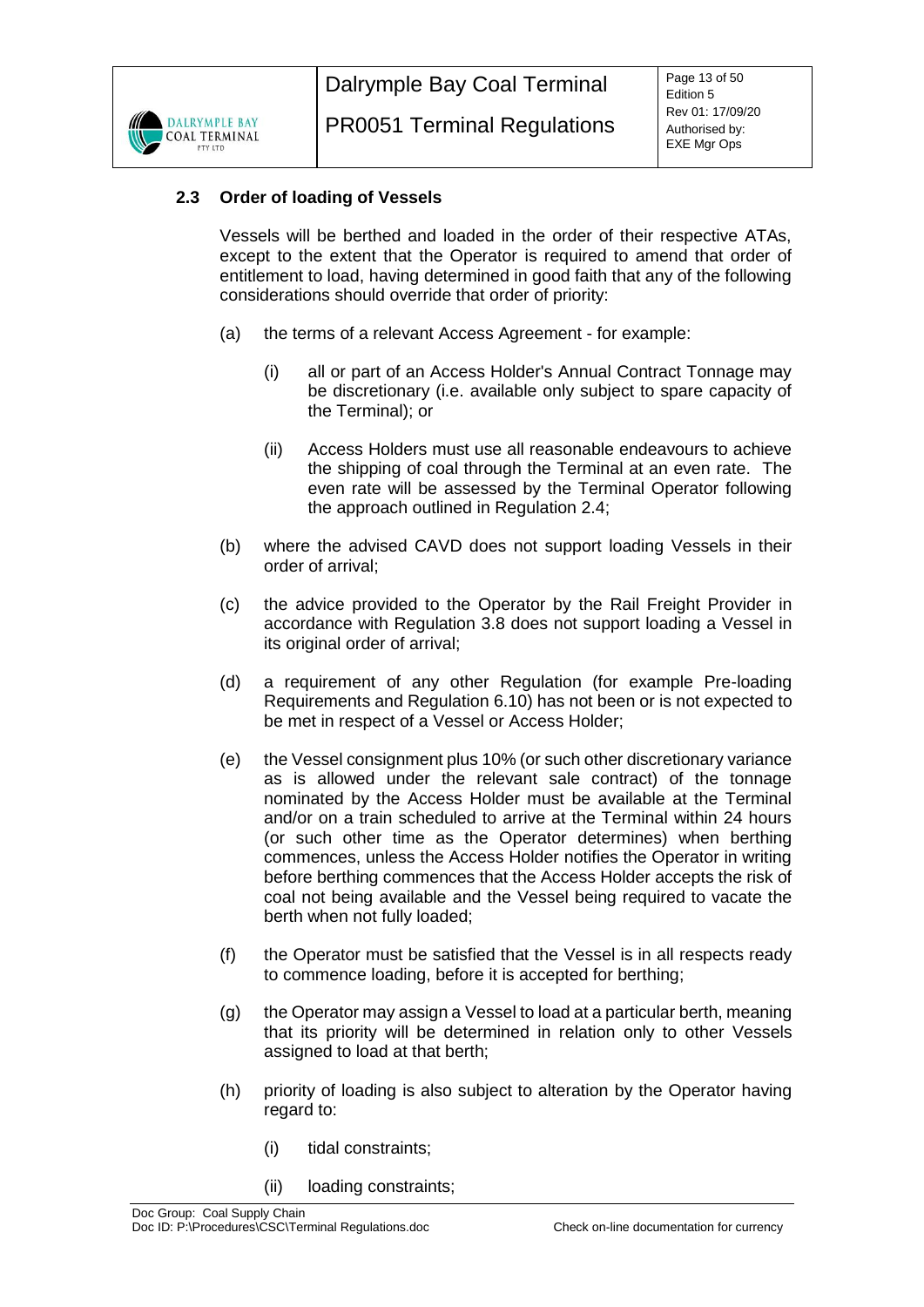

- (iii) prevailing weather conditions;
- (iv) any measure expected to optimise operation and efficiency of the DBCT Coal Chain (but not so as to materially adversely affect a Vessel otherwise entitled to priority under all other terms of these Regulations);
- (v) the exercise of the Operator's discretion on other grounds pursuant to Regulation [3.9\(c\);](#page-21-0) and
- (i) a Vessel will retain its priority for berthing (as originally determined in accordance with this Regulation [2.3\)](#page-12-0) if it immediately returns to a mooring at Hay Point when safe to do so after having been required by the Regional Harbour Master to vacate its original mooring in response to impending adverse weather conditions.

#### <span id="page-13-1"></span><span id="page-13-0"></span>**2.4 Parcel tonnage arrival rate**

(a) The Operator requires each Access Holder to use reasonable endeavours to nominate Parcels and Vessels to arrive at the Terminal at a rate no greater than its Annual Contract Tonnage rate as measured over a rolling period of three (3) consecutive months (*Annualised Contract Tonnage Rate*).

(For example, for an Annual Contract Tonnage of 12 Mtpa, the Annualised Contract Tonnage Rate would equate to arrivals no greater than approximately 3,000,000 tonnes for the rolling 3-month period as determined by the number of days in the period).

- <span id="page-13-3"></span>(b) The rolling period of 3 consecutive months referred to in Regulation [2.4\(a\)](#page-13-1) will be comprised of the previous 2 months of arrivals as determined from Vessel ATA's, plus the current month, as determined from Vessel ATAs and ETAs.
- <span id="page-13-2"></span>(c) The Access Holder's Vessel arrival rate during the rolling 3-month period will be calculated using Nominated Parcel Tonnages, regardless of whether the Parcel has been loaded. If an individual Access Holder's Parcel tonnage arrival rate exceeds the required Annualised Contract Tonnage Rate, the first Vessel associated with a Parcel which has no (zero) remaining contracted entitlement pursuant to its Access Agreement will lose its priority under these Terminal Regulations. All subsequent Parcels and associated Vessels for that Access Holder will lose priority in the queue under this regulation [2.4\(c\)](#page-13-2) until the Vessel meets one of the conditions outlined in Regulation [2.4\(d\)\(iii\).](#page-14-3)
- (d) If a Vessel or Parcel loses priority pursuant to Regulation [2.4\(c\)\)](#page-13-2):
	- (i) the Parcel (will be considered as if the Vessel had arrived on the first day of the following month. If multiple Vessels are reprioritised to the first day of the following month, the sequence of those reprioritized Vessels for the purposes of developing the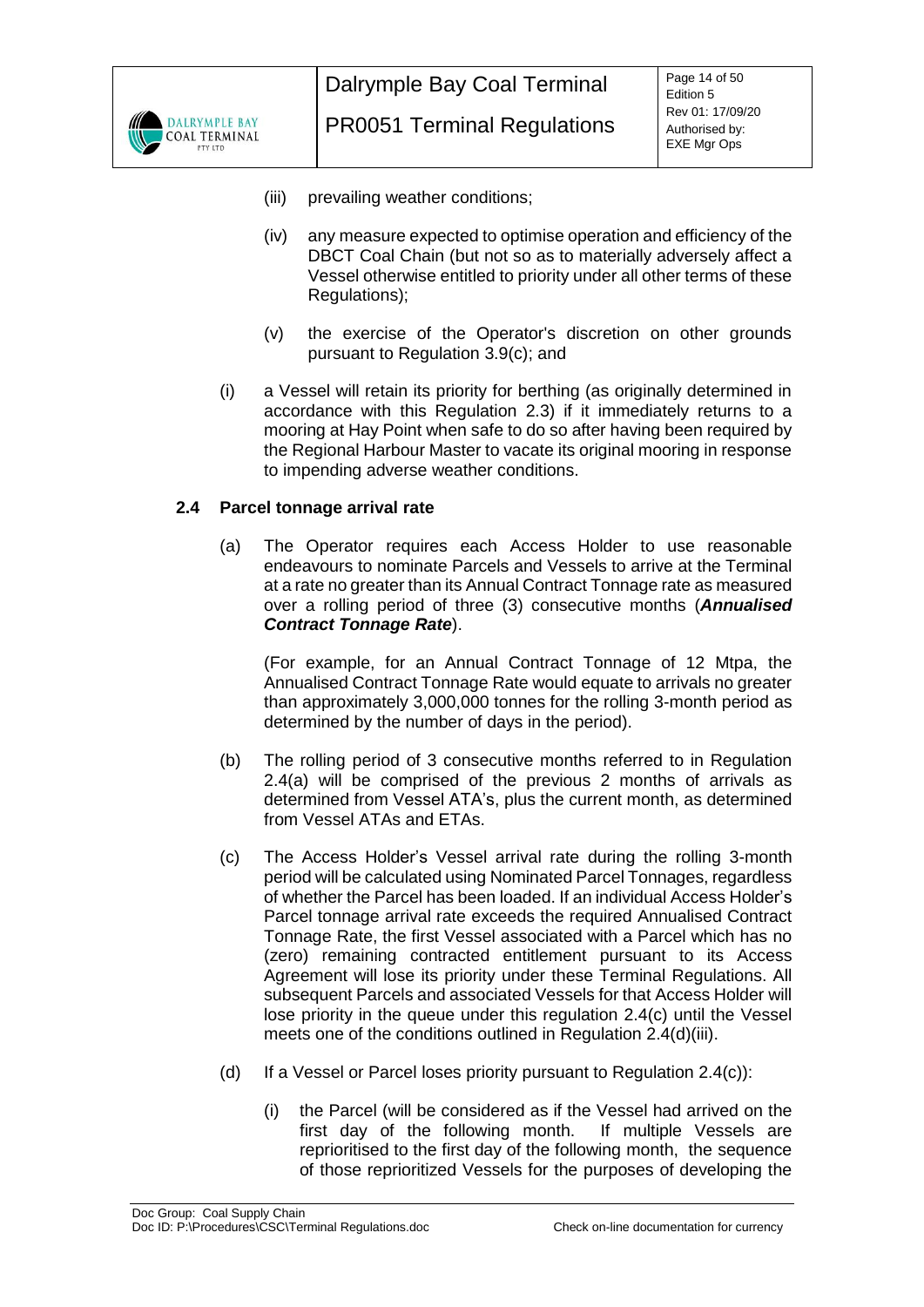

Unconstrained Rail Order described in Regulation [3.7](#page-19-1) will be determined based on each Vessel's ATA or advised ETA.;

- (ii) the Access Holder and all co-shipping Access Holders, if any, on the affected Vessel will be notified of the reprioritised ETA/ATA date; and
- <span id="page-14-3"></span>(iii) The Vessel may be advanced following reprioritisation under Regulation [2.4\(b\)](#page-13-3) when either:
	- (A) the Access Holder has resolved the exceedance issue in Regulation [2.4\(c\)](#page-13-2) prior to the commencement of the weekly planning process on Monday of each week, or
	- (B) a natural berth vacancy exists, and latent asset capability allows a Vessel to be advanced.

## <span id="page-14-0"></span>**2.5 Handling Instructions**

- <span id="page-14-2"></span>(a) An Access Holder may submit to the Operator a set of proposed Handling Instructions requesting special requirements applicable to a Product Grade of the Access Holder:
	- (i) each time it is Handled (*Standing Handling Instructions*); or
	- (ii) on a nominated occasion on which that Product Grade is to be Handled (*Ad-hoc Handling Instructions*).
- <span id="page-14-4"></span><span id="page-14-1"></span>(b) The Operator must consider each such proposal (except where the terms of such proposal would not comply with these Regulations), and may approve them, reject them (but only if the Operator provides written reasons for doing so) or (if relevant) suggest amendments. All Handling Instructions approved by the Operator must be immediately entered by the Access Holder in the Terminal Information System in a form acceptable to the Operator. Any Handling Instructions approved by the Operator on a standing basis and entered into the Terminal Information System at the time this Regulation [2.5\(b\)](#page-14-4) first became operative will be taken to have been approved and entered into the Terminal Operating System as Standard Handling Instructions pursuant to this Regulation at that time.
- (c) Approved Handling Instructions taken must be set out in full (even if Standard Handling Instructions) in the Parcel nomination information detailed in the first notice given in each Pre-loading Requirement, or they will be taken not to apply.
- (d) If the Operator carries out Approved Handling Instructions, doing so may incur charges on the part of the relevant Access Holder for Miscellaneous Services*,* in accordance with the terms of a relevant Access Agreement.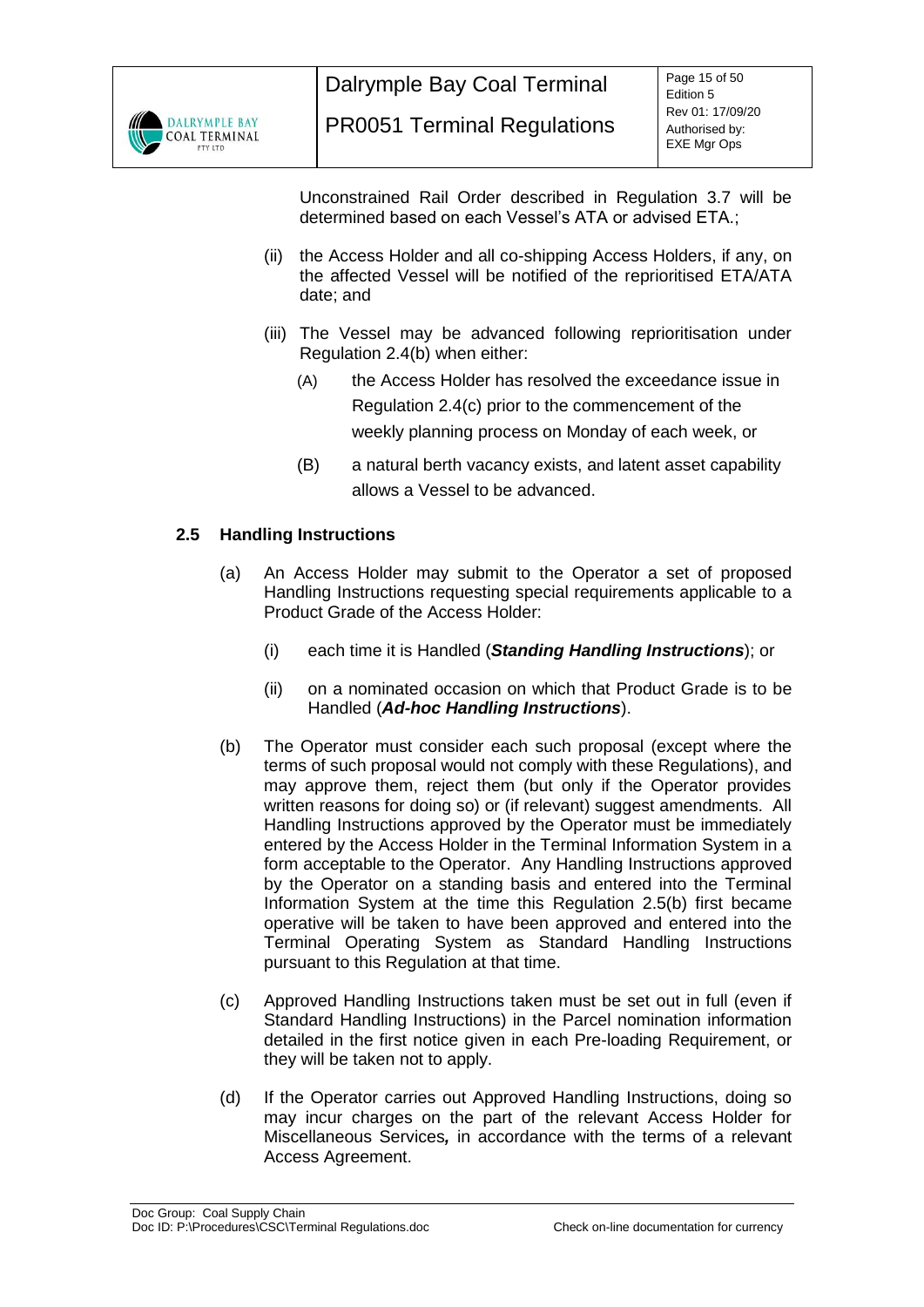

## <span id="page-15-0"></span>**2.6 Access Holders to advise moisture values**

- (a) Each Access Holder must provide to the Operator details of the following moisture criteria for each Product Grade to be Handled in respect of that Access Holder at the Terminal as early as practicable prior to the commencement of Handling of that Product Grade (or as soon as practicable after the commencement of this Regulation in the case of a Product Grade already being Handled when this Regulation commenced) and as soon as practicable after any of the following are revised by the Access Holder for any Product Grade, to assist the Operator in ensuring appropriate calibration of inloading and outloading moisture analysers for each Product Grade:
	- (i) dust extinction moisture (DEM) level;
	- (ii) optimum moisture value; and
	- (iii) maximum moisture limit (MML).
- (b) When requested, each Access Holder must also provide to the Operator, all total moisture analysis data collected in respect of all train and Vessel sampling of coal immediately after it is received by the Access Holder - to be used by the Operator as reference base data for periodic analyser calibrations and systems verification checks.

# <span id="page-15-1"></span>**2.7 Data provision for loaded Vessels**

The Operator will provide the relevant Access Holders data relating to the planning and loading of a specific Vessel and the related Parcels as soon as reasonably practicable following Vessel loading, such as, but not limited to time stamps related to, Parcel CAVD, Vessel tonnage arrival rate, Delivery Windows, Rail Delivery Proposals, Parcel Delivery Plans, and noncompliances with the Terminal Regulations.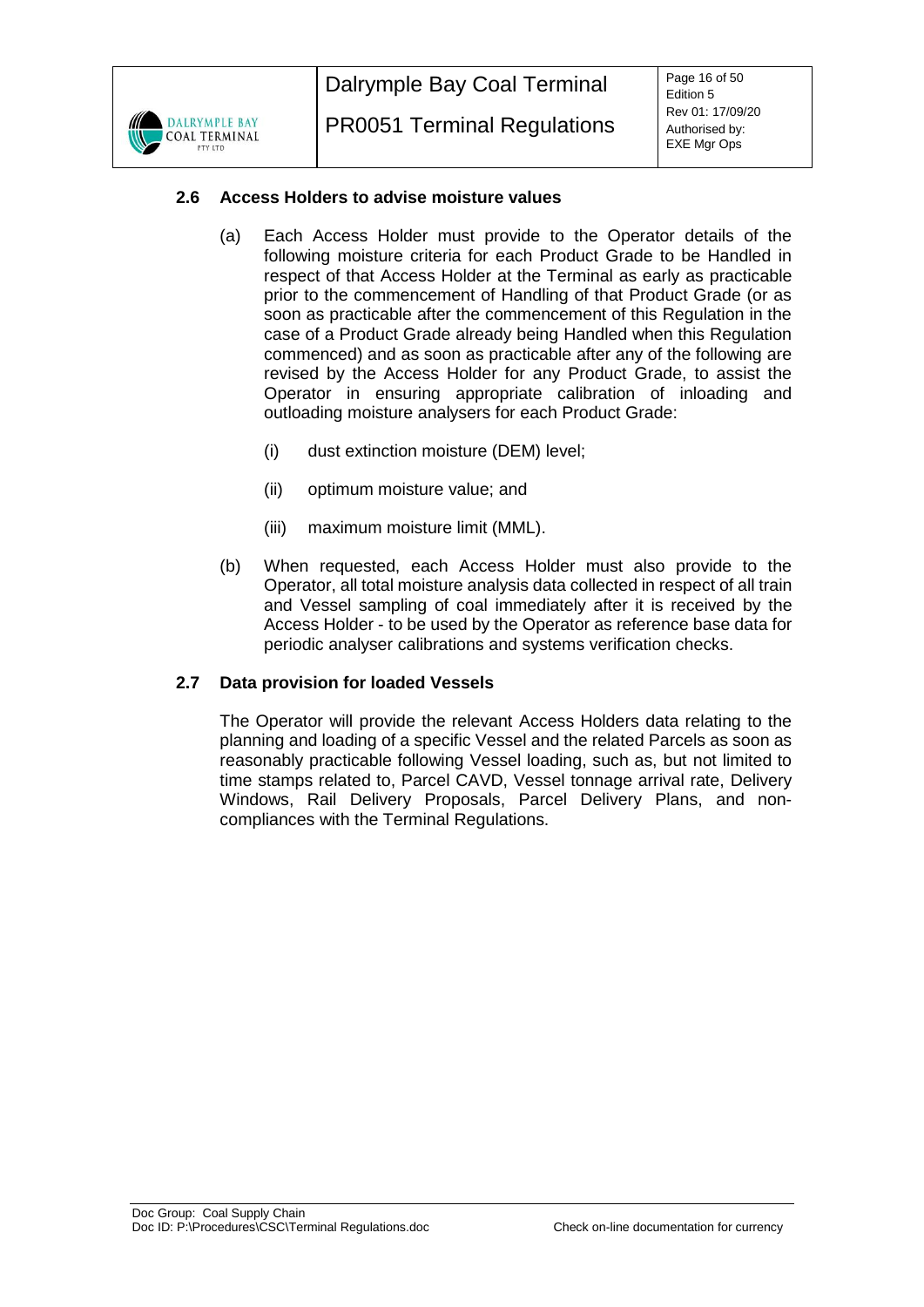

## <span id="page-16-1"></span><span id="page-16-0"></span>**3. SCHEDULING**

## <span id="page-16-3"></span>**3.1 Access Holders to advise Annual Forecasts**

- (a) Each Access Holder must give a notice (**Annual Forecast**) in addition to the Utilisation Advice required under the DBCT Standard Access Agreement;
	- (i) by no later than 15th December in each Financial Year; or
	- (ii) if the Access Holder has not previously delivered coal to the Operator, as soon as practicable after the execution of its Access Agreement, or
	- (iii) as soon as practicable following the Access Holder becoming aware of a material change in any of the information provided in accordance with Regulation [3.1\(b\).](#page-16-2)
- <span id="page-16-2"></span>(b) The notice provided in accordance with Regulation [3.1\(a\)](#page-16-3) must specify each of the following:
	- (i) the quantities and types of coal, and respective mine origins, which the Access Holder proposes to ship through the Terminal during the next Financial Year, on a monthly basis;
	- (ii) any special Handling Instructions the Access Holder requests in relation to its coal, including any special equipment or particular Handling processes;
	- (iii) the Access Holder's estimates of the coal it intends to ship through the Terminal for the 3 Financial Years of the Term following the Financial Year described in Regulation [3.1\(a\);](#page-16-3)
	- (iv) if the Access Holder is not at the time of the notice regularly delivering coal to the Terminal, when the Access Holder proposes to commence delivering coal to the Terminal;
	- (v) subject to any consent required from the Rail Freight Provider, the Access Holder's Annual Railing Entitlement for the relevant period of the forecast; and
	- (vi) to the extent possible, the number, type and respective gross and dead weight tonnages of Vessels and number of Parcels for full and part shiploads, on a month by month basis, expected to ship the Access Holder's coal in the next Financial Year.
- (c) On a monthly basis in each Financial Year, the Access Holder must update the information in the Annual Forecast relating to that Financial Year, and include projections of similar information for the 12 Month period commencing on the date of that update. This information is to be entered into the Terminal Information System by each Access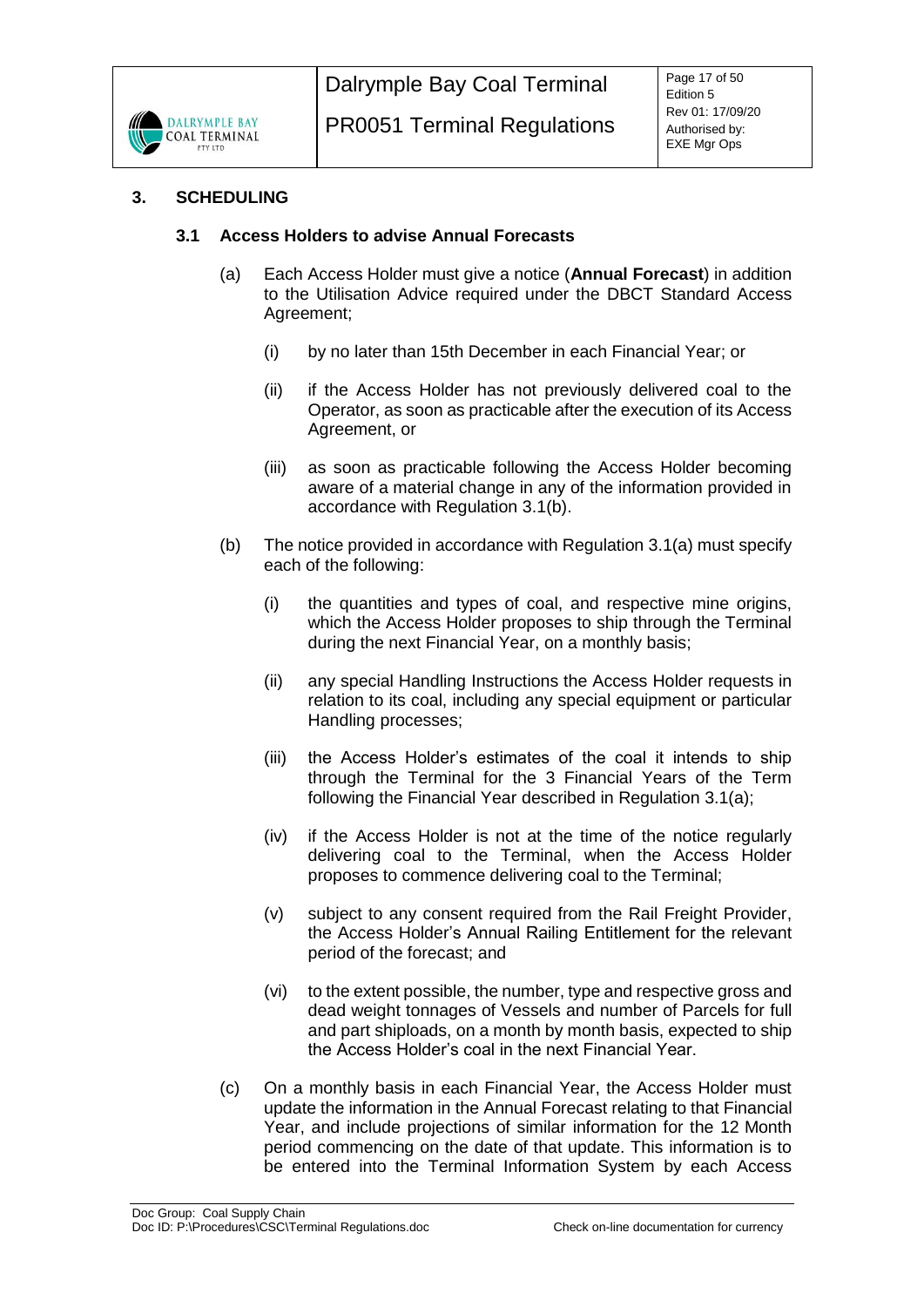

Holder or provided by the Access Holder in a format that is agreed by the Operator.

(d) Annual Forecasts and their updates advised by an Access Holder will form the basis for the Operator's operating plans and forecasts and interim Handling charges.

## <span id="page-17-0"></span>**3.2 Access Holders to advise monthly shipping requirements**

Each Access Holder must also submit to the Operator on or before 12 noon on the twenty-fifth day of each month, its estimated shipping requirements for the next three months, in Parcel increments or weekly totals, detailing tonnes to be shipped by:

- (a) Access Holder/Product Grade;
- (b) Mine origin.

This information must be entered into the Terminal Information System by each Access Holder or provided by the Access Holder in a format that is agreed by the Operator.

## <span id="page-17-1"></span>**3.3 Access Holders to comply with Pre-loading Requirements**

Each Access Holder must provide to the Operator in respect of each Parcel the Access Holder requires to be handled all notices in the form and at the times specified in the Pre-loading Requirements.

## <span id="page-17-2"></span>**3.4 Failure to comply with Pre-loading Requirements**

- (a) A pre-loading notification will be taken to be 'non-conforming' if an Access Holder:
	- (i) fails to meet a milestone in the Pre-loading Requirements, or
	- (ii) notifies an alteration of information after a milestone, or
	- (iii) attempts to re-stem tonnages on a Vessel due to all or part of the cargo not being available when the Vessel is due to berth (or for any other reason), or
	- (iv) alters Parcel Handling Instructions in a way which would result in a material impact to another Access Holder.

Where a pre-loading notification is deemed to be non-conforming the relevant Vessel may be required to cede berthing priority to successive Vessels until the Vessel conforms with the Pre-loading Requirements.

(b) It is recognised that, on occasions, Pre-loading Requirements milestones may not be able to be met if an Access Holder is required to arrange a shipment or Vessel at short notice. In such circumstances, the relevant Access Holder must give as much notice as possible to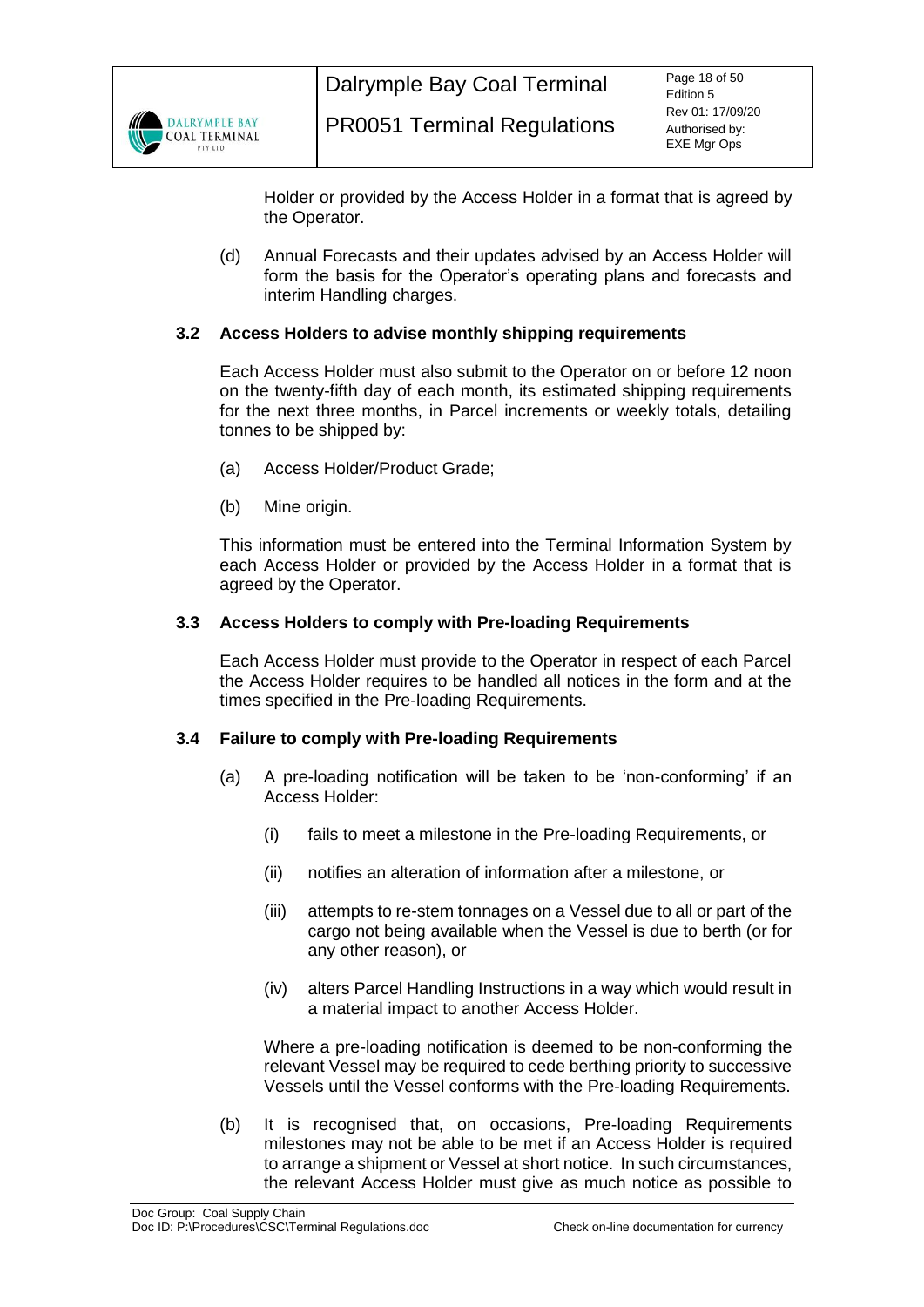

the Operator. If the Access Holder's Parcel Notice or notice of a Parcel Stem Change is given less than 14 days before the ATA of a Vessel and accepting the notice or change would result in a Material impact on other Access Holders then, at the discretion of the Operator and for the purposes of scheduling berthing and loading, then, if and as the Operator so determines, the Vessel may be deemed to have arrived on:

- (i) a day up to 14 days after the date the notice is given; or
- (ii) the earliest date on which a suitable berth becomes available for a sufficient time to allow full loading of the Vessel under the scheduling in place at the time the notice was received (as subsequently varied by unforeseen changes).

## <span id="page-18-0"></span>**3.5 Operator to advise Vessel loading schedules**

- (a) The Operator, must develop, regularly update, and make available to Access Holders, Vessel loading schedules relevant to loading, detailing in respect of each Vessel:
	- (i) Vessel name;
	- (ii) Parcels and total tonnes scheduled for loading;
	- (iii) ATA or ETA date/time;
	- (iv) scheduled pilot boarding date/time for berthing;
	- (v) scheduled pilot boarding date/time for sailing;
	- (vi) scheduled sailing date/time;
	- (vii) berth number;
	- (viii) individual Access Holder tonnes;
	- (ix) anticipated minimum deballasting time;
	- (x) anticipated gross loading time;
	- (xi) anticipated planned sailing draft;
	- (xii) nominated shipping agent;
	- (xiii) current/planned Product Grade loading sequence and status; and
	- (xiv) constraints to Vessel berthing due to extraordinary events (e.g. Vessel berthing restrictions due to adverse weather).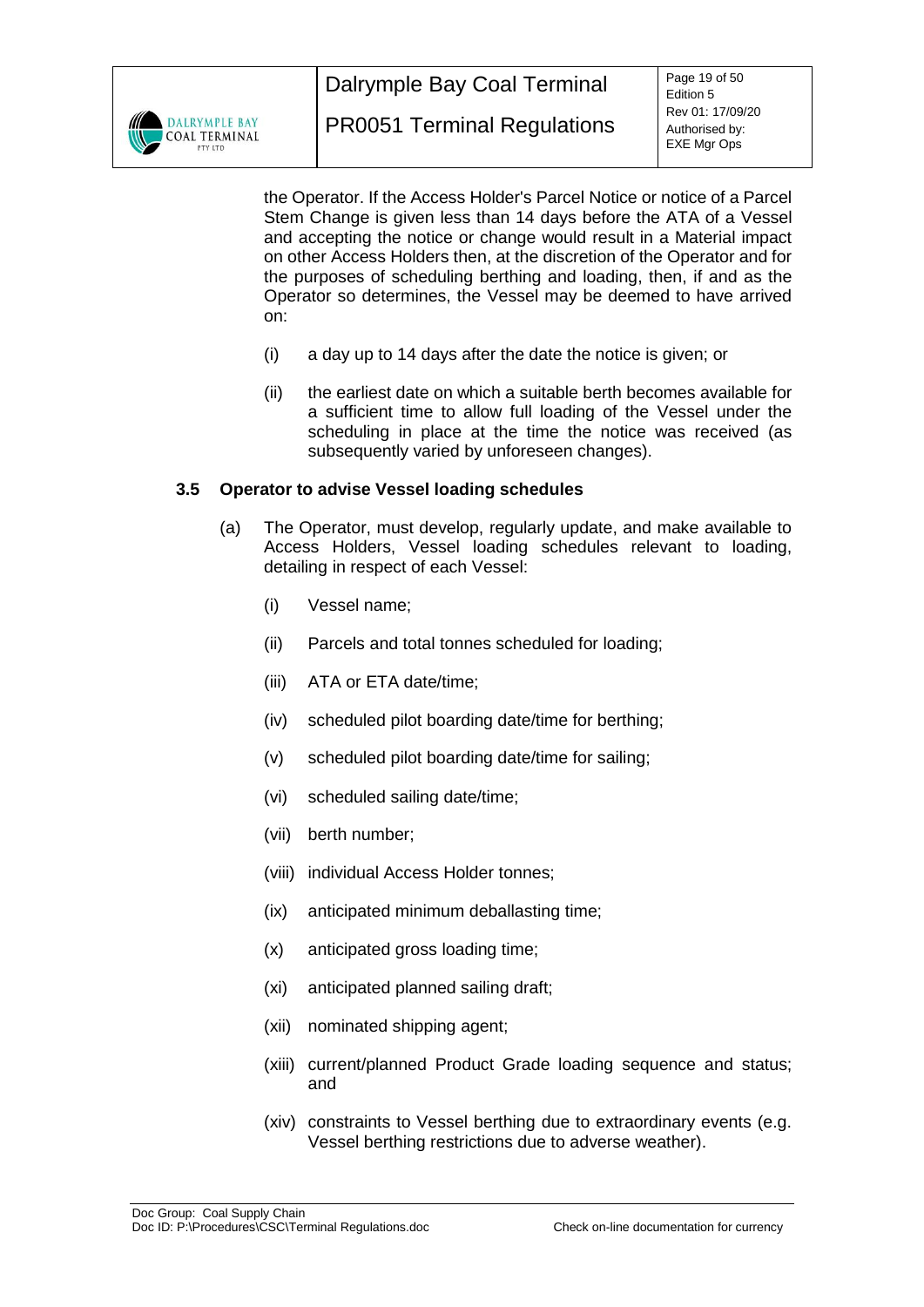

(b) In developing and updating loading schedules the Operator will consider Masters' requests and advice. The Operator is entitled to rely on those requests and advice but also to query them where it considers the information to be inaccurate.

## <span id="page-19-0"></span>**3.6 Access Holders to advise weekly railing constraints**

Each Access Holder must submit to the Operator each Sunday by 12:00 hours (noon) for the next four weeks, commencing the following Monday, a notice identifying all its railing constraints that have the potential to impact or will impact the Terminal or Terminal planning, including:

- (a) shifts unavailable to load trains;
- (b) mine and/or mine load-out maintenance that may affect loading of trains; and
- (c) other train loading/unloading constraints (e.g. split trains or trains scheduled for other ports or terminals),

or if there are no constraints, a notice to that effect.

## <span id="page-19-2"></span><span id="page-19-1"></span>**3.7 Operator to advise of unconstrained rail order**

- (a) The Operator will act as the Rail Coordinator on behalf of each Access Holder and will order tonnes from each Rail Freight Provider in accordance with the tonnes specified by all Access Holders in their respective nominated Parcels for the Planning Period (**Unconstrained Rail Order**). The Unconstrained Rail Order shall be accompanied by a Delivery Window report which will set out the Delivery Windows for all nominated Parcels that are beyond the Planning Period.
- (b) The Unconstrained Rail Order must be submitted to each Rail Freight Provider and Access Holder by 08:00 hours each Monday and will take into consideration the following factors:
	- (i) the Operating Mode of the Terminal;
	- (ii) compliance by Access Holders with Pre-loading Requirements and all other Regulations;
	- (iii) Vessel order of arrival based on each Vessel's ATA or advised ETA,;
	- (iv) Terminal capability including,
		- a) Stockpile capacity;
		- b) Terminal operating constraints;
	- (v) TLO Capability while considering the individual Access Holder railing constraints notified under Regulation [3.6;](#page-19-0)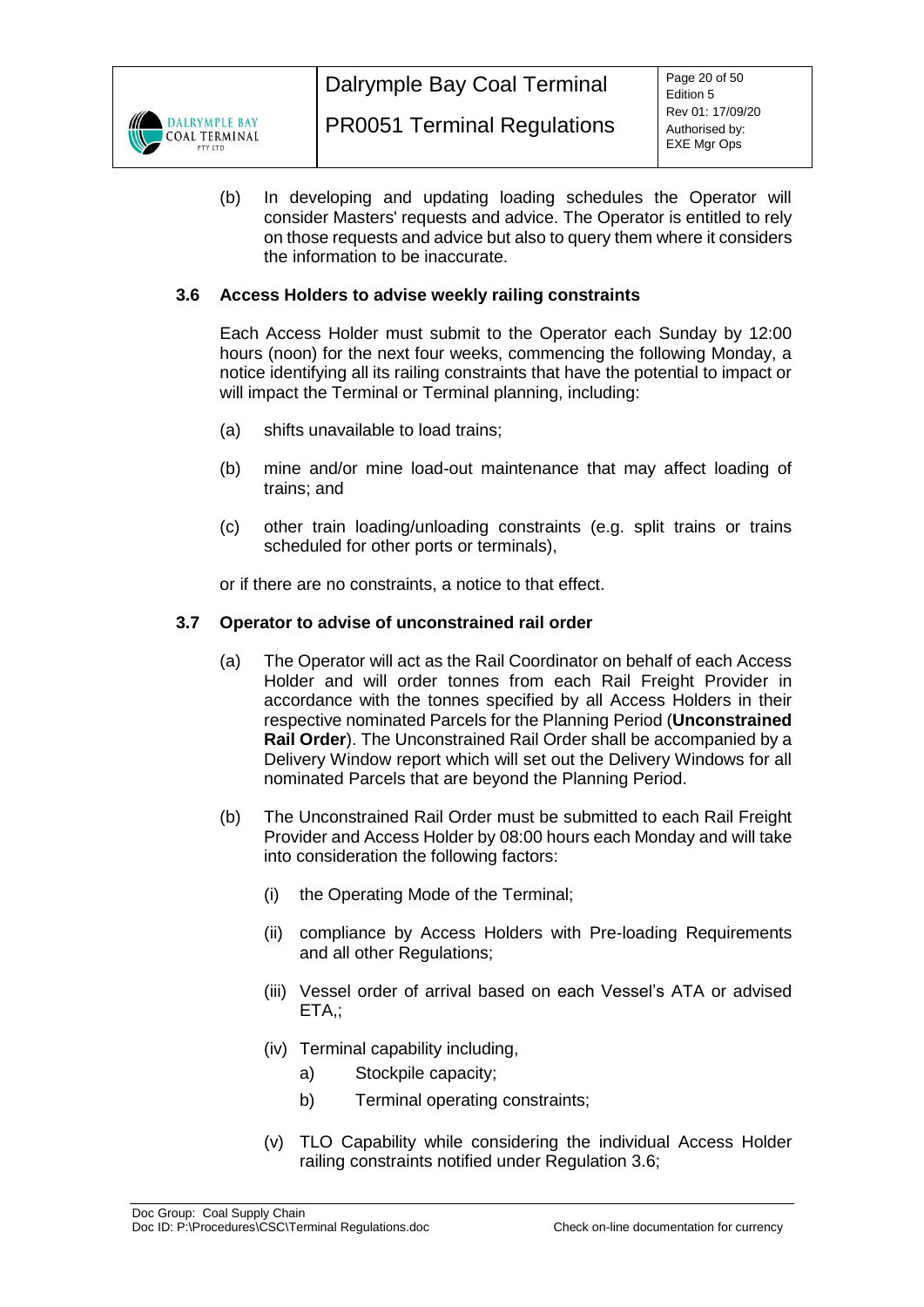

<span id="page-20-4"></span>(vi) an assumption that there is unlimited available rail capacity (trains and below rail pathing).

# <span id="page-20-0"></span>**3.8 Operator to receive Rail Delivery Proposal**

- (a) In response to the Unconstrained Rail Order provided to each Rail Freight Provider pursuant to Regulation [3.7](#page-19-1), each Access Holder must ensure that their Rail Freight Provider provides the Operator and each Access Holder, by 17:00 hours on that same Monday a Rail Delivery Proposal to meet the requested Delivery Window for all Parcels included in the Unconstrained Rail Order and all nominated Parcels that are beyond the Planning Period. Each Rail Delivery Proposal must take into consideration any matters affecting the rail network (such as network shutdowns or possessions) notified by the Railway Manager to the Rail Freight Provider (or matters affecting the rail network which the Rail Freight Provider ought reasonably to be aware of);
- (b) The Operator will share information provided by the Rail Freight Provider with each relevant Access Holder unless requested otherwise by the relevant Access Holder.
- <span id="page-20-3"></span>(c) If a Rail Freight Provider fails to provide a Rail Delivery Proposal in respect of any Parcels identified in an Unconstrained Rail Order, the Operator will:
	- (i) deprioritise the relevant Parcel (and/or Vessel) to be reassessed for inclusion in the next Planning Period; and
	- (ii) notify the relevant Access Holder(s) of the events contemplated by this Regulation [3.8\(c\)](#page-20-3) as soon as reasonably practicable.
- (d) For the avoidance of doubt:
	- (i) the assembly of a Parcel does not need to be commenced and completed within the Planning Period to be eligible for inclusion in the Weekly Railing Plan; and
		- (ii) nothing in these Terminal Regulations requires Rail Freight Providers to provide Rail Delivery Proposals in strict Vessel turn of arrival.

## <span id="page-20-2"></span><span id="page-20-1"></span>**3.9 Operator to develop weekly railing plan**

- (a) The Operator (working as far as practicable in conjunction with Rail Freight Providers, the Railway Manager and Access Holders or their representatives) must develop a weekly railing plan for Parcels that have both coal available and a suitable Rail Delivery Proposal for the Planning Period, considering each of the following:
	- (i) the Operating Mode of the Terminal;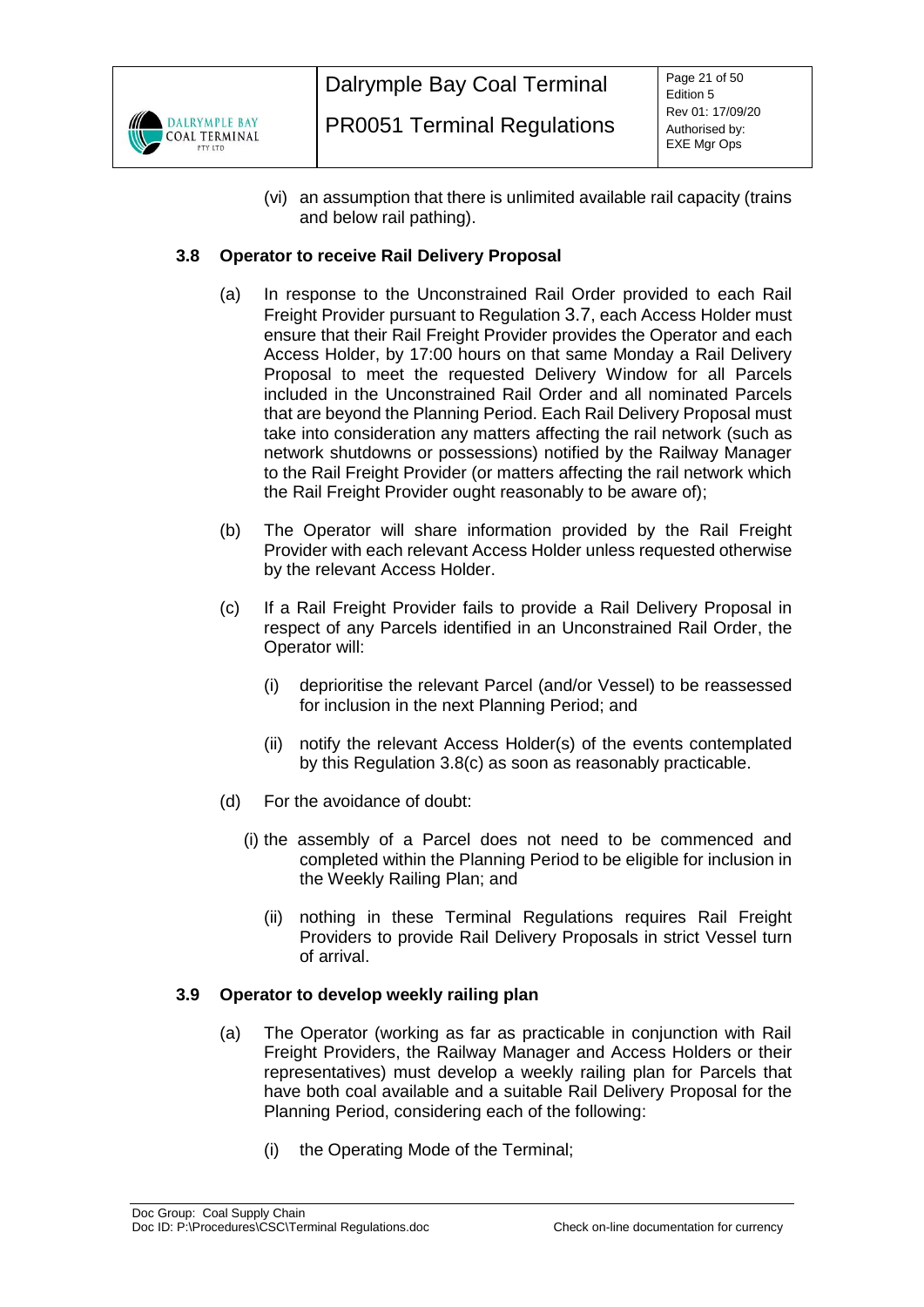

- (ii) these Terminal Regulations and compliance with them by Access Holders;
- (iii) Terminal capability including:
	- a) Stockpile capacity;
	- b) Terminal operating constraints
- (iv) TLO Capability, having regard to any individual Access Holder railing constraints notified under Regulation [3.6;](#page-19-0)
- (v) any Rail Delivery Proposal advised by a Rail Freight Provider pursuant to Regulation [3.8;](#page-20-0)
- (vi) Vessel order of arrival based on each Vessel's ATA or advised ETA;
- (vii) achieving a balance in the performance of train unloading and Vessel loading in order to optimise the operation and efficiency of the DBCT Coal Chain; and

(viii) any other factors which the Operator considers relevant,

#### (the **Weekly Railing Plan**).

- (b) Where the Rail Delivery Proposal/s for all Parcels on a Vessel comply with the Delivery Window nominated in the Unconstrained Rail Order, the Rail Delivery Proposal will be included in the Weekly Railing Plan.
- <span id="page-21-1"></span><span id="page-21-0"></span>(c) In the event that, in a single Planning Period:
	- (i) multiple Rail Delivery Proposals are provided to the Operator that are non-compliant with the Delivery Window nominated by the Operator in the relevant Unconstrained Rail Order; or
	- (ii) in respect of multi Parcel Vessels, the Operator is provided with multiple Rail Delivery Proposals that contain complying and noncomplying Parcels relative to the Delivery Windows nominated in the relevant Unconstrained Rail Order,

(such proposals being **Non-complying Rail Delivery Proposals**)

- (iii) the Operator will consider all Non-complying Rail Delivery Proposals it receives for the relevant Planning Period; and
- (iv) the Operator may determine at its discretion if a Non-complying Rail Delivery Proposal is able to be included in the Weekly Railing Plan, or will be deferred to be reassessed for inclusion in the next Planning Period; and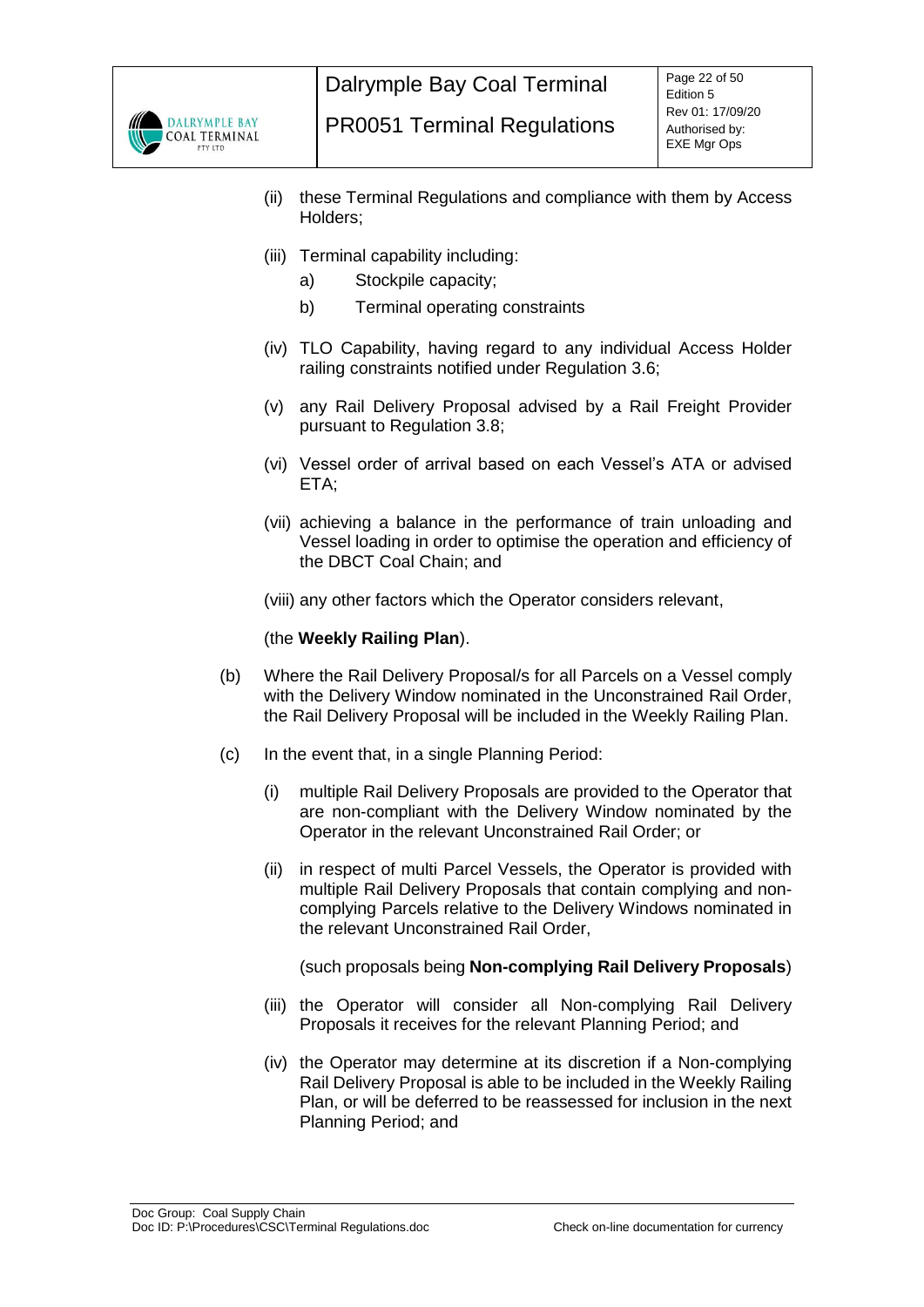

- <span id="page-22-1"></span>(v) in respect of a multi Parcel Vessel which has a Non-complying Rail Delivery Proposal, the Operator may, exercise its discretion to determine if:
	- a) complying Parcels are to be included in the Weekly Railing Plan; or
	- b) the entire multi-Parcel Vessel will be deferred to be reassessed for inclusion in the next Planning Period.
- (vi) Without limiting Regulation [11,](#page-40-0) if the Operator determines that multiple Non-complying Rail Delivery Proposals are able to be included in the Weekly Railing Plan, the Operator will prioritise Non-complying Rail Delivery Proposals based on each Vessel's ATA or advised ETA.
- (d) If the Operator accepts a Rail Delivery Proposal(s), pursuant to Regulations  $3.9(c)(i)$  or  $3.9(c)(v)$ , then the relevant Rail Delivery Proposal(s) will be included in the Weekly Railing Plan and will become the Parcel Delivery Plan for those Parcel(s).
- (e) If the Operator does not accept a Non-complying Rail Delivery Proposal(s), and the effected Parcel(s) (and/or Vessel) is deprioritised to the next Planning Period. The Operator must notify each relevant Access Holder (and all impacted co-shipping Access Holders if applicable) of the basis for the deprioritisation as soon as reasonably practicable.

## <span id="page-22-0"></span>**3.10 Operator to maximise the Weekly Railing Plan**

- (a) If the Unconstrained Rail Order is not fully met by the Rail Delivery Proposals, and the Terminal is capable of Handling additional Parcels in the relevant Planning Period, the Operator will, subject always to Regulation [3.10\(d\),](#page-23-1) use reasonable endeavours to maximise the amount of coal Handled through the Terminal pursuant to this Regulation [3.10.](#page-22-0)
- <span id="page-22-2"></span>(b) The Operator will incorporate into the Weekly Railing Plan any suitable replacement Parcels (and/or Vessels) for the relevant Planning Period utilising the Rail Delivery Proposal(s) received under Regulatio[n 3.8\(a\).](#page-20-4) The Operator may only advance a replacement Parcel(s) (and/or Vessel(s)) into the Planning Period if the relevant Rail Delivery Proposal(s) commences within the relevant Planning Period. Any Rail Delivery Proposal(s) that do not commence within the Planning Period are provided for the Operator's information only.
- <span id="page-22-3"></span>(c) If the Terminal still has the capacity to Handle additional Parcels after following the process set out in Regulation [3.10\(b\),](#page-22-2) then the Operator will provide a list of Parcels (and/or Vessels) that may be eligible to utilise that spare capacity to the Rail Freight Providers prior to 08:00 hours on Tuesday.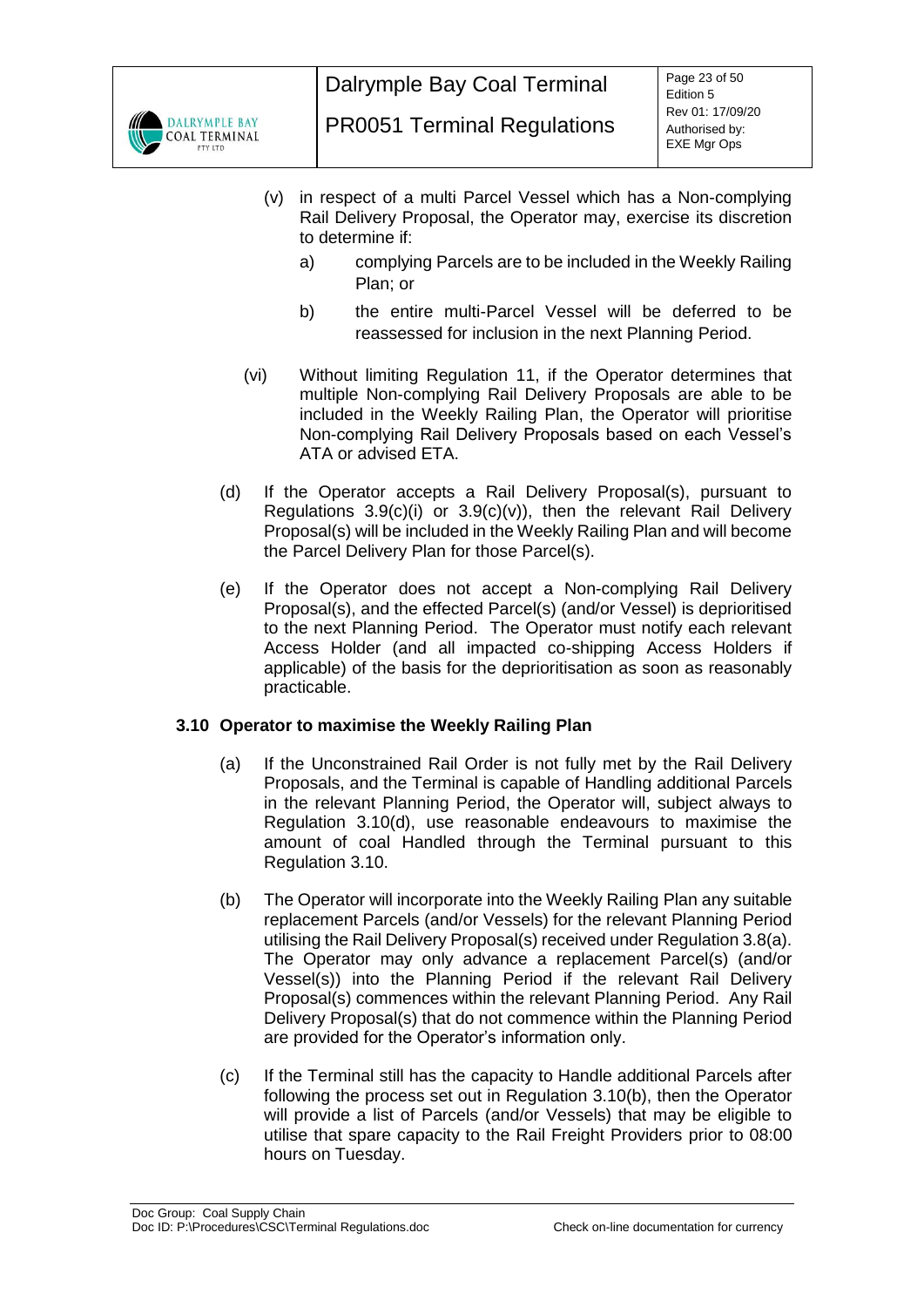

- <span id="page-23-1"></span>(d) A Parcel (and/or Vessel) will only be eligible to replace a Parcel (and/or Vessel) that has been deprioritised pursuant to Regulation [3.9](#page-20-1) if:
	- (i) including the proposed Parcel (and/or Vessel) will cause minimal disruption to the already established Weekly Railing Plan;
	- (ii) the duration of the Delivery Window is comparable to that of the deprioritised Parcel (and/or Vessel);
	- (iii) the tonnes for the Parcel (and/or Vessel) are comparable to the deprioritised Parcel (and/or Vessel); and
	- (iv) the Operator deems that the Parcel (and/or Vessel) could be accommodated in the Terminal stockyard with respect to the Operating Mode at the time.
- (e) The Rail Freight Provider will provide an updated Rail Delivery Proposal for the selected eligible Parcel (and/or Vessel(s)) to the Operator by no later than 11:30 hours on the same Tuesday, based on the list provided in Regulation [3.10\(c\)](#page-22-3) to the Rail Freight Provider. If accepted by the Operator, the Rail Delivery Proposal for the eligible Parcel (and/or Vessel) will become the Parcel Delivery Plan and will be included in the Weekly Railing Plan.
- (f) Where no suitable Rail Delivery Proposal for an eligible Parcel/Vessel can be provided by the Rail Freight Provider, it is accepted that the Weekly Railing Plan will not maximise the utilisation of supply chain assets.

## <span id="page-23-0"></span>**3.11 Operator to advise of Weekly Railing Plan**

- (a) The Operator must submit by 14:00 hours on Tuesday, (or any other rolling plan period agreed by the relevant supply chain stakeholders), the Weekly Railing Plan developed in accordance with Regulations [3.9](#page-20-1) and [3.10](#page-22-0) for the Planning Period to each Rail Freight Provider and Access Holder detailing:
	- (i) the tonnes required by each Access Holder for the relevant Planning Period;
	- (ii) the Parcel Delivery Plan for trains and tonnes to be presented at the Terminal for each Access Holder; and
	- (iii) any changes to Terminal capability for that week which may impact on scheduling or performance of trains.
- (b) An Access Holder's Parcel will be included in the current Weekly Railing Plan (i.e. for the next week) if:
	- (i) the Parcel complies with all of the terms of these Terminal Regulations;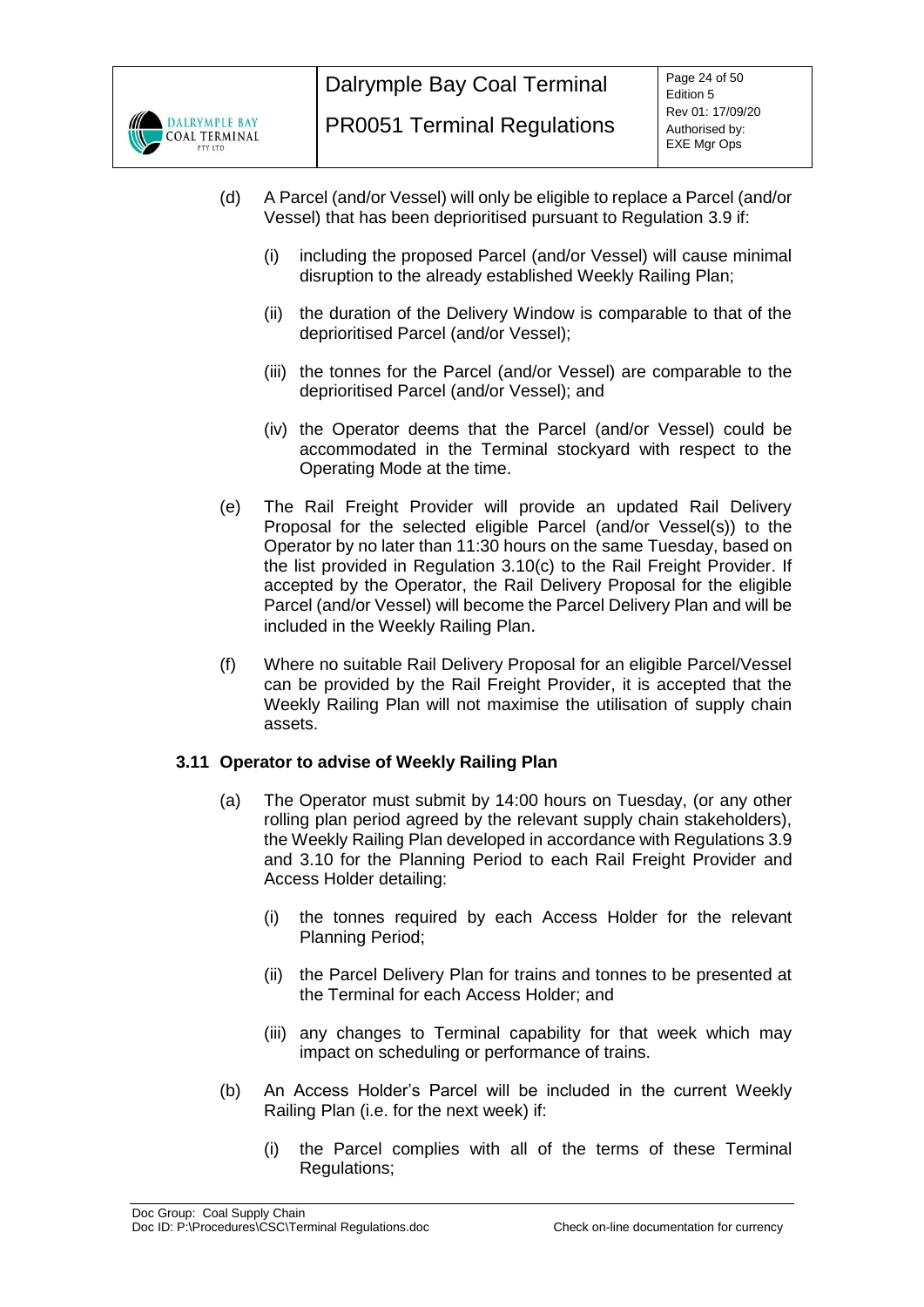

- (ii) the Parcel has a Rail Delivery Proposal that allows it to be included in the Weekly Railing Plan; and
- (iii) the Terminal's capability to Handle Parcels has not been exceeded.
- (c) For clarity, the Weekly Railing Plan compiled under this Regulation [3.9](#page-20-1) is not to be considered as the Operator's rail order.
- (d) A Vessel which has been deprioritised by the Operator in accordance with Regulations [3.8\(c\),](#page-20-3) or [3.9\(c\)](#page-21-0) will be excluded from the Weekly Railing Plan and will instead be reassessed for inclusion in the next Planning Period.

## <span id="page-24-0"></span>**3.12 Operator to receive a conforming weekly railing schedule**

- (a) Each Access Holder must use reasonable endeavours to ensure that their Rail Freight Provider provides to the Operator a conforming weekly rail schedule in accordance with the Weekly Railing Plan, no later than 16:00 hours each Thursday for the following week (Mon– Sun) detailing:
	- (i) the relevant mine;
	- (ii) tonnes for each requested Parcel; and
	- (iii) Terminal arrival date of each train.
- (b) A conforming rail schedule will be determined on the basis it aligns with the Weekly Railing Plan provided in Regulation [3.11](#page-23-0) (unless otherwise agreed by the Operator).
- (c) If the Rail Freight Provider provides a schedule that doesn't conform with Regulation [3.11,](#page-23-0) the Operator will:
	- (i) be under no obligation to unload any trains that were not in the Weekly Railing Plan, but are scheduled by the Rail Freight Provider: and
	- (ii) deprioritise the respective Parcel(s) (and/or Vessels) (and any associated Parcels that are impacted if those Parcels are on a multi-Parcel Vessel), for consideration in the next planning cycle commencing the following Monday, unless the Operator intends to accept the non-conforming trains; and
	- (iii) notify the relevant Access Holder and (co-shipping Access Holders where applicable) of the non-compliance.

## <span id="page-24-1"></span>**3.13 Operator to receive a 96 hour railing schedule**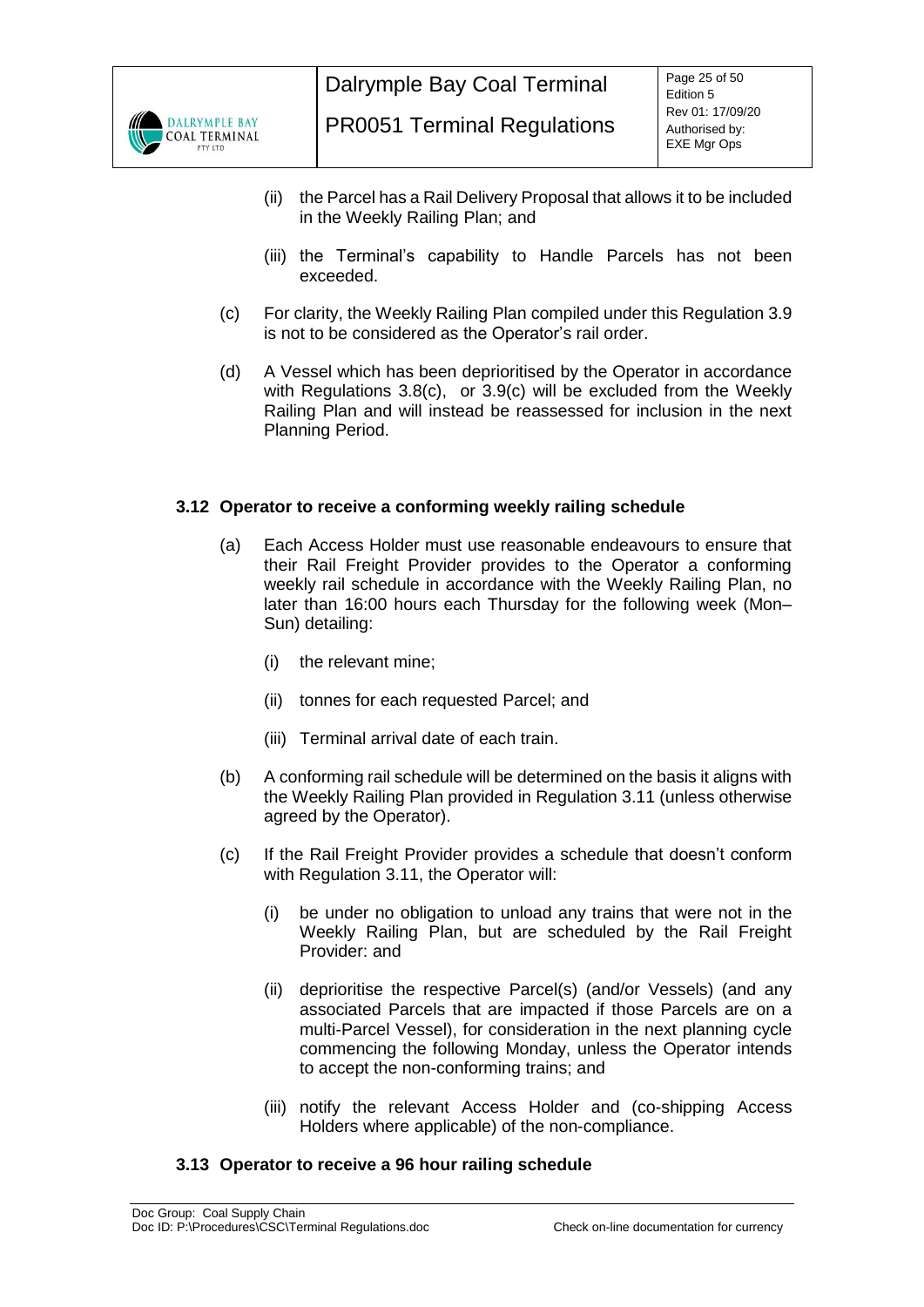

- (a) Each Access Holder must use reasonable endeavours to ensure that their Rail Freight Provider provides to the Operator, by no later than 20:00hrs each day, a rail plan which conforms to the tonnes scheduled by the Operator (acting as the Access Holders' Rail Coordinator) for the following 96hrs detailing:
	- (i) the relevant mine;
	- (ii) Service ID;
	- (iii) Scheduled empty train departure Jilalan date/time;
	- (iv) Scheduled mine arrival date/time; and
	- (v) Scheduled Terminal loop arrival date/time.
- (b) If the railing schedule does not conform to the tonnes requested in the Weekly Railing Plan by the Operator, the trains will not be unloaded at the Terminal, unless the Operator, at its discretion, determines there is a benefit to supply chain efficiency and does not Materially impact another Access Holder who is in compliance with their Access Agreement and these Terminal Regulations.

## <span id="page-25-1"></span><span id="page-25-0"></span>**3.14 Operator to advise daily railing schedule**

- (a) The Operator must consult with Rail Freight Providers and Access Holders on a continual basis regarding rail schedules and any proposed changes, taking into consideration:
	- (i) variation in Vessel arrival times and/or loading conditions; and
	- (ii) the Coal Availability Date (CAVD) of Access Holders' coal products;
	- (iii) changes to any aspect of the DBCT Coal Chain; and
	- (iv) an intention of achieving the optimum practicable operation and efficiency of the DBCT Coal Chain
- (b) When there is a need to revise the daily rail schedule as per Regulation [3.14\(a\)](#page-25-1) above, the Operator must ensure any changes are consistent with the process used to formulate the Weekly Railing Plan in Regulation [3.9.](#page-20-1)
- (c) The Operator must make available, through the Terminal Information System, to all Access Holders the daily train schedules supplied by Rail Freight Providers and update/amend those schedules on a timely basis to reflect changes and amendments. Each Access Holder must use all reasonable endeavours to comply with such train schedules.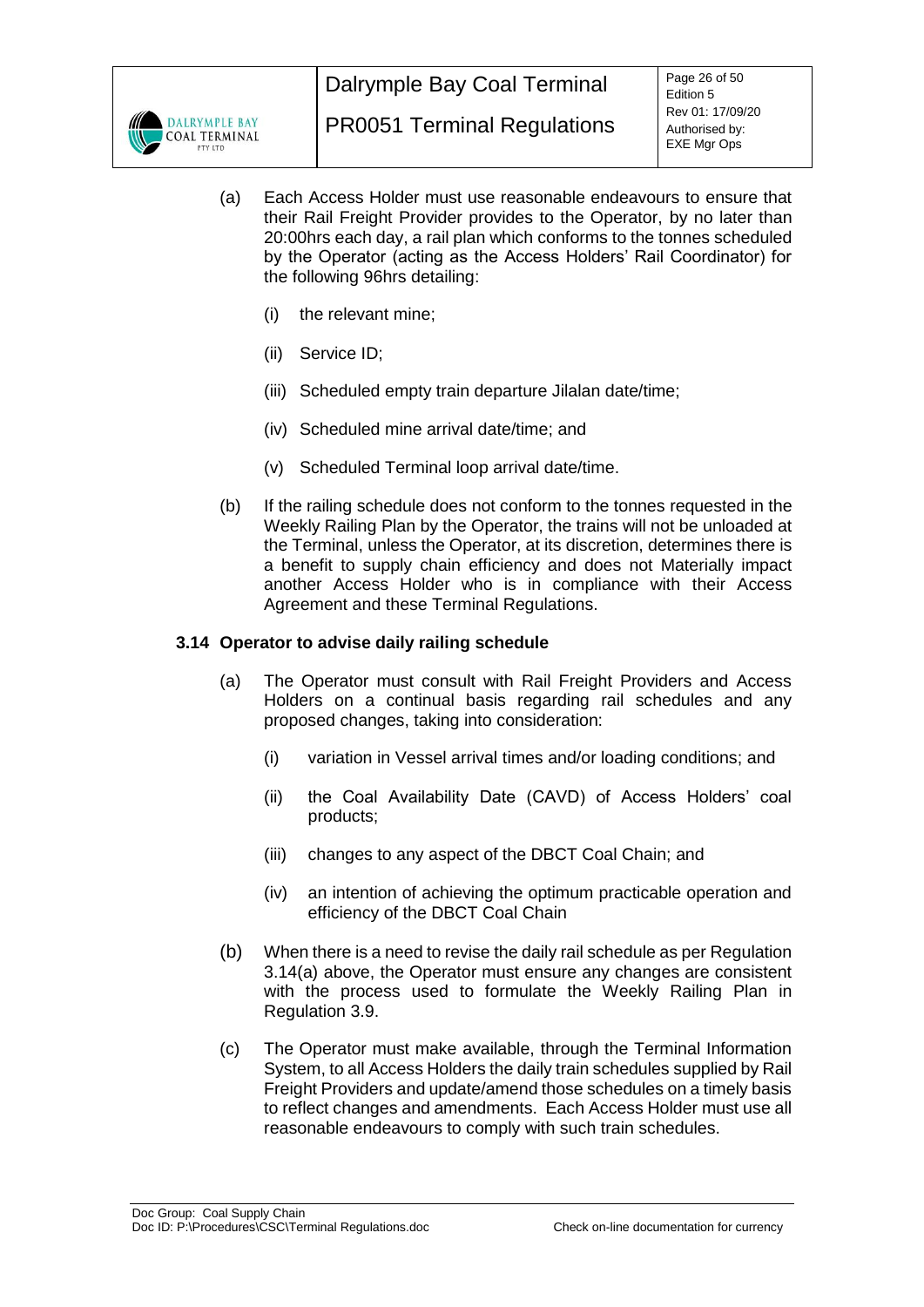

## <span id="page-26-1"></span><span id="page-26-0"></span>**4. RECEIPT BY RAIL**

## **4.1 Loading at mine and notification to Operator**

Each Access Holder must load only single Product Grade Train Consignments (unless otherwise required or approved by the Operator). The Access Holder must, immediately upon completion of loading of each Train Consignment, provide to the Operator a copy of the Rail Freight Provider's consignment note for that train and must input the consignment data into the Terminal Information System, including the following details as a minimum:

- (a) Consignment Note number;
- (b) number of rakes;
- (c) number of wagons loaded;
- (d) first loaded wagon number;
- (e) last loaded wagon number;
- (f) mine origin;
- (g) Access Holder code;
- (h) Product Grade code;
- (i) total tonnage to be received from that Train Consignment, date and timestamps of train;
- (j) number of wagons loaded by wagon type;
- (k) number of wagons not loaded by wagon type;
- (l) Access Holder comments (to alert the Operator to all special Product Grade Handling characteristics, known contamination, dust and Receiving Point hazards presenting a potential risk to Terminal personnel, plant or equipment for example hot coal or wagon damage).

#### <span id="page-26-2"></span>**4.2 Train tonnages used for stockpile records**

Train tonnages, as declared by the Access Holder will be recorded by the Operator. The Operator will use the Terminal's weighing equipment for recording stockpile additions. For clarification, recording of tonnes by the Operator, using the Terminal's weighing equipment will also be used for reconciliation and validation purposes.

## <span id="page-26-3"></span>**4.3 Stockpiling and direct loading**

Subject to the Approved Handling Instructions, the Operator may: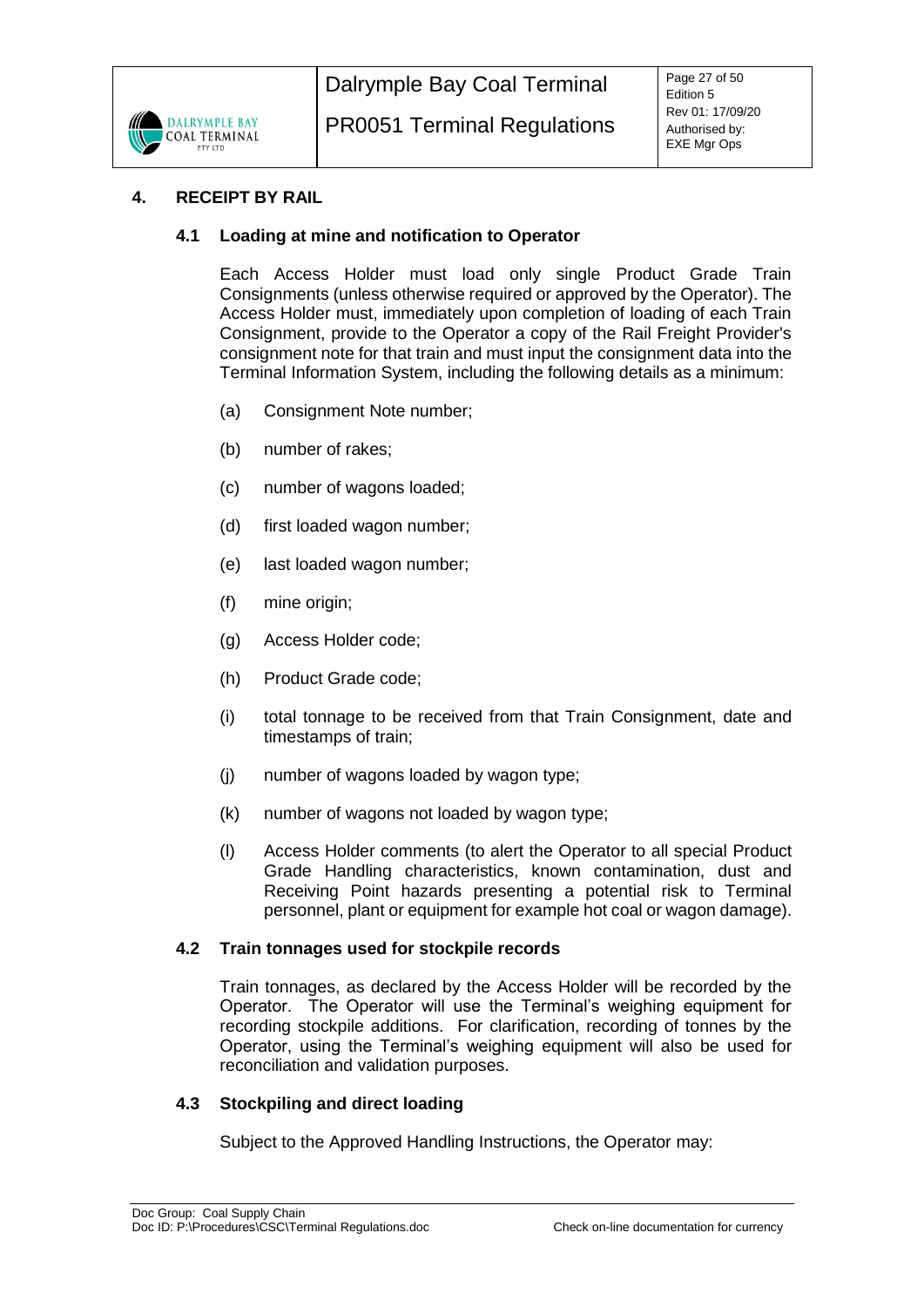

- (a) establish stacking strategies for each Train Consignment to stack the coal onto any stockpile at the Terminal established for the Product Grade of the relevant Access Holder; or
- (b) direct load the Product Grade to a Vessel.

## <span id="page-27-0"></span>**4.4 Coal to meet Agreed Specification**

- (a) Each Access Holder must use all reasonable endeavours to ensure that all coal delivered to the Terminal meets the relevant Agreed Specification and is free of contaminants which may damage Terminal plant and equipment or prevent or delay the unloading of trains.
- (b) If coal presented for unloading at the Receiving Point does not meet its Agreed Specification:
	- (i) DBCT Management may impose additional charges on the Access Holder to recover DBCT Management's or the Operator's estimate of all resulting additional costs (in accordance with the relevant Access Agreement); or
	- (ii) the Operator may reject the relevant train (or a relevant part of its load), if attempting to Handle it would incur Material delays or breach or potentially breach any environmental or safety law or obligation; or
	- (iii) the Operator may request the Access Holder to advise of rectification actions to mitigate Product Grades that in the reasonable opinion of the Operator, continue to result in unloading delays where the coal does not meet the Agreed Specification.
- (c) If the Access Holder does not provide feedback, or the Operator reasonably believes the rectification actions as provided in accordance with Regulation 4.4(b)(iii) are unlikely to remedy the issue, the Operator may reject future trains relating to that Product Grade.

## <span id="page-27-3"></span><span id="page-27-2"></span><span id="page-27-1"></span>**4.5 Product non-conformance**

- (a) Without limiting Regulation [4.4,](#page-27-0) if an Access Holder delivers coal to the Terminal that:
	- (i) is of a nature such that the level of coal dust lift-off is greater than 50 ug/ $m<sup>3</sup>$  (as required by the Operator's environmental licence); or
	- (ii) contains any Contamination that may damage Terminal plant and equipment or constitute a material safety or environmental risk:

(collectively *Non-compliance*), the Operator may advise the Access Holder of a Non-compliance and (to the extent that the Operator is able to do so) it must also endeavor to identify and advise the mine train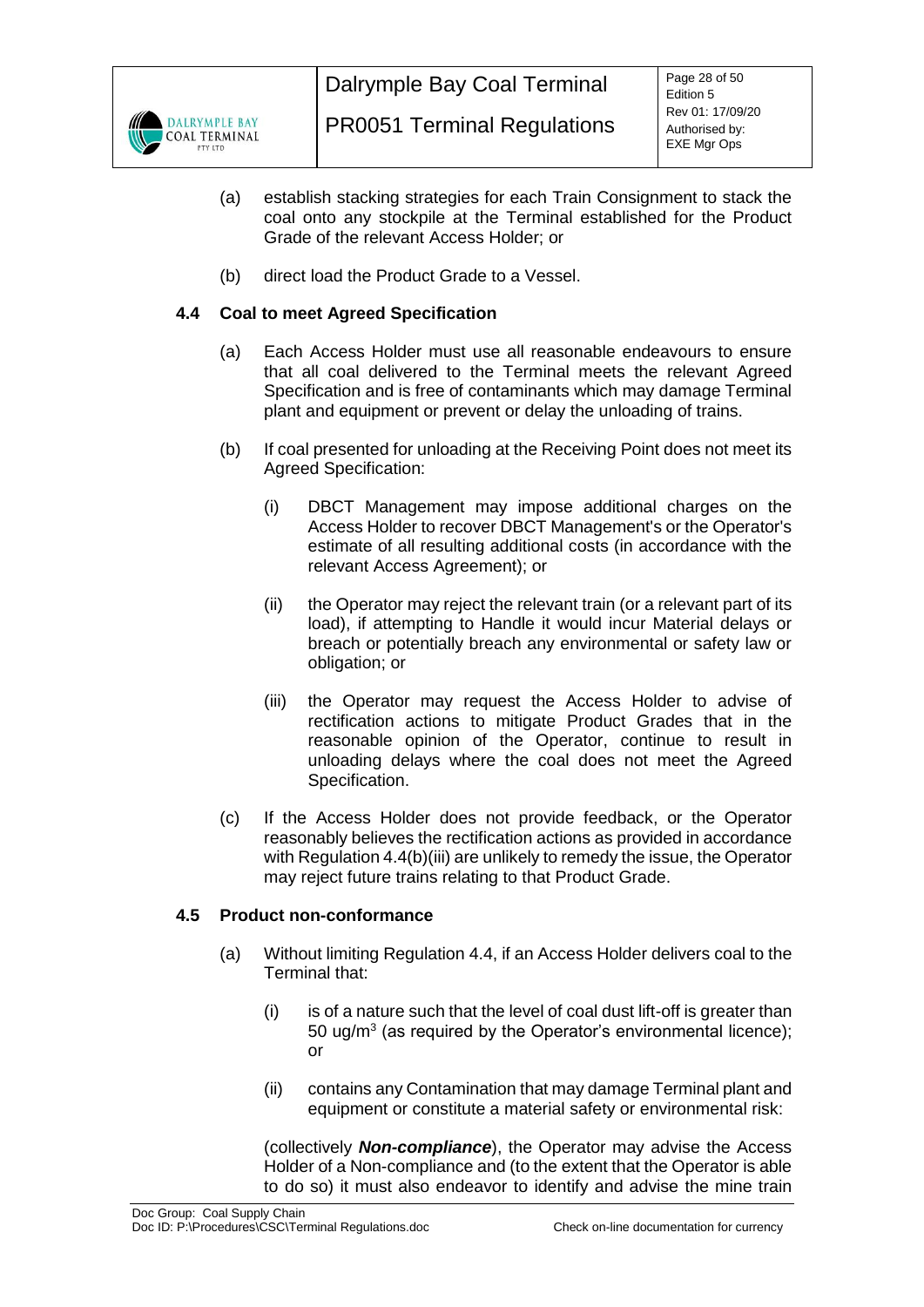

Page 29 of 50 Edition 5 Rev 01: 17/09/20 Authorised by: EXE Mgr Ops

load-out which has been the source of the Non-compliance. After the Operator does so, the Access Holder must, before the departure of the next scheduled train to rail coal from the relevant mine train load-out to the Terminal, take rectification actions to prevent a Non-compliance in respect of the coal on that train and subsequent trains from that loadout and notify the Operator of details of all rectification action taken.

- <span id="page-28-1"></span>(b) DBCT Management may charge the Access Holder an additional Miscellaneous Service charge equal to the Operator's bona-fide estimate of the additional costs to be incurred by the Operator relating to each occurrence of a Non-compliance (being \$10,000 per occurrence as at 1 January 2015), where that Non-compliance occurs after a notice given pursuant to Regulation [4.5\(a\).](#page-27-2) DBCT Management may also charge the Access Holder any further cost to the Operator associated with the repair of any damage incurred arising out of the Non-compliance. The imposition of either charge does not limit any other remedy of DBCT Management or the Operator in respect of any actual or anticipated Non-compliance.
- (c) The Operator may reject a relevant train (or a relevant part of its load), if unloading or otherwise Handling its coal is likely, in the opinion of the Operator, to incur a Material delay or breach or potentially breach any environmental or safety law or obligation.
- <span id="page-28-2"></span>(d) Real time monitoring will be provided by the Operator for each Access Holder to enable the observation of the coal dust lift-off for their respective trains. The Operator will also record and monitor the average daily dust levels to provide feedback to Access Holders on a monthly basis.
- (e) Despite Regulation [4.5\(b\),](#page-28-1) an additional Miscellaneous Service charge of the kind referred to in it will not be charged in respect of a Noncompliance comprised in Regulation [4.5\(a\)\(i\)](#page-27-3) before the introduction of the real time monitoring referred to in Regulation [4.5\(d\).](#page-28-2)

## <span id="page-28-0"></span>**4.6 Access Protocol**

- (a) Each Access Holder must use reasonable endeavours to have each of its Rail Freight Providers execute or accede to the Access Protocol.
- <span id="page-28-3"></span>(b) The Operator may notify the relevant Access Holder if its Rail Freight Provider has not executed or acceded to the Access Protocol.
- (c) If a Rail Freight Provider has not acceded to the Access Protocol within the period of 14 days following a notification to the Access Holder in accordance with Regulation [4.6\(b\),](#page-28-3) the Operator may decline access to the Terminal to that Rail Freight Provider until it has become a party to the Access Protocol.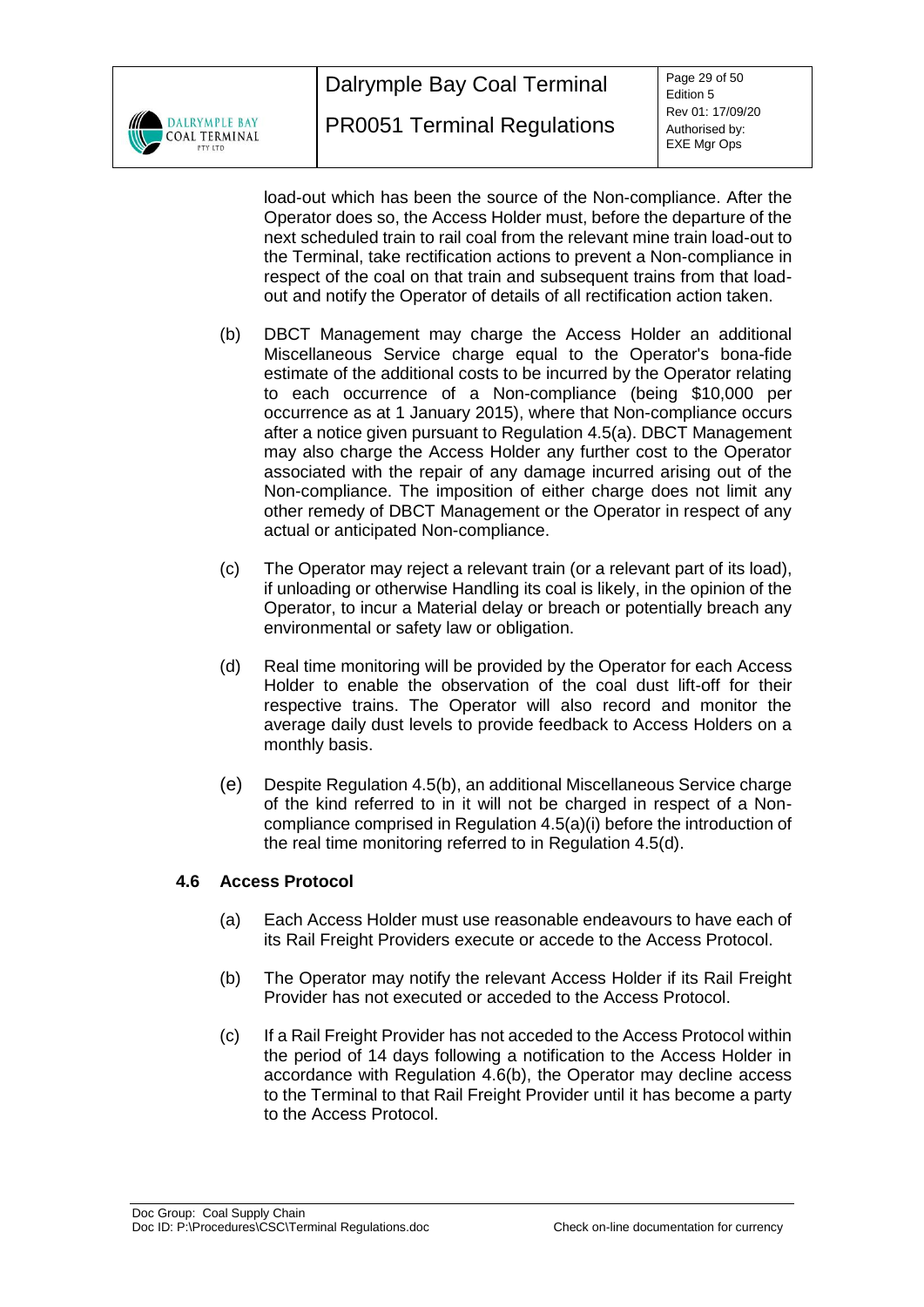

## <span id="page-29-1"></span><span id="page-29-0"></span>**5. STORAGE**

## **5.1 Allocation of stockpiles**

Subject to availability and any other terms of these Regulations, the Operator will allocate stockpile space to each Access Holder in accordance with its Access Agreement to maximise DBCT Coal Chain efficiency.

## <span id="page-29-2"></span>**5.2 Cargo Assembly and Hybrid Operation stockpiles**

- (a) The Operator will create and utilise Cargo Assembly stockpiles and Hybrid Stockpiles with the intention of achieving the maximum practicable Terminal throughput using available yard space. The Operator will allocate specific Cargo Assembly/Hybrid Operation areas for Vessel loadings based on (among other things):
	- (ii) notices duly given pursuant to Pre-loading Requirements; and
	- (iii) the relevant Product Grade being (as far as practicable) able to be stacked for live-reclaiming.
- <span id="page-29-3"></span>(b) In Cargo Assembly mode, the Operator will normally allocate two Cargo Assembly stockpiles to each Parcel (comprising ideally of 90% of the maximum cargo requested by the Vessel's Master) with the balance, plus any surplus remaining in the last Train Consignment relevant to the Parcel, loaded in the Access Holder's remnant management area.
- (c) Hybrid Stockpiling will be utilised with the intention of maximising yard efficiency and achieving a balanced railing profile to build/maintain Hybrid Stockpiles, but only so that such balanced railing will not delay the berthing of Vessels beyond their original berthing time had railings not been balanced.
- (d) Products approved to be stacked in Hybrid Stockpiles will not be given any remnant allocation (including trimming tonnages) in the relevant Access Holder's remnant management area of the Terminal.
- (e) Cargo Assembly may involve pre-railing of Access Holders' coal where an opportunity exists.
- (f) The Terminal will be operated with the objective of minimising remnants within Cargo Assembly areas. Without limiting the foregoing:
	- (i) The Operator may endeavour to achieve this objective by (among other things) ordering trains such that a Product Grade is "railed short" where an Access Holder nominates that Product Grade for loading in a Parcel and an appropriate "top-up" amount of that Product Grade is not at that time available within the remnant area; and
	- (ii) An Access Holder must, if required by the Operator, ensure that an alternative Product Grade that is within the remnant area at the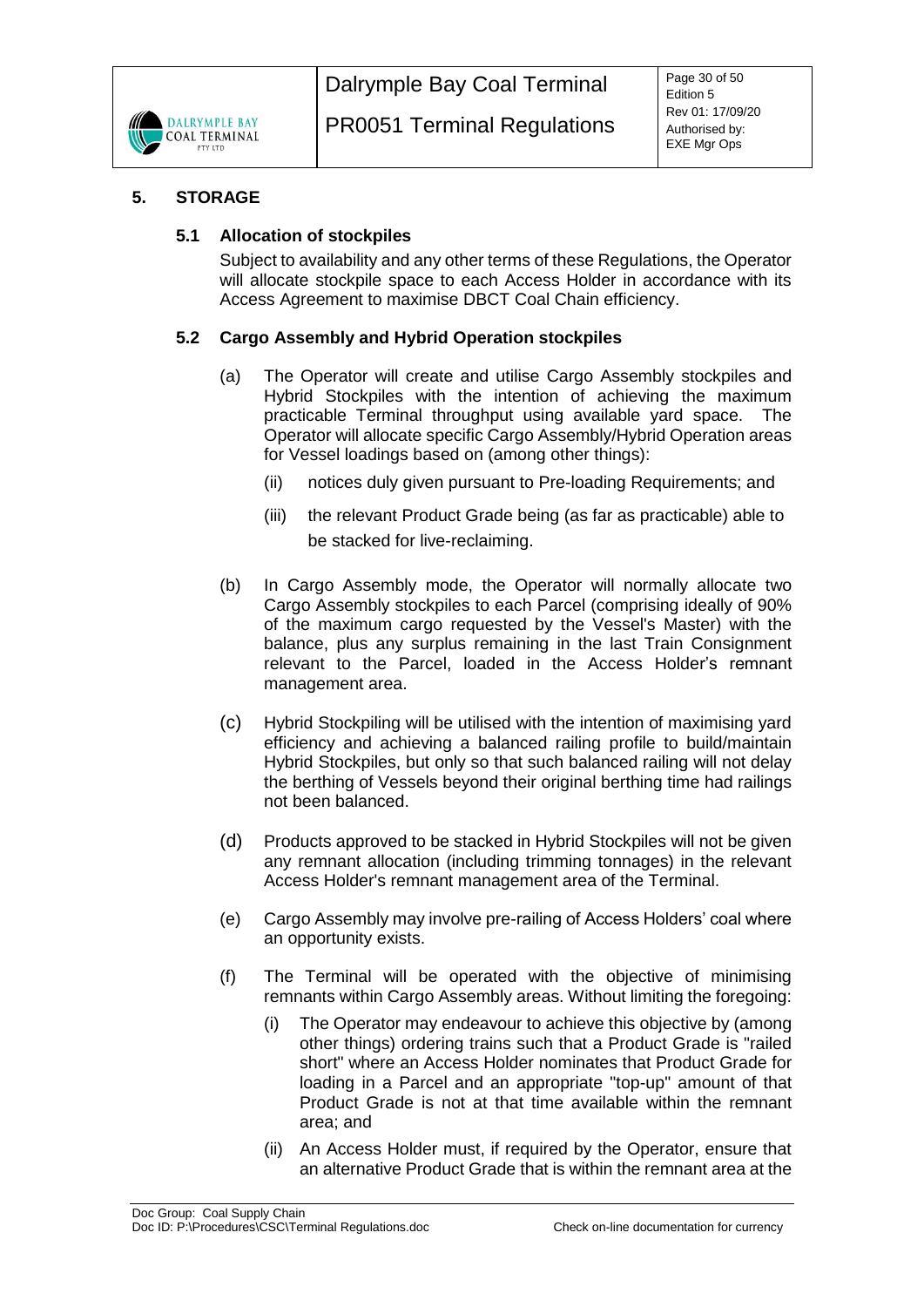

relevant time, is provided to the Operator for finalising a Parcel tonnage for a nominated Product Grade. The amount of that alternative Product Grade must be not less than 1000 tonnes.

For example, the amount of coal railed should ideally be less than the anticipated Parcel, with the balance of the Parcel being topped up from the Access Holder's remnant area. If there is insufficient coal in the remnant area, the remainder of the coal in the last Train Consignment relevant to the Parcel, after completing the Cargo Assembly stockpiles, will be stacked into the Access Holder's remnant area.

- (g) To achieve the objective in Regulation [5.2\(b\),](#page-29-3) account must be taken of a Vessel Master's discretion to load less than the originally scheduled cargo (i.e. normally not more than 90% of a cargo should be stockpiled in a Cargo Assembly stockpile).
- (h) With the objective of maximising cargo velocity through the Cargo Assembly stockyard and in the event of any residual stockpile in the Cargo Assembly area after loading of a Vessel, the Operator will determine the next cargo to be allocated to that area, subject to contamination with unsuitable coals and endeavouring, as far as reasonably practicable, to maintain the same Product Grades of coal. However, if it is, in the opinion of the Operator, impractical to maintain the grade of coal between Cargo Assembly stockpile builds and immediately upon identification of a residual Cargo Assembly stockpile, the Operator must consult with the Access Holder to whom the residual belongs as to the next cargo to overlay that residual, in order to facilitate trading.

# <span id="page-30-0"></span>**5.3 Remnants in Cargo Assembly area**

- (a) Where a remnant has eventuated or will eventuate within a Cargo Assembly Area and is outside the control of the Access Holder, the Access Holder whose coal comprises that remnant must advise the Operator which Vessel this remnant will be reclaimed onto and ensure that the remnant is reclaimed onto a Vessel no later than 14 days after delivery of the relevant coal to the Terminal (or such later time as is approved by the Operator). Any remnant not so reclaimed from a Cargo Assembly area may be moved by the Operator to a remnant stockpile, or otherwise disposed of by the Operator, and relocating or disposing of it will be taken to be a Miscellaneous Service requested by the Access Holder.
- (b) Where there is a variance greater than 1000 tonnes or 1% (whichever is the greater) between the readings on the Terminal's inloading weighing equipment and outloading weighing equipment in respect of a Parcel, the Operator will maintain a database of events, which will be made available to the Access Holder on request.

## <span id="page-30-1"></span>**5.4 Allocated Cargo Assembly Remnant Management**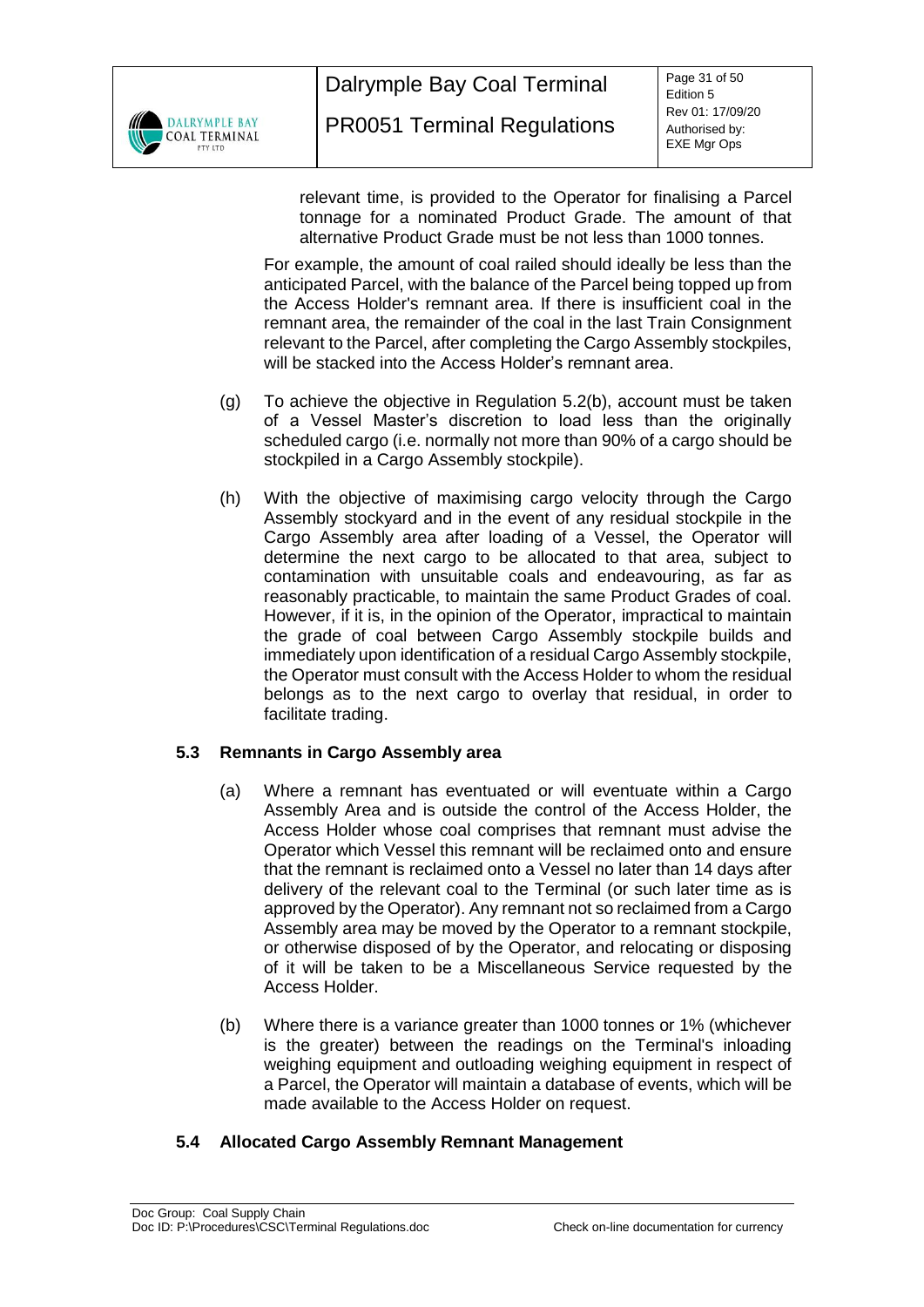

To achieve optimum yard utilisation, a residual stockpile/remnants area will be established in the stockyard and managed by the Operator, separate from Cargo Assembly/Hybrid Operation areas. The following process will (amongst others) be used to manage such residual stockpiles/remnants areas:

- (a) The Operator will determine areas of the Terminal stockyard to be dedicated primarily for managing remnant stockpiles. The Operator will communicate any changes to the use of the designated remnant areas to Access Holders. The rest of the stockyard will operate predominantly for Cargo Assembly/Hybrid Operation mode (including live remnants within Cargo Assembly areas).
- (b) Each Access Holder will be allocated a portion of the total volume of the assigned stockyard for remnant management in accordance with its share of aggregate Annual Contract Tonnage, represented by the following formula:

 $R = SV \times (ACT/AACT)$ 

Where:

 $R =$  remnant area:

SV = the volume of the stockyard rows dedicated to remnant control;

ACT = Annual Contract Tonnage of the Access Holder; and

AACT = Aggregate Annual Contract Tonnage of all Access Holders,

except that there will be no remnant management allocation from a Hybrid Stockpile, and the area otherwise available to an Access Holder at the Terminal specifically for remnant management will be reduced according to the proportion of their coal being Handled by way of Hybrid Operation at a relevant time.

(c) Each Access Holder will be responsible for managing the quantity and quality of remnant coal in its dedicated area, including separation requirements pertaining to different Product Grades.

# <span id="page-31-0"></span>**5.5 Operator to maintain stockpile records**

- (a) The Operator must maintain records of Cargo Assembly/Hybrid Operation stockpiles and remnant stockpile inventories and advise each Access Holder from time to time of that Access Holder's respective:
	- (i) train consignments stockpiled;
	- (ii) ship consignments reclaimed;
	- (iii) remnant stockpile area;
	- (iv) stockpile reconciliations;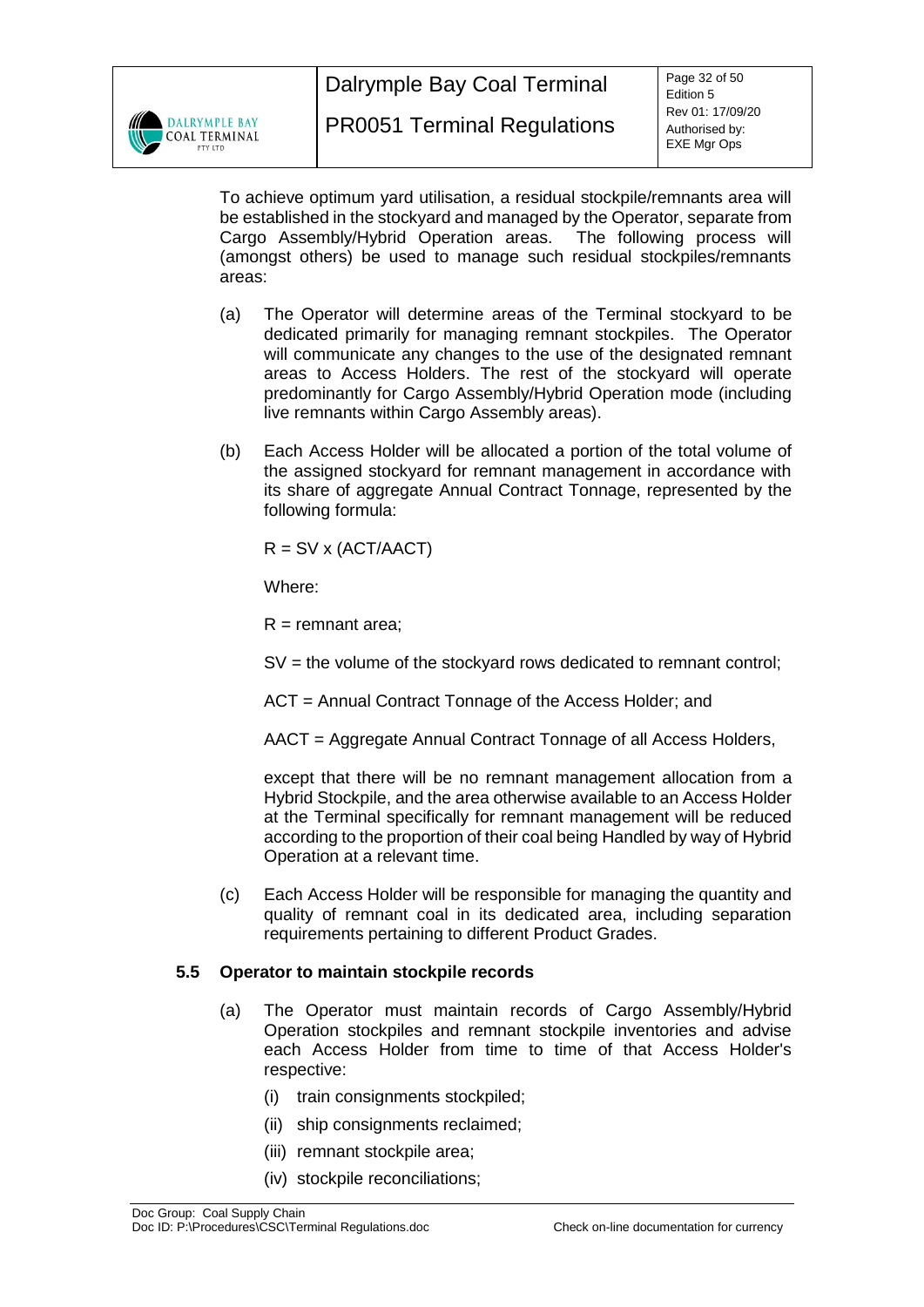

- (v) current stockpile balances;
- (vi) stockpile identification; and
- (vii) stockpile effective dates.
- (b) Reconciliations will be based upon Terminal weighing equipment information.

#### <span id="page-32-0"></span>**5.6 Reconciliation of stockpiles by survey**

An Access Holder may at any time conduct a survey with the intention of confirming or re-determining its Cargo Assembly/Hybrid Operation and/or remnant stockpile balance at the Terminal, after notice to the Operator. It must promptly advise the Operator of the outcome of such survey.

#### <span id="page-32-1"></span>**5.7 Stockpile height and width**

The Operator has total discretion in stockpile operating practice and (subject to any expected adverse weather or other circumstances which it considers relevant) will use reasonable endeavours to stack stockpiles to bench 3 (13.2m) to:

- (a) minimise risk of stockpile slumping during wet weather;
- (b) minimise dust lift off; and
- (c) maximise reclaiming rates and reduce operating requirements for dozing.

## <span id="page-32-4"></span><span id="page-32-2"></span>**5.8 Blending**

- (a) The Operator cannot be required to blend from more than two stockpiles at a time, nor to blend in a ratio having a greater divergence than 60/40, where to do so would cause Material delay to another Access Holder or reduce Terminal efficiency**.**
- (b) Subject to Regulation [5.8\(a\),](#page-32-4) Access Holders required by their sales contracts to provide blended coal may do so, but:
	- (i) coal will only be blended in accordance with Handling Instructions approved by the Operator prior to rail ordering and planning which precedes railing of that coal;
		- (ii) any blending of coal from a single mine to the extent practicable, must take place at or before railing; and
		- (iii) to the extent practicable, coal must be blended at or prior to stockpiling at the Terminal, in preference to blending on outloading.

#### <span id="page-32-3"></span>**5.9 Veneering**

(a) In order to meet any environmental requirements applicable to the Terminal, where the Operator deems necessary, spray any coal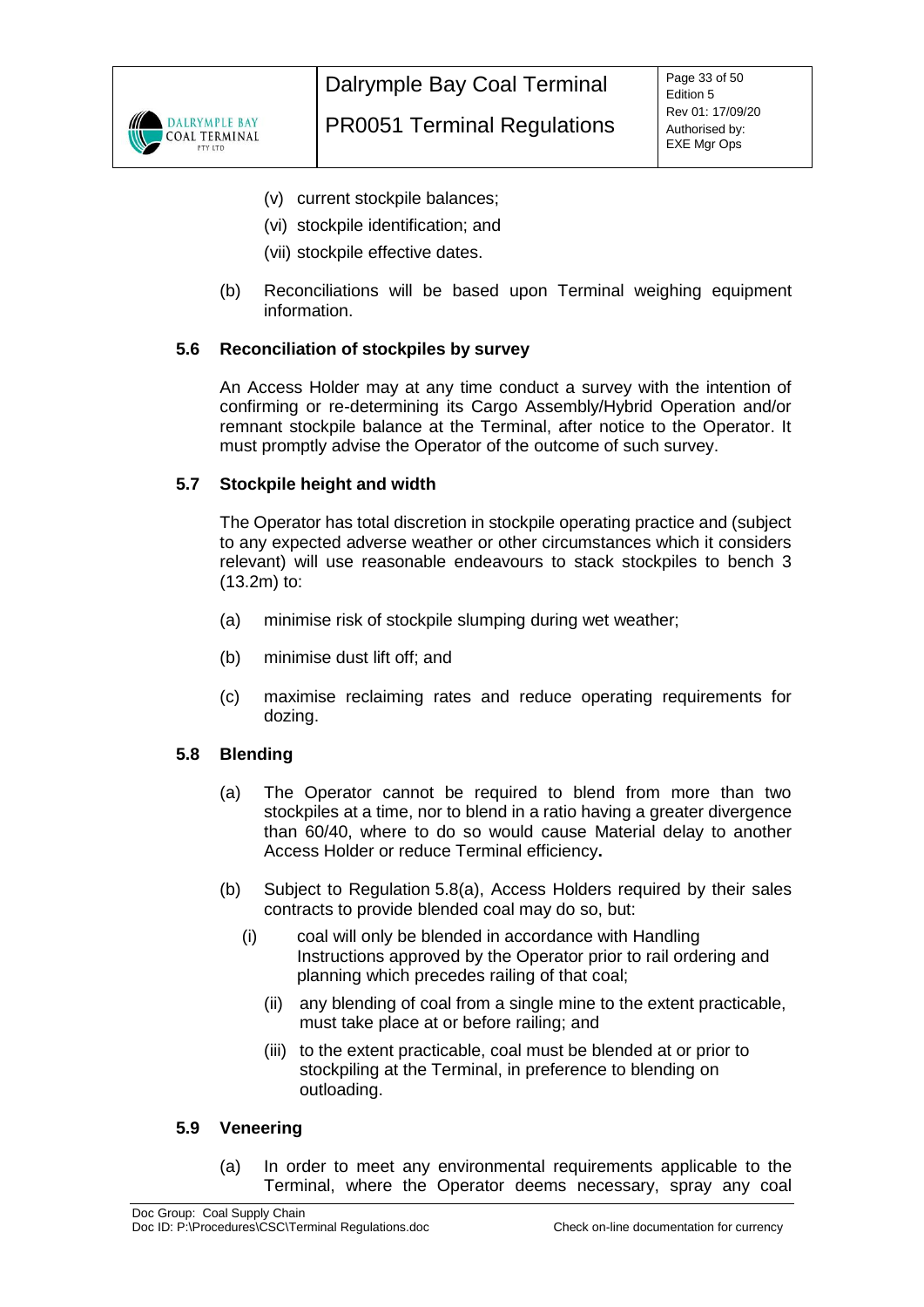

stockpile with water or an approved veneering agent, in order to suppress coal dust lift off into the atmosphere, and the relevant Access Holder will have no entitlement to compensation, damages or any other recourse in respect of such spraying.

(b) The Operator will consult with an Access Holder to approve veneering agents before their initial application on coal of that Access Holder. The Access Holder must not unreasonably withhold or delay its approval.

## <span id="page-33-1"></span><span id="page-33-0"></span>**6. SHIPPING**

## **6.1 Vessel specifications**

A Vessel will only be accepted to load coal at the Terminal if the Operator is satisfied that all of the following criteria apply in respect of the Vessel:

- (a) classification as bulk carrier only with exceptions applying to log carriers and open hatch carriers that may have been classified as bulk carriers;
- (b) less than 20 years old (or 20 or more years old with satisfactory past performance and the ability to meet all other relevant Vessel standards criteria being demonstrated to the satisfaction of the Operator);
- (c) single deck;
- (d) self-trimming i.e. excludes open hatch carriers as suitable;
- (e) without pontoon type hatch covers;
- (f) minimum weight 40,000 dwt, maximum weight 220,000 dwt;
- (g) maximum length 320 metres;
- (h) maximum breadth 52 metres;
- (i) maximum berthing displacement 110,000 tonnes;
- (j) minimum clearance between deck obstructions of 15 metres;
- (k) uses only polypropylene mooring lines;
- (l) complies with the Operator's vetting process specifications (as evidenced by complete and accurate answering of the Terminal questionnaire in respect of the foregoing);
- (m) previous loading performance at the Terminal satisfactory to the Operator;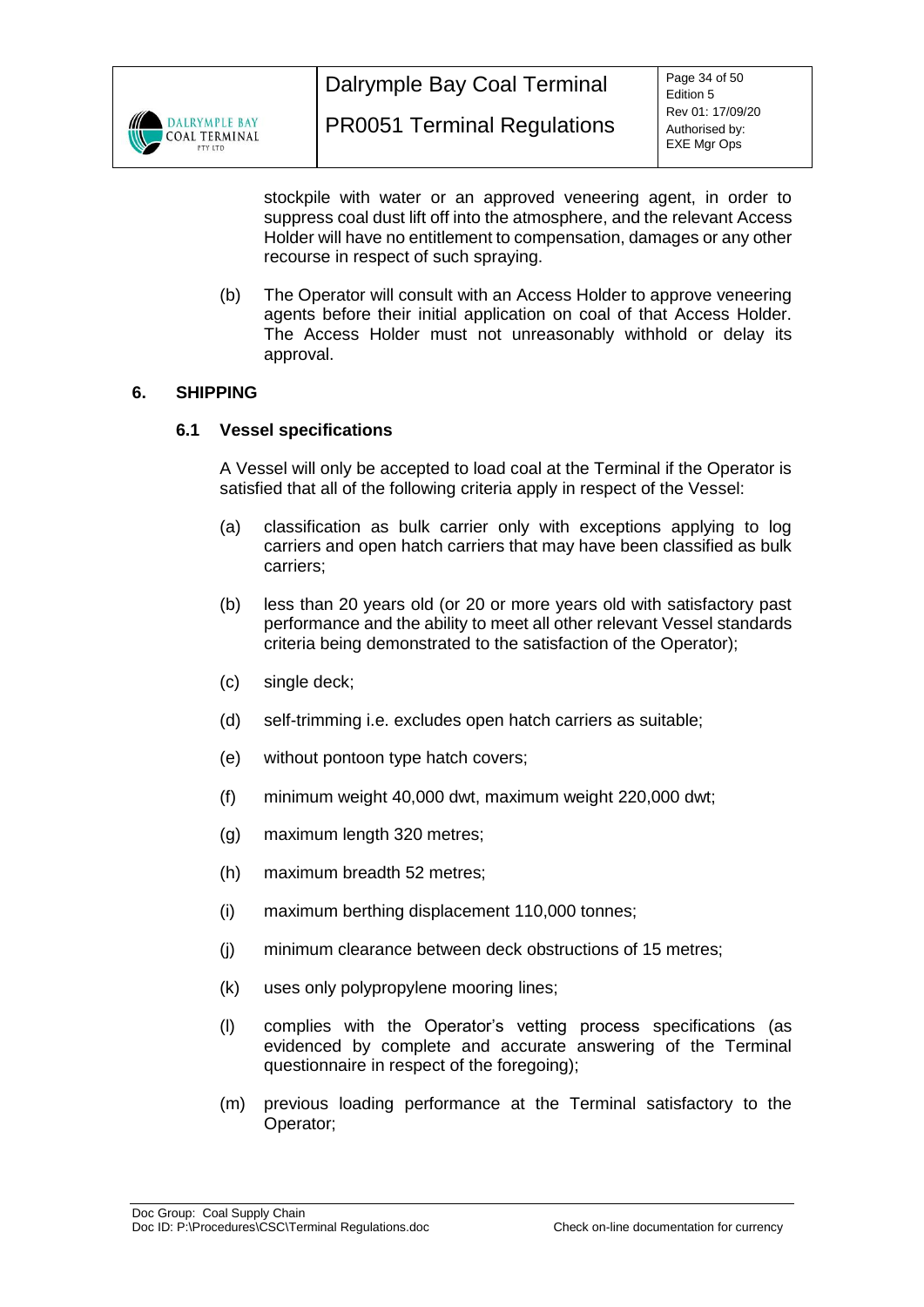

- (n) able to safely enter, load without shifting or warping, always remain afloat, receive a cargo in bulk with minimal deballasting delays and depart from the Terminal following completion of loading;
- (o) in survey and meeting all requirements of the Australian Maritime Safety Authority (AMSA);
- (p) otherwise able to comply with all other berthing and unloading requirements in these Regulations; and
- (q) meets (or favourably exceeds) all criteria in the following matrix:

| <b>DEBALLASTING MATRIX</b>    |                                                            |                                                     |                                 |                                                                     |                                     |  |  |  |
|-------------------------------|------------------------------------------------------------|-----------------------------------------------------|---------------------------------|---------------------------------------------------------------------|-------------------------------------|--|--|--|
| Deadweight<br>000's<br>tonnes | Average Load<br>Time - No<br>Deballast Stop<br>(Mid-Range) | Average<br>Ballast on<br>Board<br>(Mid-Range)<br>MТ | Average<br>Pump Rate<br>MT/Hour | Acceptable<br>Deballast time<br>including<br>stripping<br>(maximum) | Expected<br>Maximum<br>Loading Time |  |  |  |
| $40 - 60$                     | 13                                                         | 12,500                                              | 900                             | 14                                                                  | 16                                  |  |  |  |
| 16<br>21,000<br>$60 - 80$     |                                                            | 1,450                                               | 16                              | 18                                                                  |                                     |  |  |  |
| $80 - 100$                    | 20                                                         | 30,000                                              | 1,800                           | 18                                                                  | 20                                  |  |  |  |
| $100 - 150$<br>28<br>43,000   |                                                            | 2,400                                               | 22                              | 24 to 30                                                            |                                     |  |  |  |
| 150 plus                      | 34                                                         | plus 50,000                                         | plus 2,600                      | 28                                                                  | $30 +$                              |  |  |  |

## <span id="page-34-0"></span>**6.2 Terminal limitations**

The following estimated limitations apply to the Terminal as at 1 February 2015, but each of them may be subject to variation over time as conditions change, and are not warranted by DBCT Management or the Operator:

| Loading draft                                                                                           | Minimum | 16.24 m                |
|---------------------------------------------------------------------------------------------------------|---------|------------------------|
| Air draft (distance from 0.0 LWD to underside<br>of shiploader boom in +12° position at fender<br>face) | Maximum | 30.3 m                 |
| Arrival trim with propeller fully immersed                                                              | Maximum | 2.5 <sub>m</sub>       |
| <b>Under keel Clearance</b>                                                                             | Minimum | 1 m $+5%$ draft        |
| Depth of water alongside (based on design)                                                              |         |                        |
| Berths 1 and 2<br>$\bullet$                                                                             |         | $-19.62 \text{ m}$ LWD |
| Berths 3 and 4<br>$\bullet$                                                                             |         | -19.00 m LWD           |

# <span id="page-34-1"></span>**6.3 Only complying Vessels to be nominated**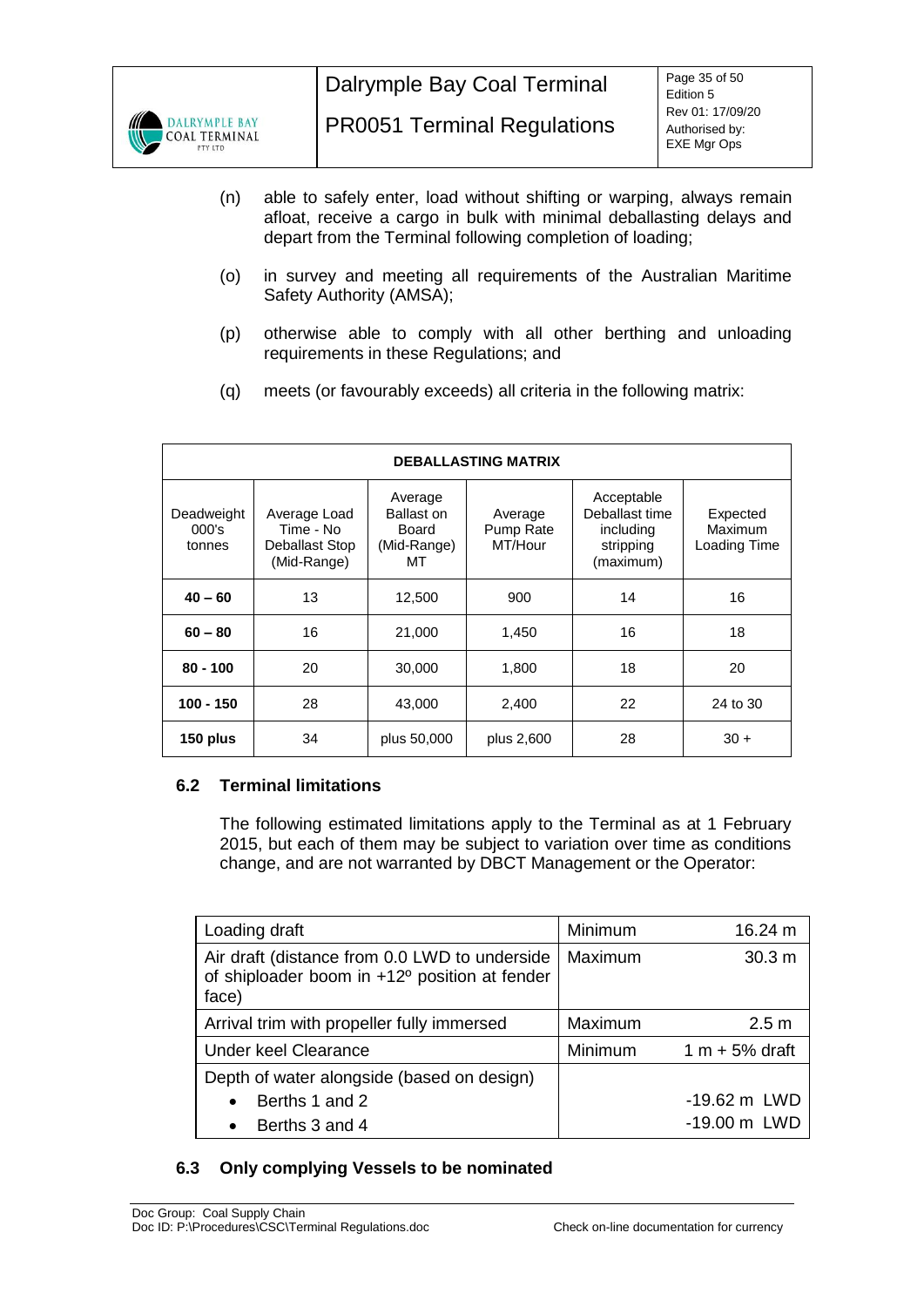

Access Holders must use their best endeavours to secure Vessels using the Terminal which meet the specifications and accommodate the limitations in Regulations [6.1](#page-33-1) and [5.2](#page-29-2) when nominating or accepting Vessels for loading at the Terminal,

# <span id="page-35-0"></span>**6.4 Operator may refuse non-complying Vessels**

The Operator may refuse to allow a Vessel to berth or, if already berthed require the berth be vacated, should the Operator consider that the Vessel does not meet the requirements in Regulations [6.1](#page-33-1) and [5.2](#page-29-2) or otherwise creates a hazard to the Terminal or its operations. Each Access Holder associated with a non-complying Vessel must indemnify both DBCT Management and the Operator against any cost incurred by them arising out of any delay relating in any way to the Vessel's non-compliance, including any cost in respect of sailing and re-berthing and any other loss, expense, liability incurred or claim against them and all legal costs. DBCT Management and the Operator may each recover such costs from the relevant Access Holder (and, if more than one, wholly from any of them or alternatively from them in such proportions as the Operator determines to be equitable) and those costs will constitute charges for Miscellaneous Services.

## <span id="page-35-1"></span>**6.5 Minimum Parcel size**

Unless the Operator otherwise consents, the minimum Parcel size for each Vessel shall be in 20,000 tonne lots, except for Cape size Vessels where a 17,000 tonne Parcel size is acceptable. Where possible a minimum Parcel size of two hatches is preferred to minimise the number of product changes and stockyard movements.

Vessels must lodge stow plans that, where possible, allow each Parcel to fully load before changing to the next Parcel.

## <span id="page-35-2"></span>**6.6 Maximum Number of Parcels**

Access Holders must (other than in exceptional circumstances agreed to by the Operator) restrict Parcel mixes to:

- (a) maximum two (2) Parcels for Vessels with five (5) holds loading or less;
- (b) maximum three (3) Parcels for Vessels with six (6) or seven (7) holds loading; and
- (c) maximum four (4) Parcels for Vessels with eight (8) or more holds loading.

## <span id="page-35-3"></span>**6.7 Number of Parcels on a Pre-Loaded Vessel**

If a Vessel arrives part loaded at the Terminal, the number of holds left to be loaded at the Terminal will be taken to be the number of holds on the Vessel, for the purposes of Regulation [6.6.](#page-35-2)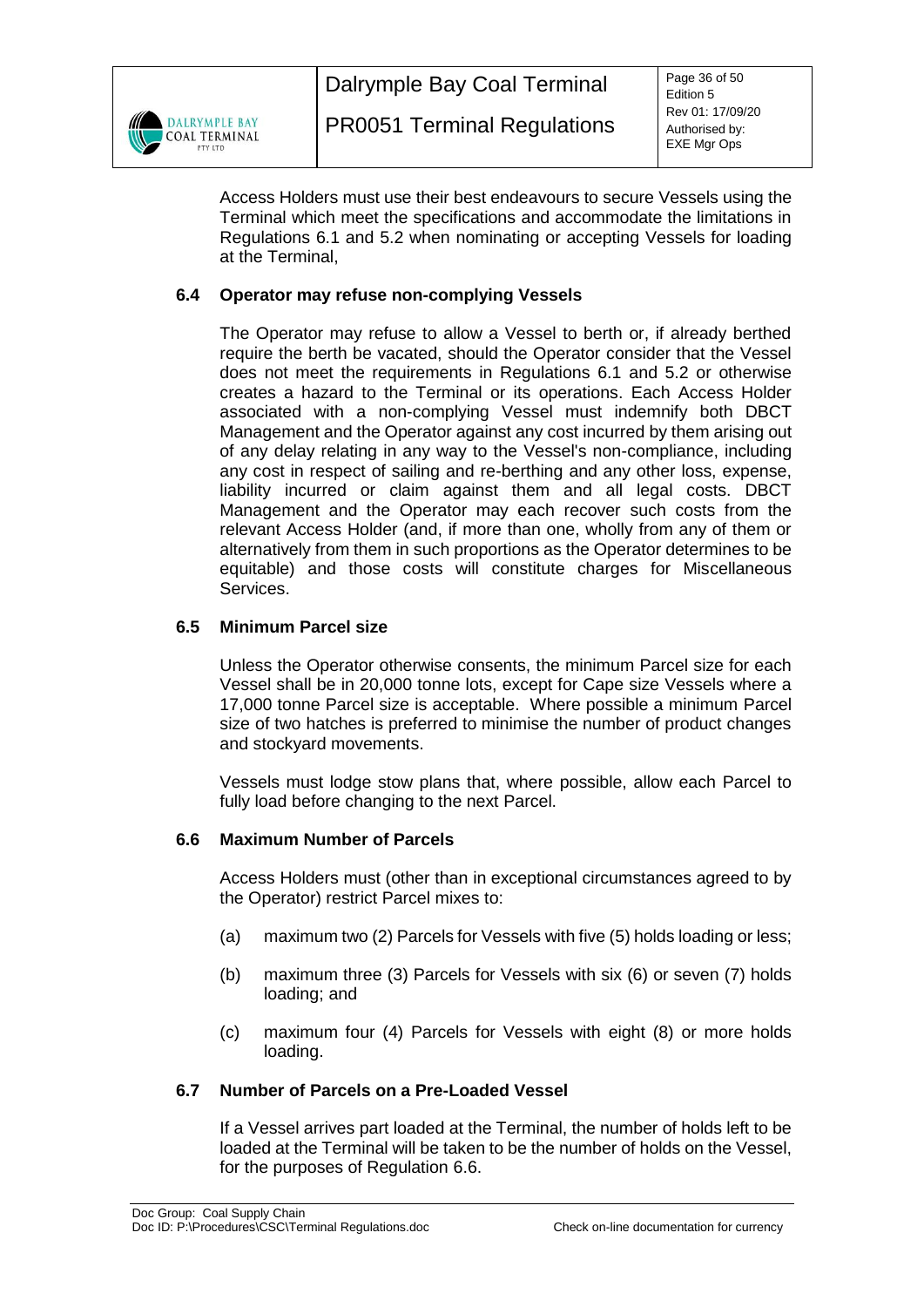

# <span id="page-36-0"></span>**6.8 Loading in Parcels**

As far as is practicable, and subject to the IMO Loading Code, Vessels nominated to load more than one Parcel must complete each Parcel before starting the next, and may take advantage of an increase in under keel clearance only on those Parcels remaining to be loaded. Part cargos must only be loaded into empty holds (unless otherwise directed by all relevant Access Holders).

With respect to Vessels nominated to load more than one Parcel, the Operator reserves the right to refuse to accept any Vessel loading request submitted by the Vessel's Master or charterers that could not be achieved by normal operations including, but not limited to:

- (a) all Parcels loading to maximum stem;
- (b) all Parcels loading to minimum stem; or
- (c) final Parcel (trimming) of a multiple Parcel Vessel loading to maximum stem.

#### <span id="page-36-1"></span>**6.9 Dead Freight Claims**

Having regard to contemporary loading practices, equipment design capability, tidal impacts and load rates of up to 2.5 tonnes per second Parcel variances not exceeding 500 tonnes (as determined by final draft survey) will be disregarded in respect of any claim or potential claim against DBCT Management or the Operator for dead freight.

#### <span id="page-36-2"></span>**6.10 Delays Because of Excessive Draft when Loaded**

If the tonnage of coal which an Access Holder wishes to load in a Vessel would cause the draft of that Vessel to exceed 16.24 metres, and the time and duration that the Operator expects for such loading would prevent the Vessel from sailing on the next high tide after a draft of 16.24 metres is attained, the Access Holder whose cargo is to be loaded on the Vessel may proceed with that loading only if:

- (a) it submits to the Operator the prior written approval of the Access Holders (if any) whose Vessels may be affected by delaying the Vessel's departure;
- (b) it agrees to forego the Vessel's position in queue to wait until the Vessel can be fully loaded and sail on the first high water after completion of loading; or
- (c) the tonnage of coal to be loaded is reduced such that the Vessel can sail on the next high-water tide.

## <span id="page-36-3"></span>**6.11 Operator to be given General Arrangement Plan**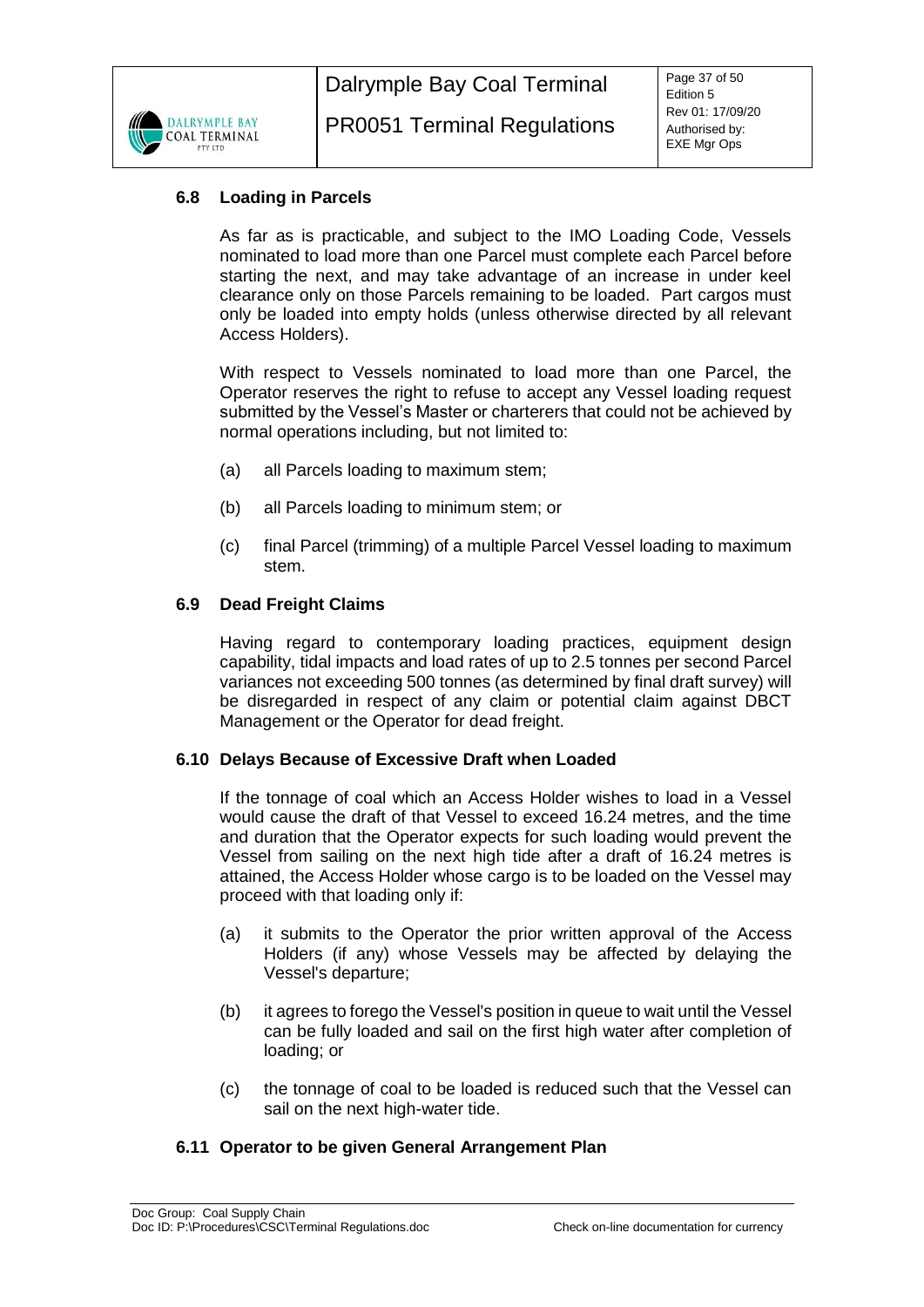

Access Holders must endeavour to obtain and supply to the Operator general arrangement plans of each Vessel if requested by the Operator as part of the process of "ship vetting".

## <span id="page-37-0"></span>**6.12 Operator is shipper's agent in absence of other nomination**

Unless otherwise requested by an Access Holder, the Operator will act as the shipper's agent for each Parcel and be responsible to each Access Holder for preparing and processing all shipping documentation required by each Access Holder / shipper. Each Access Holder must ensure the payment of the appropriate costs, fees, duties and expenses incurred or charged in relation to such agency, and indemnify the Operator in respect of any liability incurred by it as shipper's agent.

## <span id="page-37-1"></span>**6.13 Access Holder responsible for satisfying all legal requirements**

Each Access Holder is responsible for obtaining export permits and complying with all laws and regulations in respect of each Parcel from the Terminal, and prior to a Vessel's arrival, providing the Operator with all necessary authorities and instructions to allow lawful loading and export and for the execution of all tasks to be performed in connection with that loading and export.

## <span id="page-37-2"></span>**6.14 Surveyor to determine weight loaded**

Each Access Holder may engage the services of an independent surveyor to determine the weight of the Access Holder's coal loaded onto a Vessel, and to issue to DBCT Management (with a copy to the Operator) a Certificate of Weight based on Vessel draft measures at the Terminal, immediately loading of a Vessel is completed.

If an Access Holder chooses not to engage an independent surveyor to determine the weight of the Access Holder's coal, the Access Holder's coal will be determined by the Terminal outloading weighing equipment for the purposes of export documentation.

## <span id="page-37-3"></span>**6.15 Surveyor may advise on loading**

The Operator will appoint an independent marine surveyor to provide loading and trimming advisory services to the Master of the Vessel in relation to loading at the Terminal. The Operator will not be responsible for any advice given by that marine surveyor, who will be an independent contractor.

## <span id="page-37-4"></span>**6.16 Sampling and quality determination by Access Holders**

Each Access Holder may arrange sampling and quality determination of the Access Holder's coal Handled at the Terminal, but must provide personnel acceptable to the Operator, and operate and maintain the Terminal's sampling equipment properly and leave it in a clean and tidy condition. Access Holders engaging third parties to carry out sampling and quality determination activities must ensure those third parties have signed a DBCT Site Access Obligations document and comply with all laws relevant to the Terminal (i.e. workplace health and safety laws) and any lawful requests or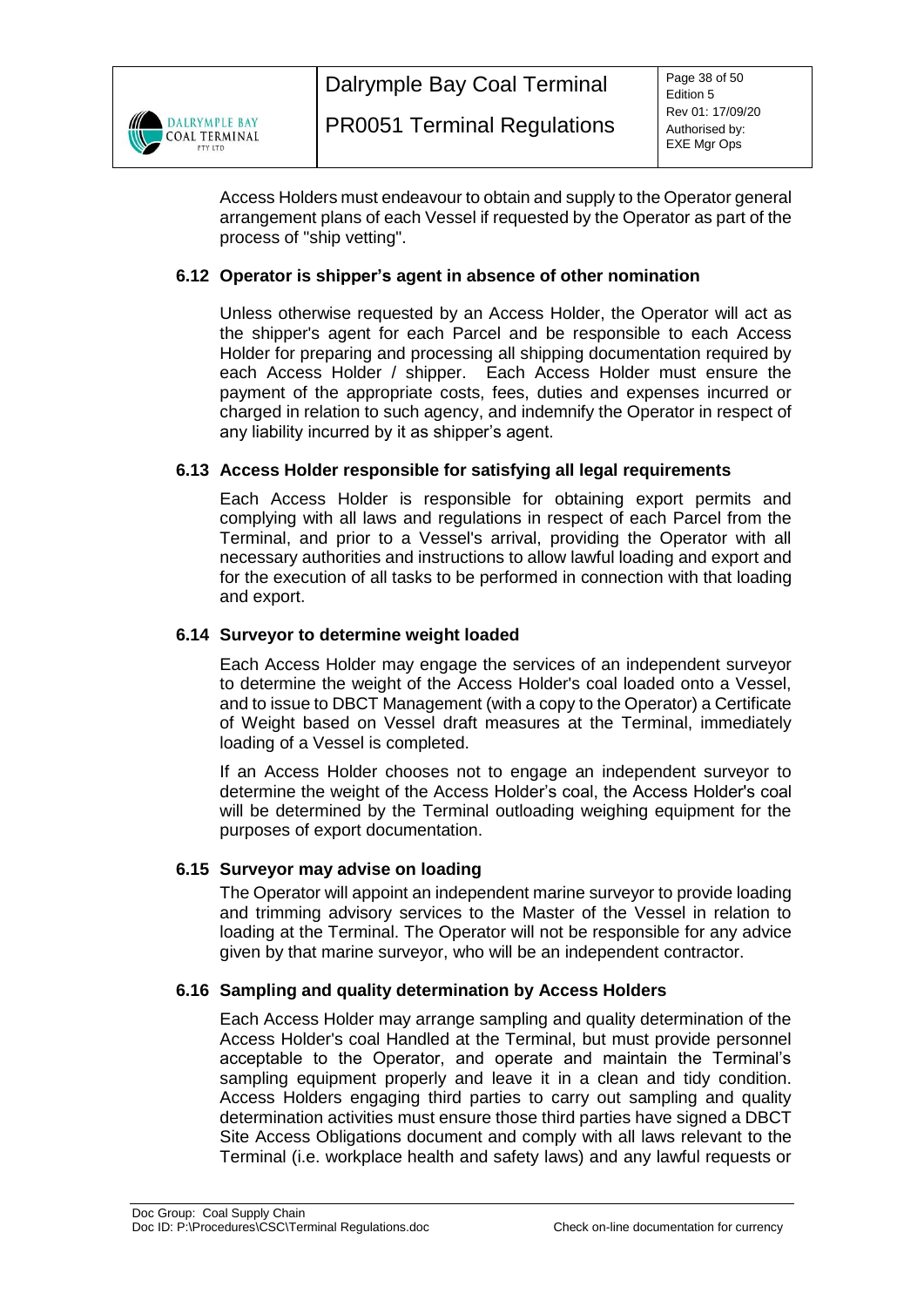

directions by the Operator (including any requirement of the Operator that the third party assume "PCBU" status).

# <span id="page-38-0"></span>**6.17 Code of Practice for the Safe Loading and Unloading of Bulk Carriers**

In accordance with the Australian Maritime Safety Authority (AMSA) requirements, each Vessel (and each Access Holder in respect of each Vessel relevant to it) must comply with all or part of the International Maritime Organisation (IMO) BLU Code (including BLU Manual) which includes the Code of Practice for the Safe Loading and Unloading of Bulk Carriers in respect of loading of Vessels at the Terminal.

## <span id="page-38-1"></span>**6.18 Notice of Readiness – copy to Operator**

Each Access Holder must ensure that the Operator is provided with a copy of the Notice of Readiness relating to a Vessel which will load its coal, at the time the Notice of Readiness is issued.

## <span id="page-38-3"></span><span id="page-38-2"></span>**7. CONFIDENTIALITY**

## **7.1 Confidentiality of information**

It is recognised that Access Holders will share confidential information with the Operator from time to time. Accordingly, the Operator and will use reasonable endeavours to negotiate a confidentiality agreement to support the sharing of confidential information to support the application of the Terminal Regulations if requested by the Access Holder.

## <span id="page-38-5"></span><span id="page-38-4"></span>**8. RISK AND PROPERTY, LIABILITY AND LOSSES**

## **8.1 Risk and property in respect of coal at the Terminal**

- (a) Neither NQBP, DBCT Holdings, DBCT Management nor the Operator will be liable for any changes in the analysis or mass of any coal, and the entire risk and property in coal at the Terminal will at all times remain with the relevant Access Holder. Neither NQBP, DBCT Holdings, DBCT Management nor the Operator will at any time be liable for any loss of and/or damage to coal or any loss sustained by an Access Holder, caused by fire, weather, Handling by the Operator and any other cause, except to the extent that such loss and/or damage is caused by the negligence, or intentionally wrongful act or omission of NQBP, DBCT Holdings, DBCT Management or the Operator (as the case may be).
- (b) It is recognised that small amounts of coal and coal fines from the coal of all Access Holders will, over time, intermingle and collect in pits, drains and water storage facilities at the Terminal. The Operator may, as part of Terminal maintenance, retrieve and sell such coal and coal fines in such way and on such terms as it sees fit. Such coal and coal fines will sell free from any interest of an Access Holder or any other person in the product sold, but on the basis that the proceeds from such sales will be credited against the operating costs of the Terminal (which determine the handling charges payable by Access Holders).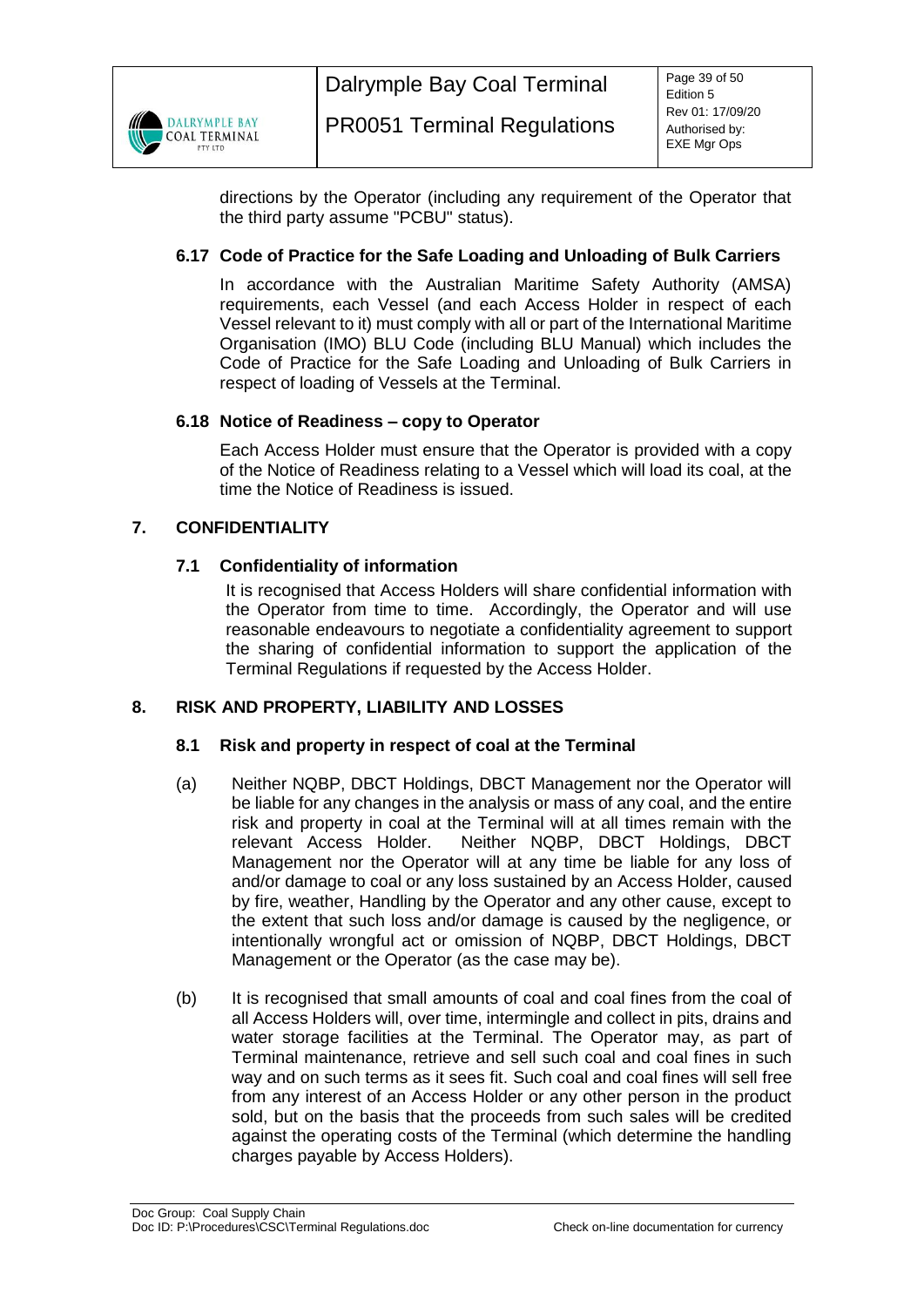

## <span id="page-39-0"></span>**8.2 Indemnity for breach, negligence or intentionally wrong act**

The Access Holder will be liable to NQBP, DBCT Holdings, DBCT Management and the Operator for any loss or damages suffered by them (including as a result of damage to the Terminal) caused by the Access Holder's breach of a Terminal Regulation or otherwise by any negligence or intentionally wrongful act or omission action of the Access Holder. Each Access Holder must also hold harmless and indemnify NQBP, DBCT Management and the Operator from and against any action and/or claim from third parties for loss and/or damages suffered by third parties as a result of that Access Holder's breach of a Terminal Regulation, negligence or intentionally wrongful act or omission.

## <span id="page-39-1"></span>**8.3 Inaccurate scheduling information**

It is recognised that trains and Vessels do not always operate as scheduled or anticipated and that coal sales cannot always be accurately predicted. DBCT Management, the Operator and an Access Holder will not be liable to each other should information provided by them pursuant to these Regulations in respect of scheduling transpire to be incorrect, as long as the information was given in the reasonable belief at the time that it was not misleading.

## <span id="page-39-2"></span>**9. CHARGES BY OPERATOR**

In addition to charges payable to the DBCT Management in respect of Handling of coal, the Operator may also impose charges in respect of the berthing of Vessels at the Terminal, including:

- (a) Shipper's agent fees (if the Operator is the shipper's agent);
- (b) Wharfage charges; and
- (c) Line handling charges.

## <span id="page-39-4"></span><span id="page-39-3"></span>**10. TERMINAL INFORMATION BOOKLET**

## **10.1 Operator may issue booklet**

The Operator has issued and may amend from time to time (following prior notification to relevant stakeholders) a Terminal Information Booklet dealing with (amongst other things) Terminal infrastructure, conditions of arrival, and loading and departure of Vessels from the Terminal. This booklet is available at "www.dbct.com.au/shipping"

## <span id="page-39-5"></span>**10.2 Booklet forms part of Terminal Regulations**

Any terms and conditions in the Terminal Information Booklet from time to time will form part of these Regulations, and will be binding on the Access Holders and masters, shipper's agents, owners and charterers of Vessels nominated to load at the Terminal.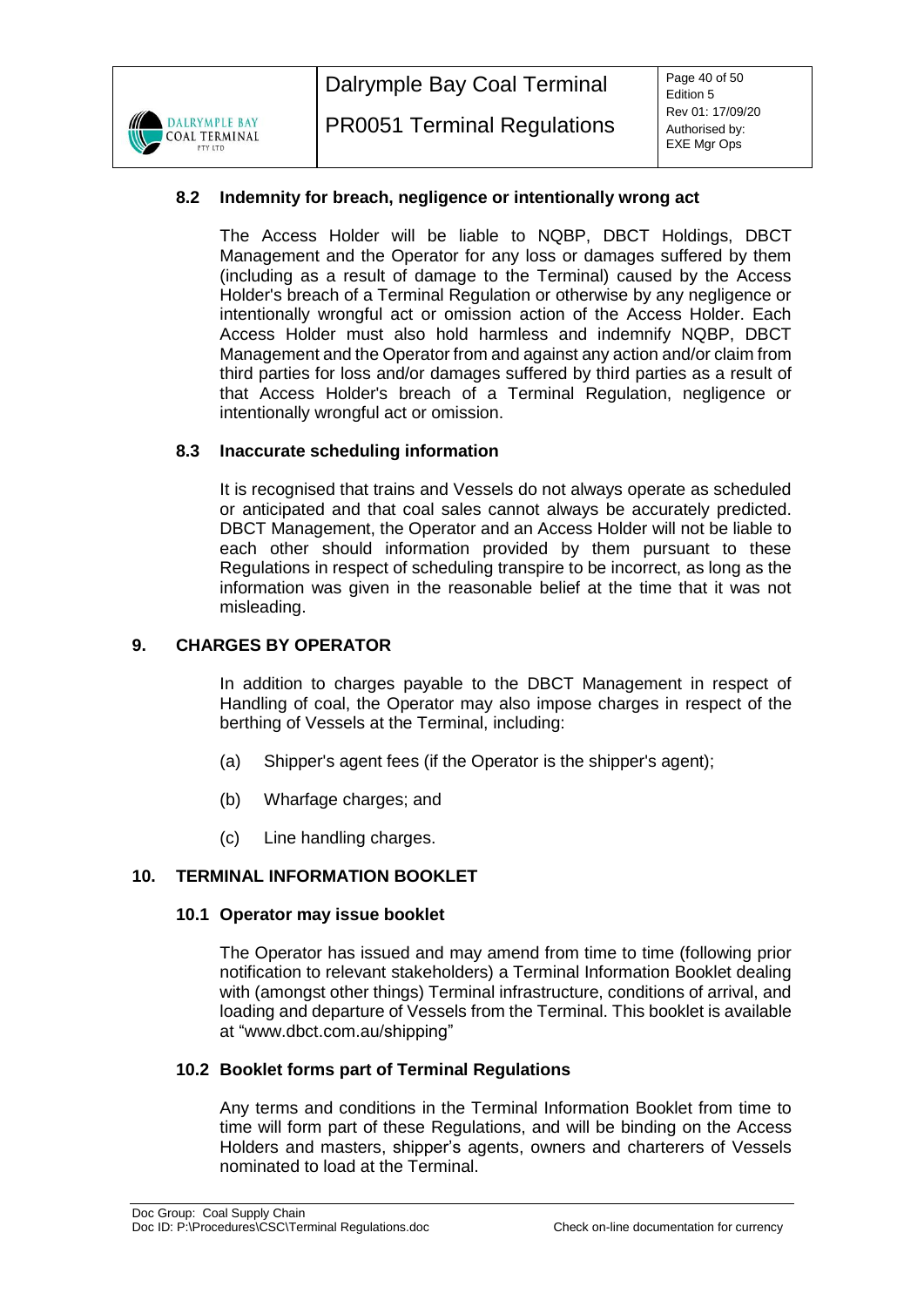# <span id="page-40-1"></span><span id="page-40-0"></span>**11. OPERATOR DISCRETIONS, PROTECTIONS AND GENERAL POWERS**

## **11.1 Operator's discretion for Terminal efficiency reasons**

- (a) The Operator may, at its discretion, make minor departures from the strict operation of any Regulation if doing so is reasonably expected to increase the efficiency of the Terminal in the relevant circumstances but not (in the opinion of the Operator) materially adversely affect any Access Holder.
- (b) For example, a departure causing a short delay (i.e. postponement of priority) in respect of one Access Holder may in some circumstances allow a number of other Access Holders to avoid a significant delay.

## <span id="page-40-2"></span>**11.2 Protection of Operator and DBCT Management**

- <span id="page-40-4"></span>(a) Neither the Operator nor DBCT Management will be liable to any Access Holder nor to any person claiming through an Access Holder for any failure by the Operator or DBCT Management to comply with any of these Regulations except where such failure arises out of bad faith on the part of the Operator or DBCT Management (as the case may be).
- (b) Without in any way limiting Regulation [11.2\(a\),](#page-40-4) nothing in these Regulations requires the Operator to incur any capital expenditure to enable it to operate or maintain the Terminal or provide Terminal Services.

## <span id="page-40-3"></span>**11.3 Compliance with site conditions and procedures**

All Access Holders and other persons visiting the Terminal from time to time must comply with all applicable health and safety legislation relevant to the Terminal, site conditions and procedures issued by the Operator from time to time and all lawful directions of the Operator in respect of their being within the Terminal.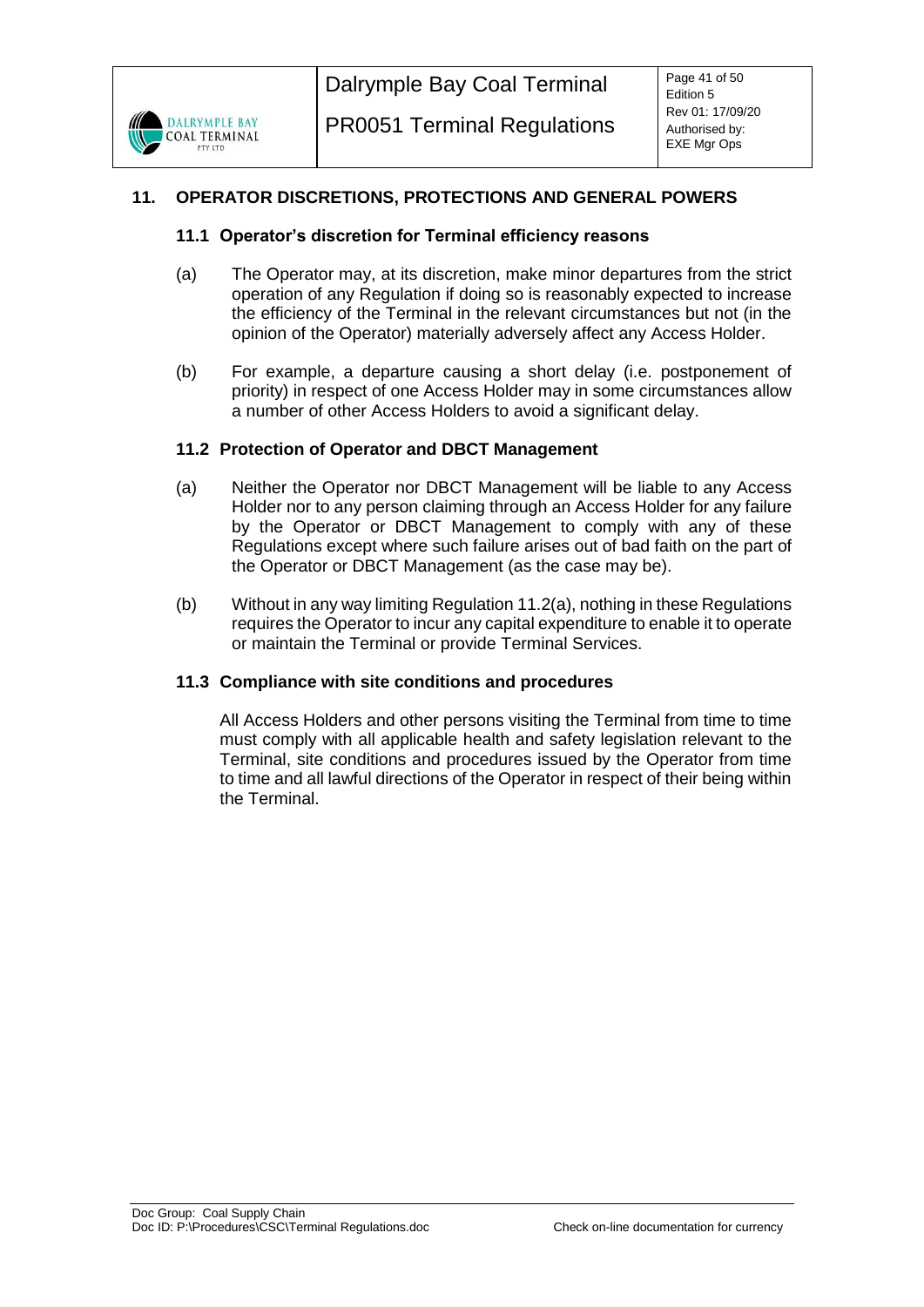

## <span id="page-41-0"></span>**SCHEDULE 1 – EXTRACT "DBCT STANDARD ACCESS AGREEMENT: 2016 ACCESS UNDERTAKING, SCHEDULE 3 – SERVICES"**

## **1. TRAIN SCHEDULING**

DBCT Management must (subject to availability of trains and factors beyond its control) co-ordinate the scheduling of trains and ensure sufficient unloading capacity is made available at the Terminal, to allow each Access Holder to ship its Annual Contract Tonnage of coal in each Financial Year.

## **2. TRAIN UNLOADING**

If a train carrying an Access Holder's coal arrives at the Terminal as scheduled (or within a reasonable time before or after it is scheduled, where it can reasonably be unloaded at that time), DBCT Management must ensure that the train is unloaded at a rate (consistent with the type and condition of the coal) consistent with achieving Handling of the Annual Contract Tonnage of coal for an Access Holder.

## **3. RECLAIMING AND VESSEL LOADING**

DBCT Management must:

- <span id="page-41-1"></span>(a) make the Terminal available for berthing by Vessels (which are satisfactory in all respects to receive coal) nominated by each Access Holder, such that not less than the Annual Contract Tonnage can be Handled by DBCT Management on behalf of that Access Holder in each Financial Year (as long as the Vessel mix required by the Access Holder does not unreasonably impact on the efficiency of the Terminal). It is agreed that historical Vessel mixes prior to 30 June 2005 will be taken generally not to have unreasonably impacted on efficiency.
- (b) load each Access Holder's coal into a Vessel as per the Master's stow plan, which is nominated by the Access Holder and is available for loading so as to achieve the objective in paragraph [\(a\).](#page-41-1)

## **4. INCIDENTAL TERMINAL SERVICES**

DBCT Management must provide the following services, incidental to coal Handling (unless provided directly by the Operator):

- (a) sampling and survey services
- (b) Vessel monitoring
- (c) coordination with Vessel's agents, Masters, customers and other relevant entities
- (d) crew disembarkation and embarkation assistance
- (e) wharfage and line services.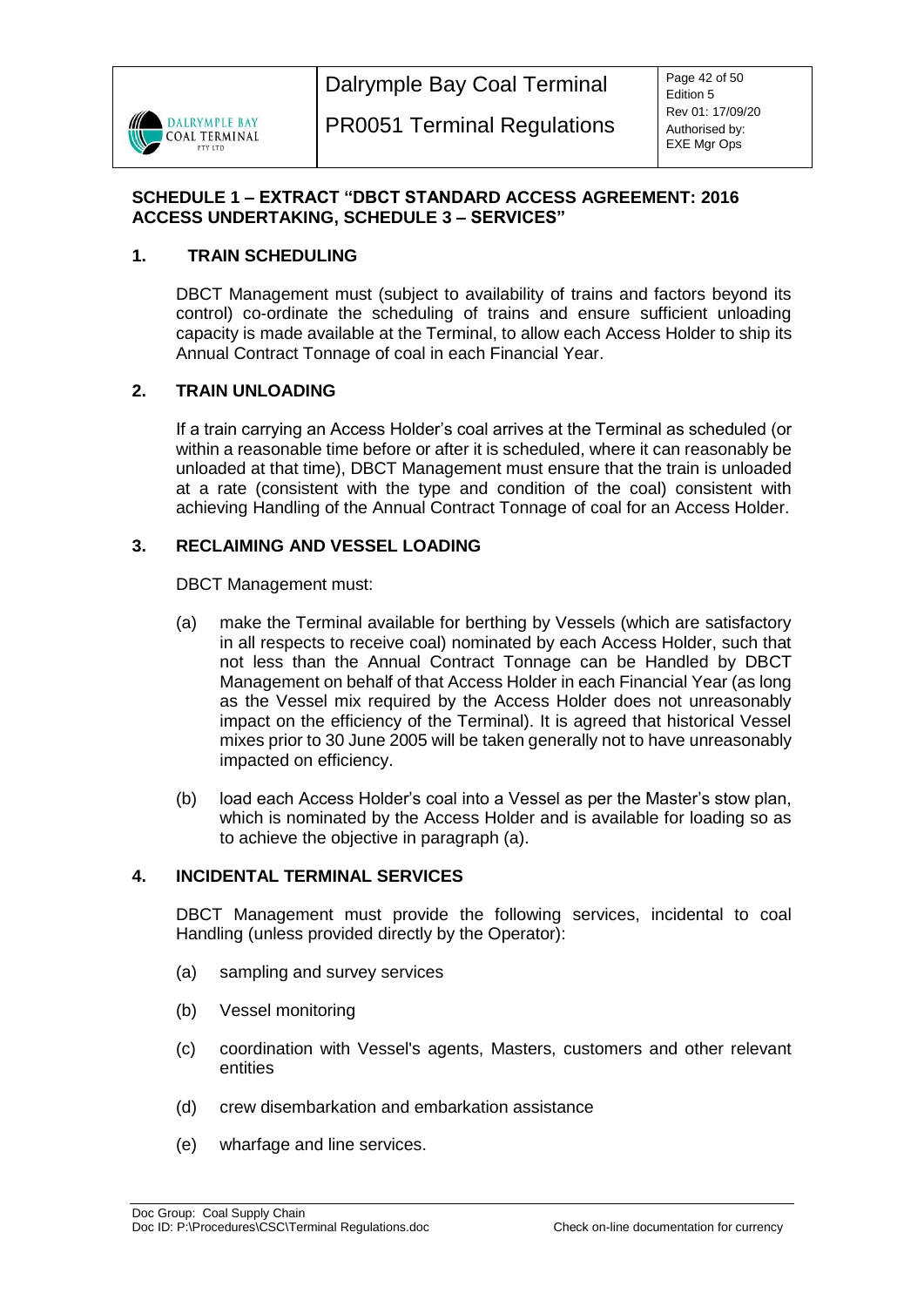

## **5. MISCELLANEOUS TERMINAL SERVICES**

If required by an Access Holder, DBCT Management must provide the following miscellaneous services to the Access Holder:

- (a) moisture adding
- (b) compacting
- (c) surfactant adding
- (d) dozing
- (e) blending (subject to Regulation 6(d) below)
- (f) any other services reasonably requested from time to time in writing by an Access Holder to DBCT Management, provided that such services will not unreasonably impact on the efficiency of the Terminal.

## <span id="page-42-0"></span>**6. STOCKPILING AND BLENDING**

- (a) DBCT Management must provide to each Access Holder sufficient stockpile areas to allow Cargo Assembly (and, where relevant, Hybrid Operation), for Vessels onto which the Access Holder's coal is to be loaded.
- (b) If the Operator determines that for a relevant period, there are significant areas of the Terminal which are not required for Cargo Assembly or Hybrid Operation and which can be made available for additional dedicated stockpiling without materially affecting efficiency of the Terminal, then DBCT Management must ensure that for that period each Access Holder is offered the opportunity to use a proportion of that stockpiling area which accords with its proportion of the aggregate Annual Contract Tonnage under all Access Agreements and Existing User Agreements (as defined in the Access Undertaking for the Terminal).
- (c) The stockpiling rights in paragraphs [\(a\)](#page-42-0) and (b) are subject to any other obligation of DBCT Management under an Access Holder Agreement with another Access Holder entered into prior to 1 July 2004 (to the extent that such obligation has not been waived).
- (d) DBCT Management must blend coal (as a miscellaneous Terminal Service) if so requested, but subject to requirements in the Terminal Regulations from time to time, which may:
	- (i) require coal to be blended before it is received at the Terminal, where reasonably practicable;
	- (ii) require coal to be blended into a stockpile where reasonably practicable (rather than being blended from stockpile); and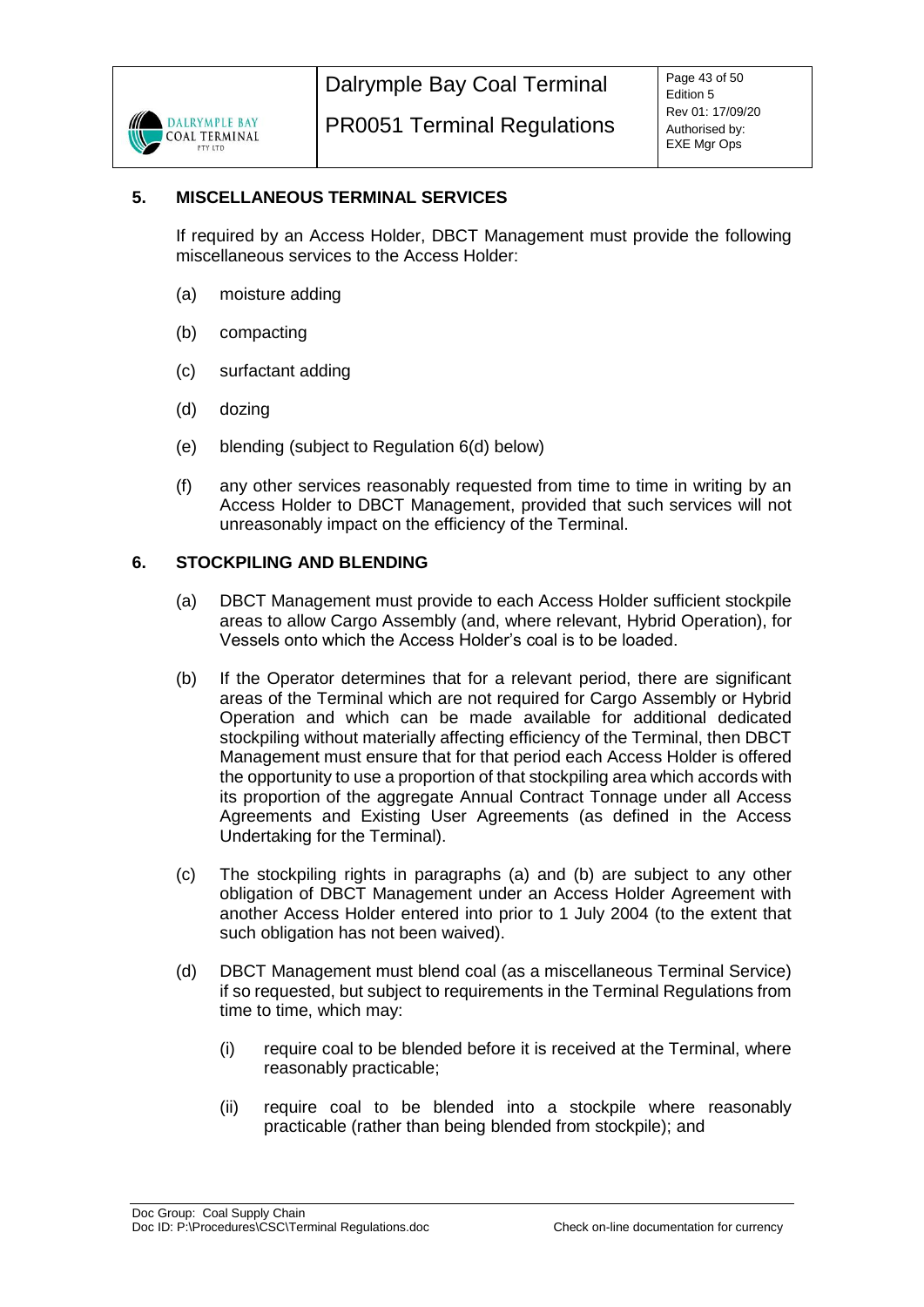

- (iii) limit the proportions in which coal may be blended (to limit the increase in consumption of capacity of the Terminal consumed because of blending).
- (e) DBCT Management must transfer each Access Holder's coal from the train unloading facility at the Terminal to the relevant stockpile area and stockpile an Access Holder's coal in that area (except to the extent that a quality plan under the Terminal Regulations has been agreed to which provides for direct loading from train to Vessel).

# **7. PREVENTION OF CONTAMINATION**

DBCT Management must take all practicable measures to maintain the integrity of each Access Holder's coal at the Terminal, including (without limitation) by:

- (a) avoiding contamination of the Access Holder's coal, including (without limitation) contamination with other coal or waste material; and
- (b) minimising Handling and associated degradation of the Access Holder's coal.

## **8. DATA PROVISION**

DBCT Management must provide such information and access to systems as are reasonable to inform Access Holders of relevant data relating to Handling of their coal.

## **9. CO-ORDINATION**

Subject to the Access Holder providing relevant information to DBCT Management within a reasonable time, DBCT Management must ensure, as far as practicable, that it discharges its obligations in this Schedule in accordance with the requirements of the Access Holder's reasonable quality plans, shipping programs and contracts as notified to DBCT Management or the Operator from time to time consistent with Terminal Regulations, and (having regard to equity amongst Access Holders) to use its best endeavours to minimise the aggregate cost to the Access Holder arising out of Handling at the Terminal (including demurrage and rail freight).

#### **10. TERMINAL REGULATION, FORCE MAJEURE, OPERATION & MAINTENANCE CONTRACT AND LAWS**

The provision of each the above Terminal Services by DBCT Management is subject to (and DBCT Management's obligations are modified to the extent of):

- (a) any relevant provisions of the Terminal Regulations in so far as they:
	- (i) require scheduling of Access Holder's railing in and shipment of coal in ways which promote Terminal efficiency and endeavours to achieve the objective of even shipments;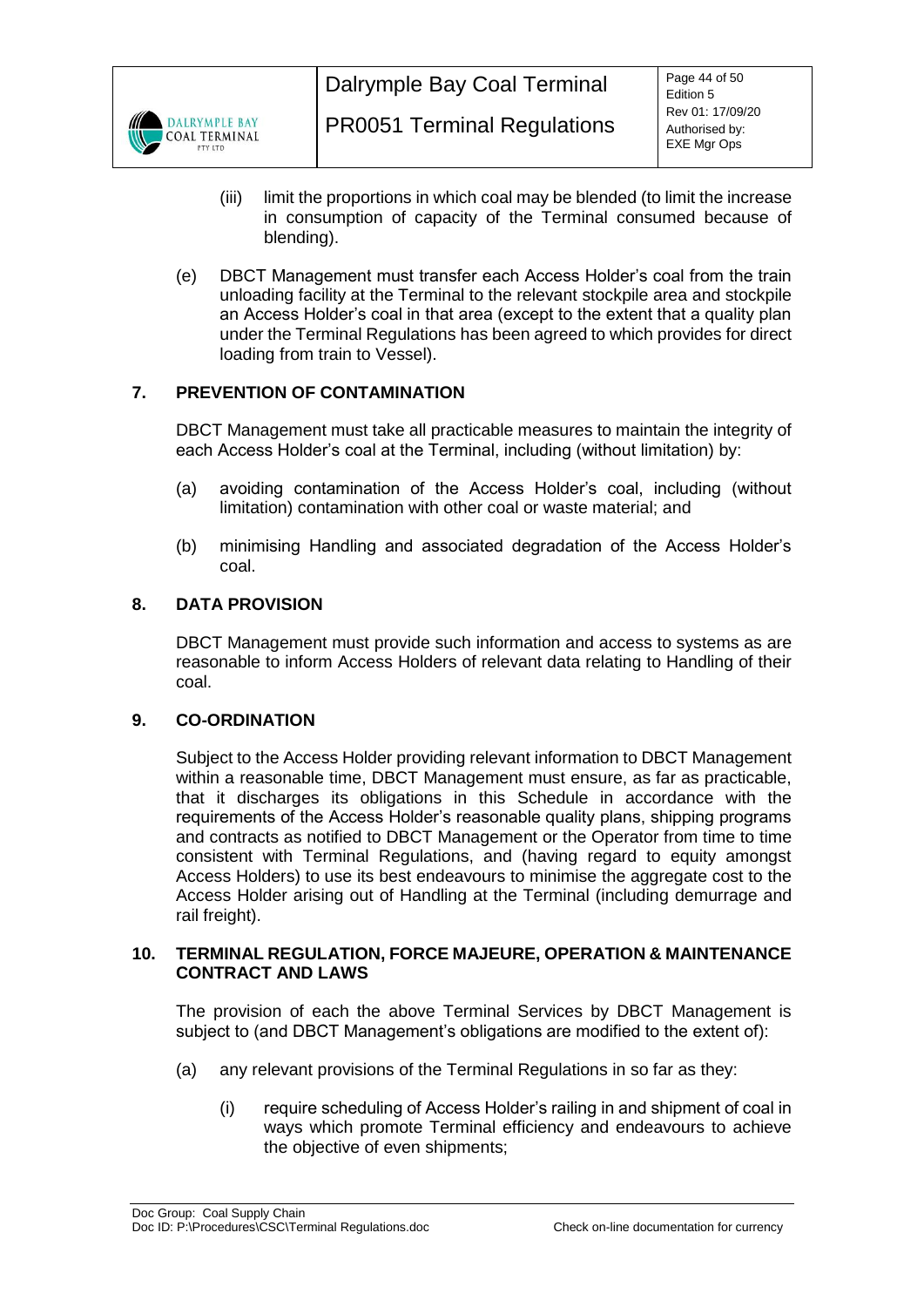

- (ii) temporarily reduce the tonnage of coal which may be Handled or Terminal Services provided, during such periods as capacity of the Terminal or relevant Terminal Services becomes restricted, provided that such reductions and restrictions affect all Access Holders equitably (but this does not relieve the Access Holder or DBCT Management respectively from any liability which they might have in respect of causing capacity or Terminal Services to have become restricted);
- (iii) prescribe requirements for trains, unloading of trains, stockpiling and Cargo Assembly/Hybrid Operation, Vessels, arrival of Vessels, loading of Vessels, Pre-Loading Requirements and order of loading and unloading and other matters (including matters of the type dealt with in the Terminal Regulations as at the Commencement Date) which promote the efficient, safe and equitable utilisation of Terminal capacity and Terminal Services;
- (iv) require Access Holders to co-operate with the Operator and other Access Holders in relation to scheduling, loading, unloading, priorities and other matters relating to the operation of the Terminal; and
- (v) allow the exercise of discretions on the part of the Operator in limited cases, where it is reasonable to do so, to optimise Terminal efficiency and the power is required to be exercised in good faith and in a nondiscriminatory way; and
- (b) in respect of an Access Holder, any specific provision of their Access Agreement or Existing User Agreement (as defined in the Access Undertaking for the Terminal) including any event of force majeure;
- (c) DBCT Management being able to require the Operator under the Operation & Maintenance Contract to provide such services.

The provision of the above Terminal Services by DBCT Management must be carried out in accordance with Good Operating and Maintenance Practice and all applicable laws.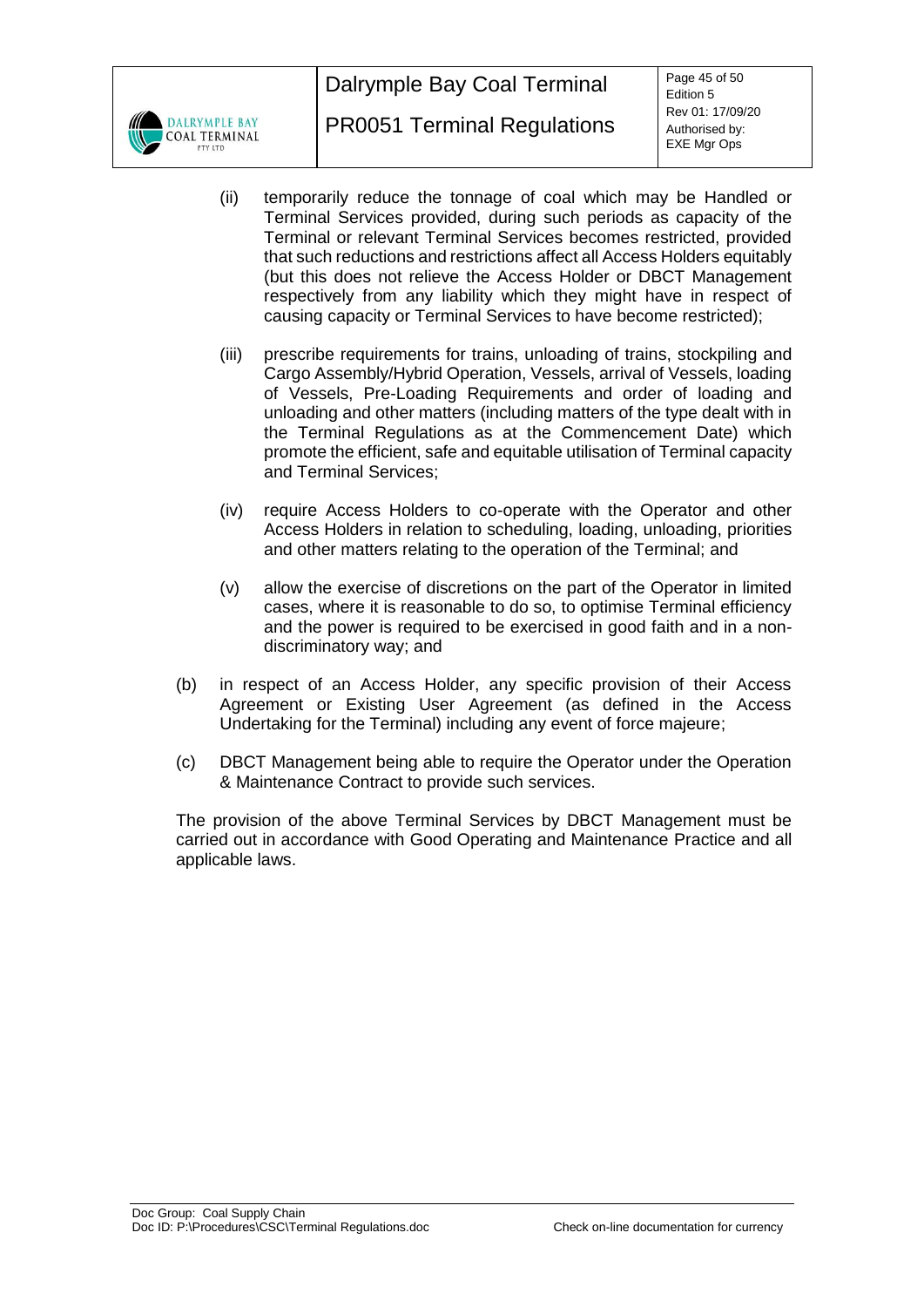

## <span id="page-45-0"></span>**SCHEDULE 2 - PRE-LOADING REQUIREMENTS**

## **1. 28+ DAYS TO 14 DAYS**

## **1.1 Parcel nomination**

- 1.1.1 **Access Holder** to advise of intended application for Terminal Services with the following shipping information:
	- (a) Vessel Name
	- (b) IMO Number
	- (c) ETA
	- (d) Minimum nominated tonnage (which includes the Master's discretion) authorised by the Access Holder for each Parcel
	- (e) Nominated Parcel Tonnage (i.e. target tonnage)
	- (f) Maximum nominated tonnage (which includes the Master's discretion) authorised by the Access Holder for each Parcel
	- (g) Destination details (if known)
	- (h) Shipping agency (if appointed)
	- (i) Vessel part loading
	- (j) Bill of lading
	- (k) Product Type details
	- (l) Handling Instructions (consistent with these Regulations)
		- (i) Remnant Management Strategy
		- (ii) Blending / mixing (ratio and mine source)
		- (iii) Stockpile management requirements
		- (iv) Nominate the Rail Freight Provider. If more than one Rail Freight Provider is to be utilised, nominate the tonnage split
		- (v) Product availability updates required at 14, 10 and 7 days prior to berthing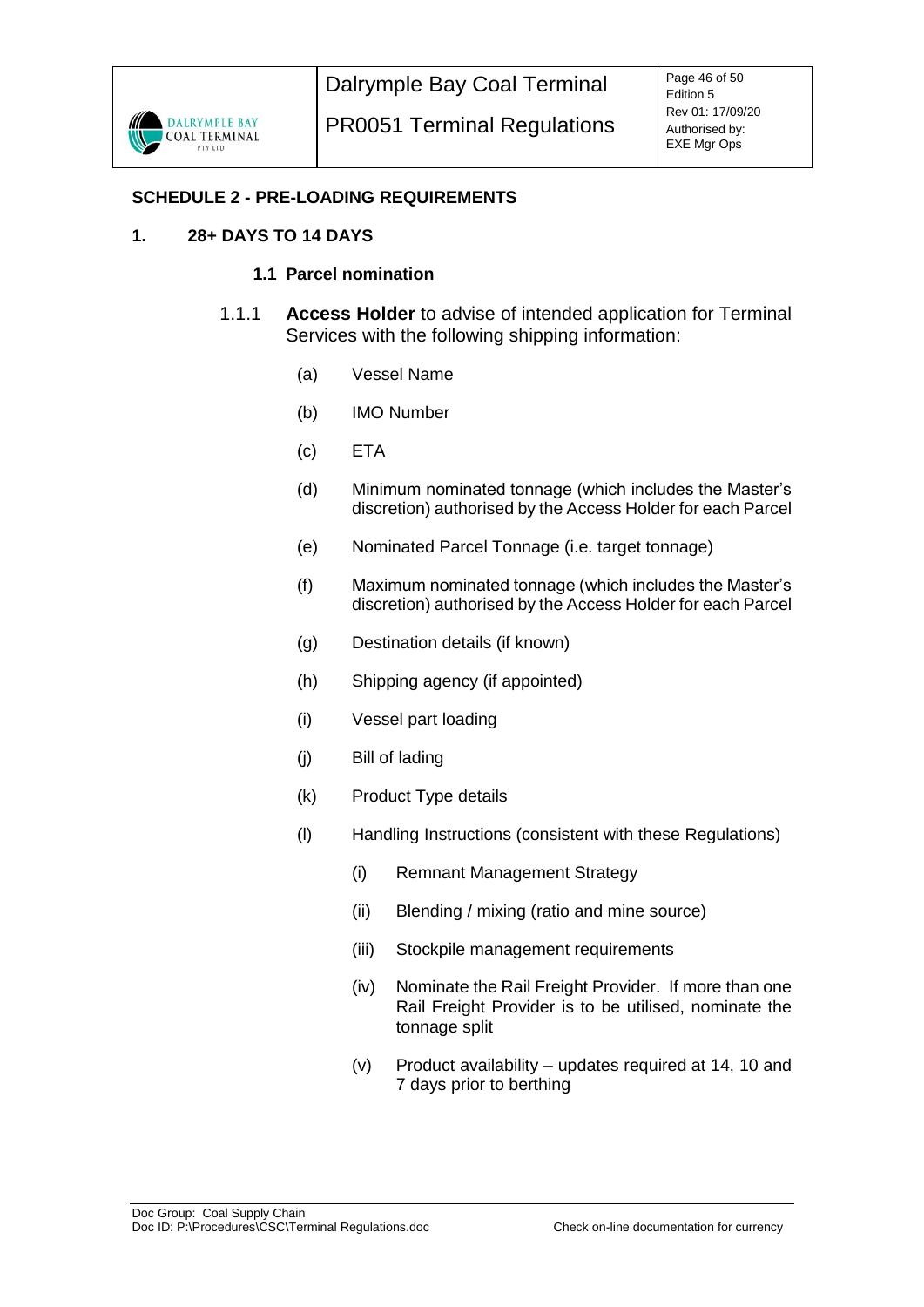

# 1.1.2**Operator** will approve (or reject) Parcel

# **2. 14 DAYS PRIOR TO VESSEL ETA**

## **2.1 Vessel Nomination**

## 2.1.1 **Access Holder** to:

Finalise nominated Parcel and Vessel details. (Alterations requested thereafter are likely to cede loading priority.)

## 2.1.2 **Operator** to:

- (a) Complete vetting of Vessels according to Operator's ship vetting procedure
- (b) Approve (or reject) Vessel

## **2.2 Berthing Plan**

## 2.2.1 **Operator** to:

- (a) Consider opportunity for Hybrid Operation in respect of the berthing
- (b) Create and publish an indicative rolling 21 day berthing plan based on information received
- (c) Advise indicative railing requirements

## **3. 10 DAYS PRIOR TO VESSEL ETA**

## **3.1 Vessel Arrival Notification**

- 3.1.1 **Vessel** to notify:
	- (a) Departed last Discharge Port
	- (b) ETA
	- (c) Vessel loading stow plan
	- (d) Deballasting requirements
	- (e) Arrival and departure drafts (stage 2 UKC)

## 3.1.2 **Operator** to:

(a) Review and approve Vessel information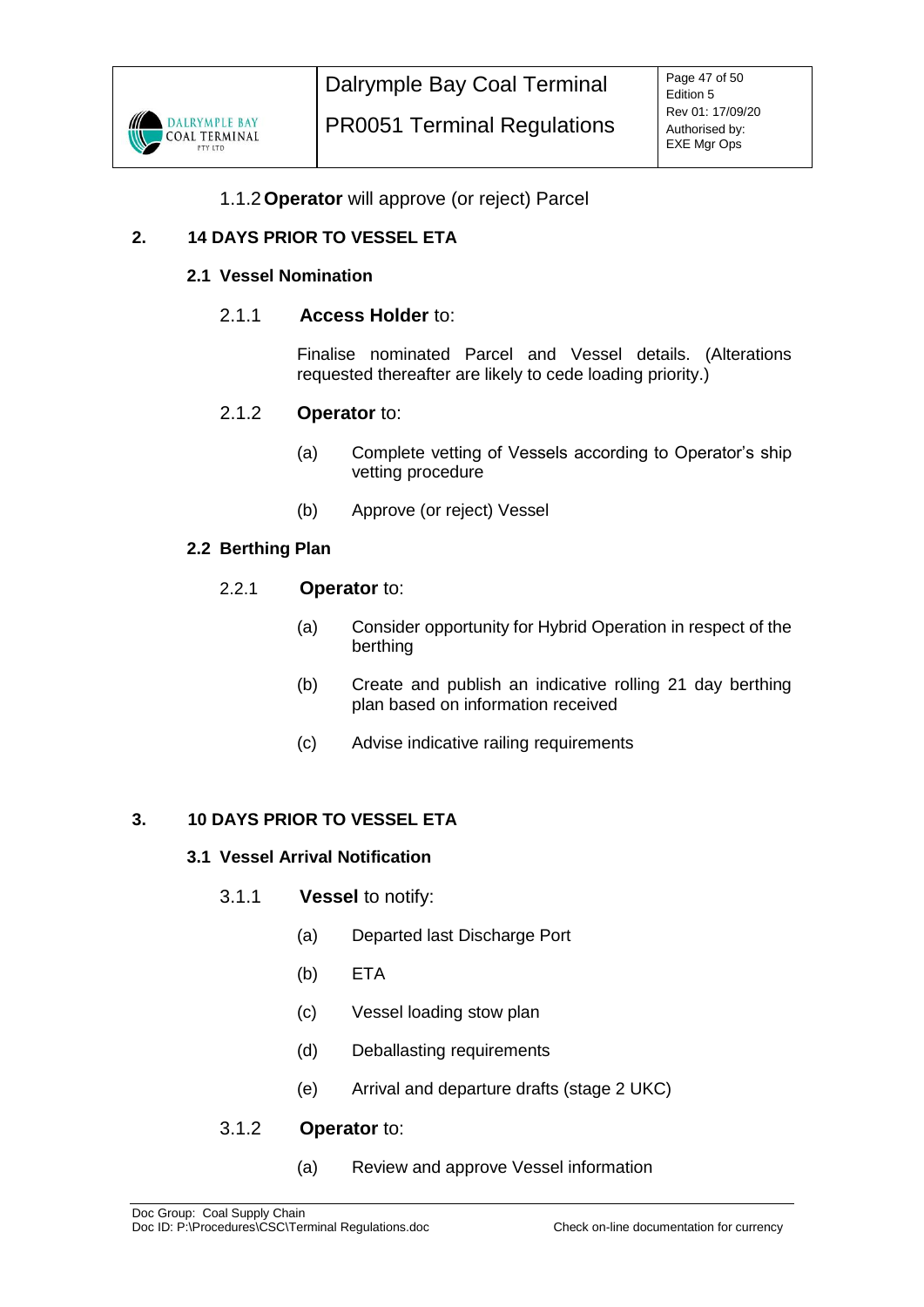

- (b) Establish communications with Master (or agent if appointed)
- (c) Update Vessel status
- (d) Confirm Vessel ATA, including receipt of a Notice of Readiness (see definition of ATA)

# **4. 7 DAYS PRIOR TO VESSEL ETA**

## **4.1 Vessel Arrival Notification**

- 4.1.1 **Vessel** to update:
- (a) ETA
	- (b) Destination details

## **5. 7 DAYS PRIOR TO INTENDED RAILING**

#### **5.1 Parcel assembly plan**

## 5.1.1 **Access Holder** to:

- (a) Provide final confirmation of coal availability and grade
- (b) Provide final confirmation of Parcel tonnes
- (c) Confirm Rail Freight Provider/s and allocate tonnes
- (d) Nominated draft surveyor
- (e) Nominated cargo superintendent company
- (f) Parcel Details (excluding estimated moisture details)
- (g) Confirmation of final Handling instructions
- (h) Add Confirmation of final Stockpile management requirements

# 5.1.2 **Operator** to:

- (a) Provide an updated 7-day rolling berthing plan for input into rail plan
- (b) Advise Rail Freight Provider of railing requirements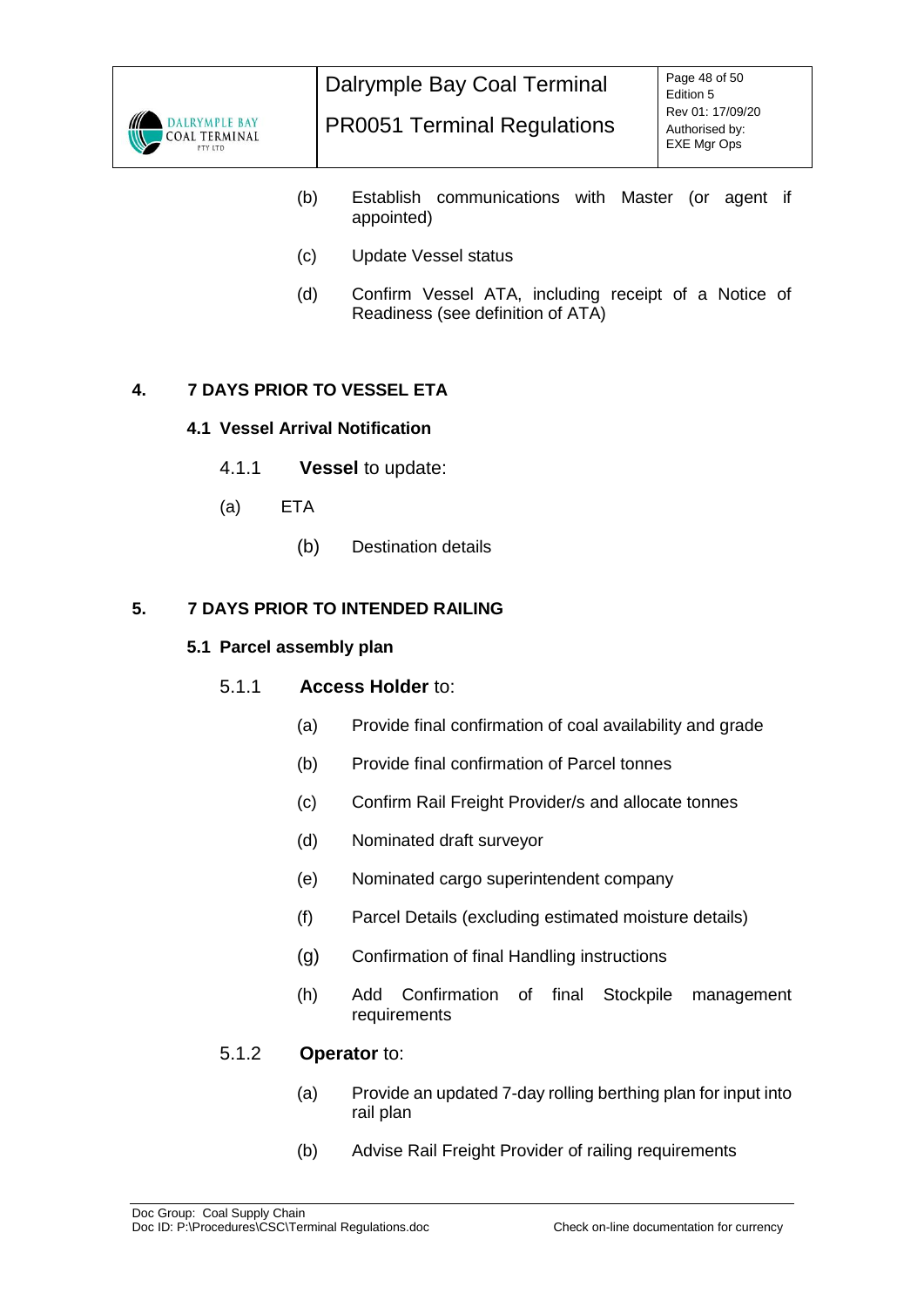

(c) Publish 7-day Parcel assembly plan in accordance with Regulation 3.5

# **6. 5 DAYS PRIOR TO VESSEL ETA**

## **6.1 Vessel arrival notification**

6.1.1 **Vessel** to update ETA

# **7. 72 HOURS PRIOR TO VESSEL ETA**

- **7.1 Vessel arrival notification**
	- 7.1.1 **Vessel** to update ETA

# **8. 48 HOURS AND 24 HOURS PRIOR TO VESSEL ETA**

- **8.1 Vessel arrival notification**
	- 8.1.1 **Vessel** to update ETA

## **9. 96 HOURS PRIOR TO INTENDED BERTHING**

## **9.1 Authority to Load**

# 9.1.1 **Access Holder/Vessel** to:

- (a) Authorise berthing and loading of Vessel
- (b) Issue Authority to Load (ATL)
- (c) Re-confirm maximum and minimum tonnages
- (d) confirm ship loading sequence plan (Ship's Master to provide this)
- (e) Issue instructions for all commercial documentation
- (f) Export Declaration Number (EDN)
- (g) Parcel Details (including estimated moisture details, Transportable Moisture Limit (TML) )

# 9.1.2 **Operator** to:

- (a) Issue pro forma Bill(s) of Lading
- (b) Confirm acceptance of Vessel loading sequence plan
- (c) Confirm and publish berthing schedule
- (d) Lockdown Access Holder(s) Parcels in transaction system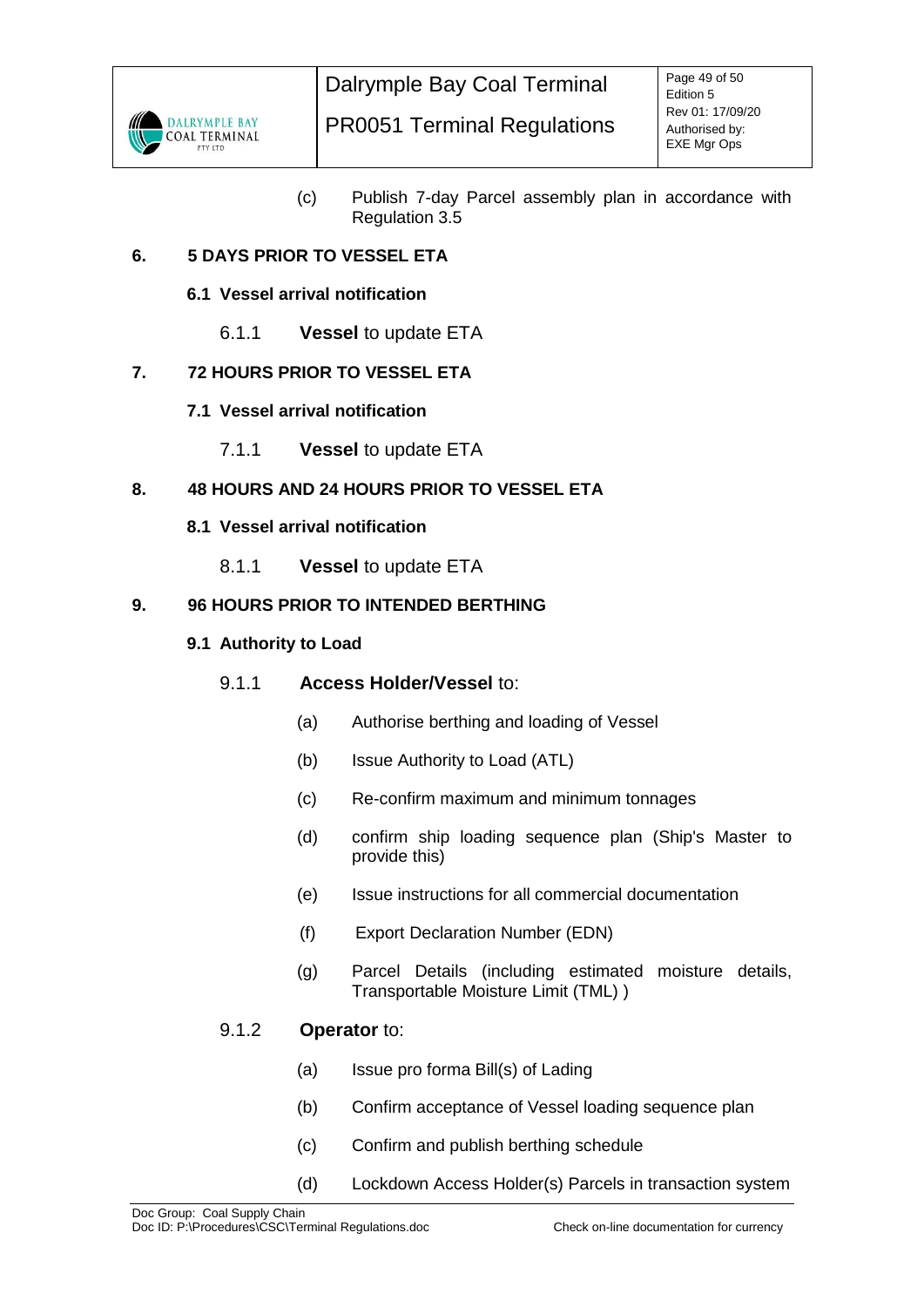

(e) Remove scheduled railings for Vessels which have not been issued an ATL following notification to the Access Holder

# **9.2 Berthing schedule**

## 9.2.1 **Operator** to:

- (a) Create berthing schedule
- (b) Advise Rail Freight Provider of rail requirements
- (c) Publish 96hr schedule
- (d) Monitor and review performance to schedule

## **10. 48 HOURS PRIOR TO COMMENCEMENT OF 48 HOUR SCHEDULE**

## **10.1 48 hour schedule**

10.1.1 **Access Holder** to confirm product availability and readiness to load all trains in 48 hour schedule.

## 10.1.2 **Operator** to:

- (a) Create berthing schedule
- (b) Advise Rail Freight Provider of rail requirements
- (c) Publish rolling 48 hour schedule
- (d) Monitor and review performance to schedule

# **11. ADMINISTRATION FUNCTIONS**

- 11.1 **shipper's agent** to provide all commercial shipping documentation instructions.
- 11.2 **Operator** to execute all commercial documentation and dispatch documents after loading as instructed.

## **12. REPORT AND REVIEW FUNCTIONS**

- 12.1 **Operator** to review on a rolling basis:
	- (a) Variations from plan
	- (b) Railing
	- (c) Stacking
	- (d) Reclaiming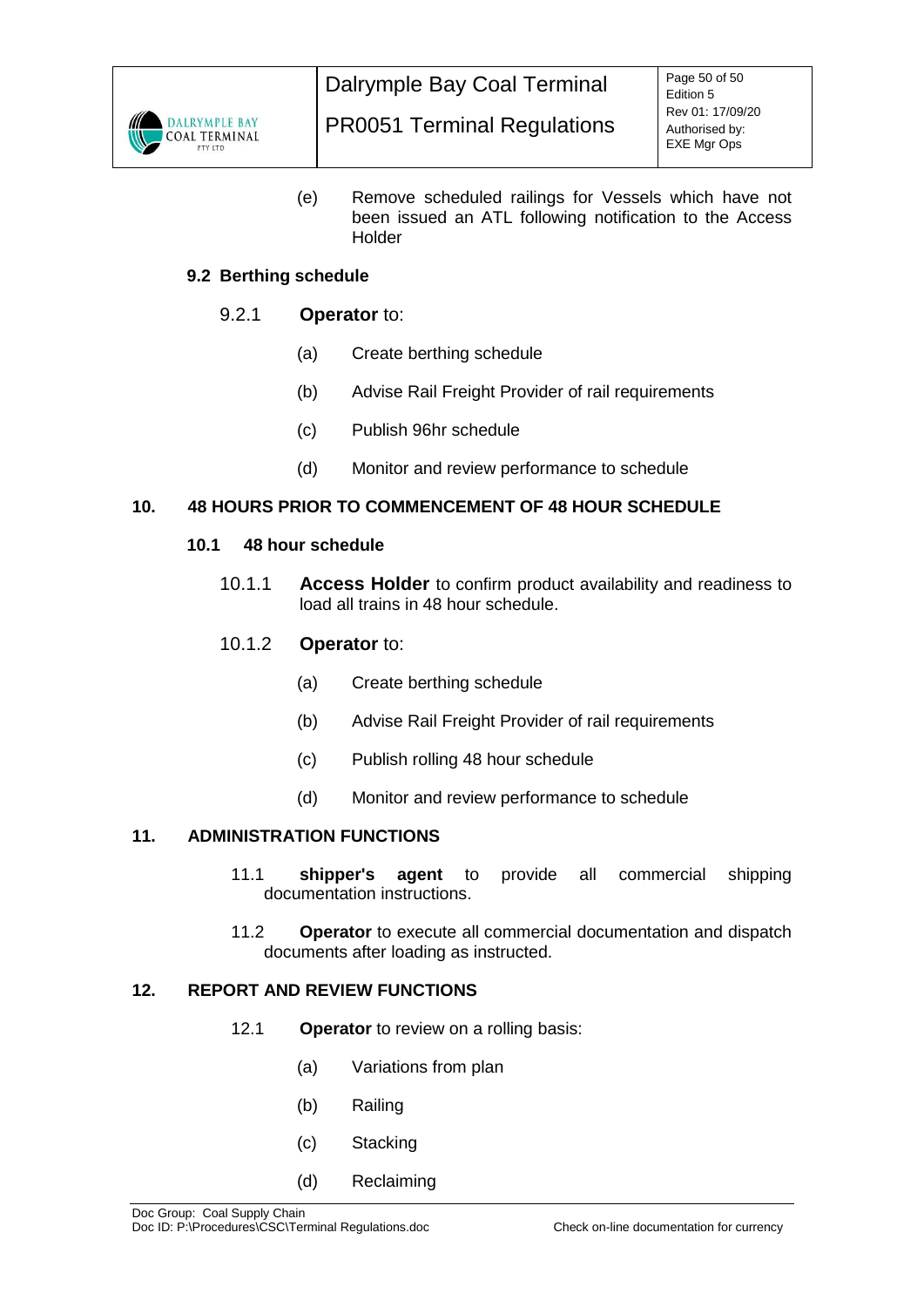

- (e) Potential for Through-loading
- (f) Vessel loading
- (g) Inventory (stockpile and handling)
- (h) Berthing / sailing
- (i) Non-conformances initiated by, associated with or as a result of: Access Holders, Rail Freight Providers, Vessel Master, cargo, Superintendent Companies, Surveyors and the Operator.